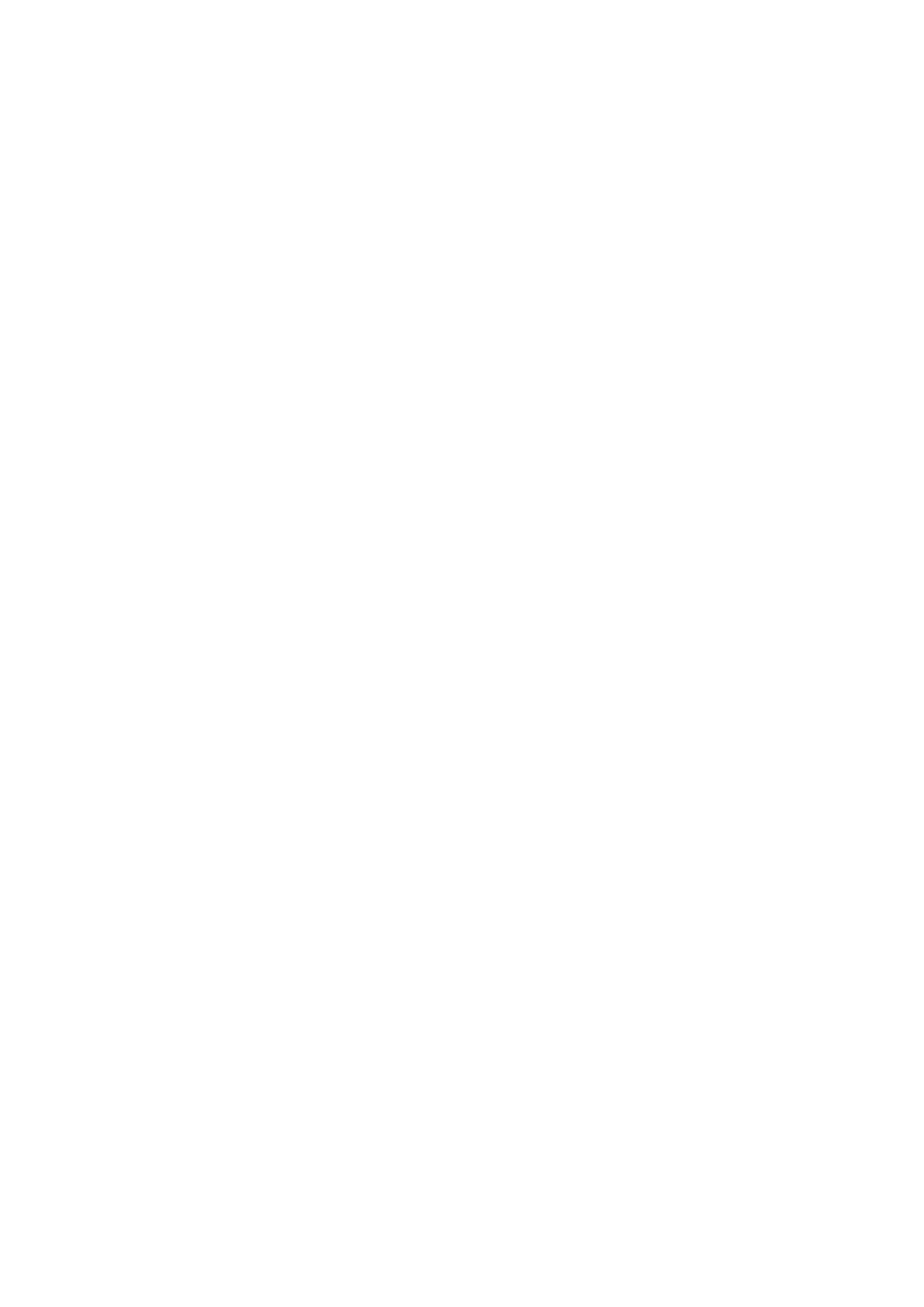# Guidelines on Surface Station Data Quality Control and Quality Assurance for Climate Applications

2021 edition



WMO-No. 1269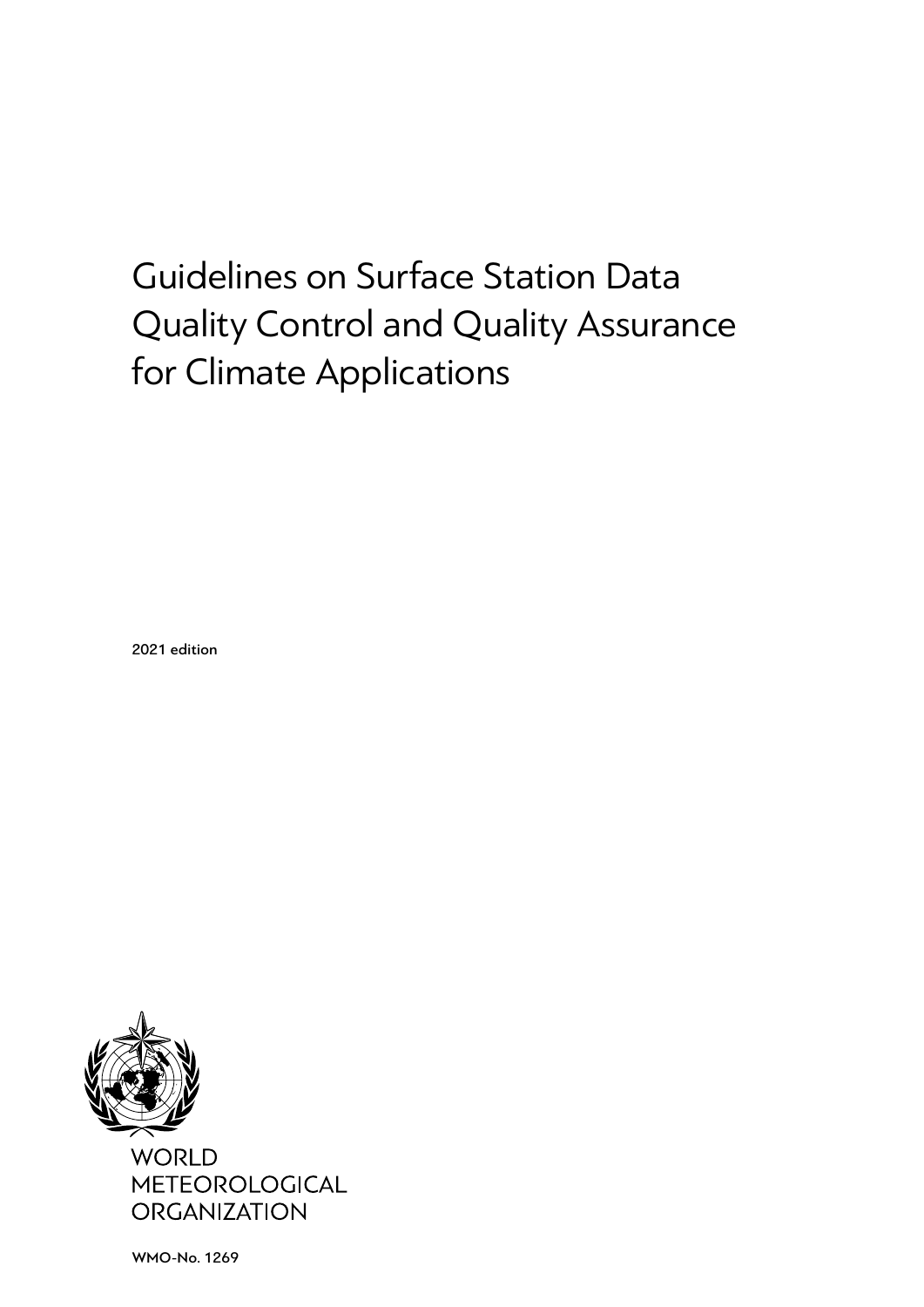#### **EDITORIAL NOTE**

METEOTERM, the WMO terminology database, may be consulted at [https://public.wmo.int/en/](https://public.wmo.int/en/meteoterm) [meteoterm.](https://public.wmo.int/en/meteoterm)

Readers who copy hyperlinks by selecting them in the text should be aware that additional spaces may appear immediately following http://, https://, ftp://, mailto:, and after slashes (/), dashes (-), periods (.) and unbroken sequences of characters (letters and numbers). These spaces should be removed from the pasted URL. The correct URL is displayed when hovering over the link or when clicking on the link and then copying it from the browser.

WMO-No. 1269

#### **© World Meteorological Organization, 2021**

The right of publication in print, electronic and any other form and in any language is reserved by WMO. Short extracts from WMO publications may be reproduced without authorization, provided that the complete source is clearly indicated. Editorial correspondence and requests to publish, reproduce or translate this publication in part or in whole should be addressed to:

Chair, Publications Board World Meteorological Organization (WMO) 7 bis, avenue de la Paix Tel.: +41 (0) 22 730 84 03 P.O. Box 2300 Fax: +41 (0) 22 730 81 17 CH-1211 Geneva 2, Switzerland Email: publications@wmo.int

ISBN 978-92-63-11269-9

#### **NOTE**

The designations employed in WMO publications and the presentation of material in this publication do not imply the expression of any opinion whatsoever on the part of WMO concerning the legal status of any country, territory, city or area, or of its authorities, or concerning the delimitation of its frontiers or boundaries.

The mention of specific companies or products does not imply that they are endorsed or recommended by WMO in preference to others of a similar nature which are not mentioned or advertised.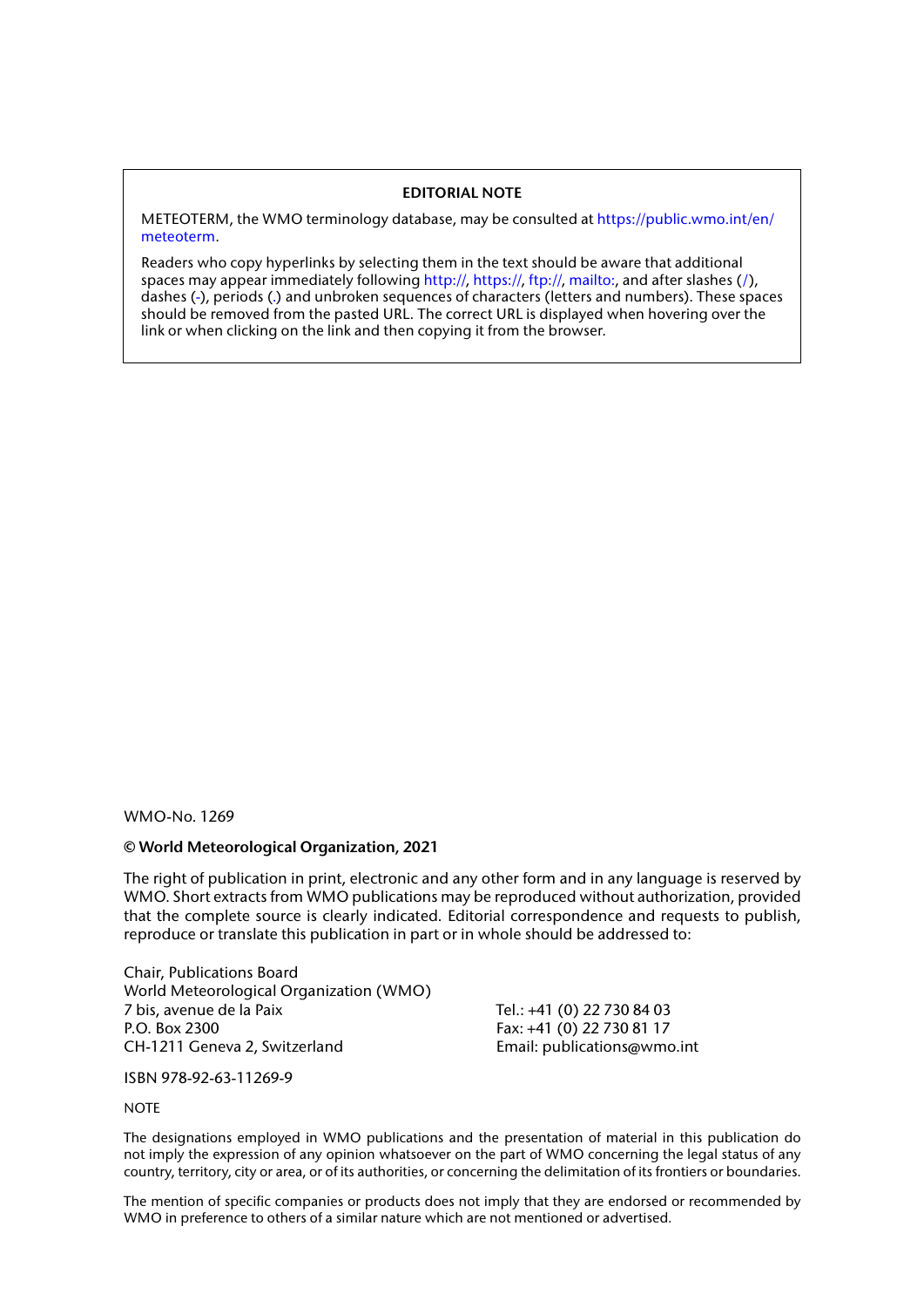## **PUBLICATION REVISION TRACK RECORD**

| Date | ${\it Part/}$<br>$ch$ apter/<br>section | Purpose of amendment | Proposed by | Approved by |
|------|-----------------------------------------|----------------------|-------------|-------------|
|      |                                         |                      |             |             |
|      |                                         |                      |             |             |
|      |                                         |                      |             |             |
|      |                                         |                      |             |             |
|      |                                         |                      |             |             |
|      |                                         |                      |             |             |
|      |                                         |                      |             |             |
|      |                                         |                      |             |             |
|      |                                         |                      |             |             |
|      |                                         |                      |             |             |
|      |                                         |                      |             |             |
|      |                                         |                      |             |             |
|      |                                         |                      |             |             |
|      |                                         |                      |             |             |
|      |                                         |                      |             |             |
|      |                                         |                      |             |             |
|      |                                         |                      |             |             |
|      |                                         |                      |             |             |
|      |                                         |                      |             |             |
|      |                                         |                      |             |             |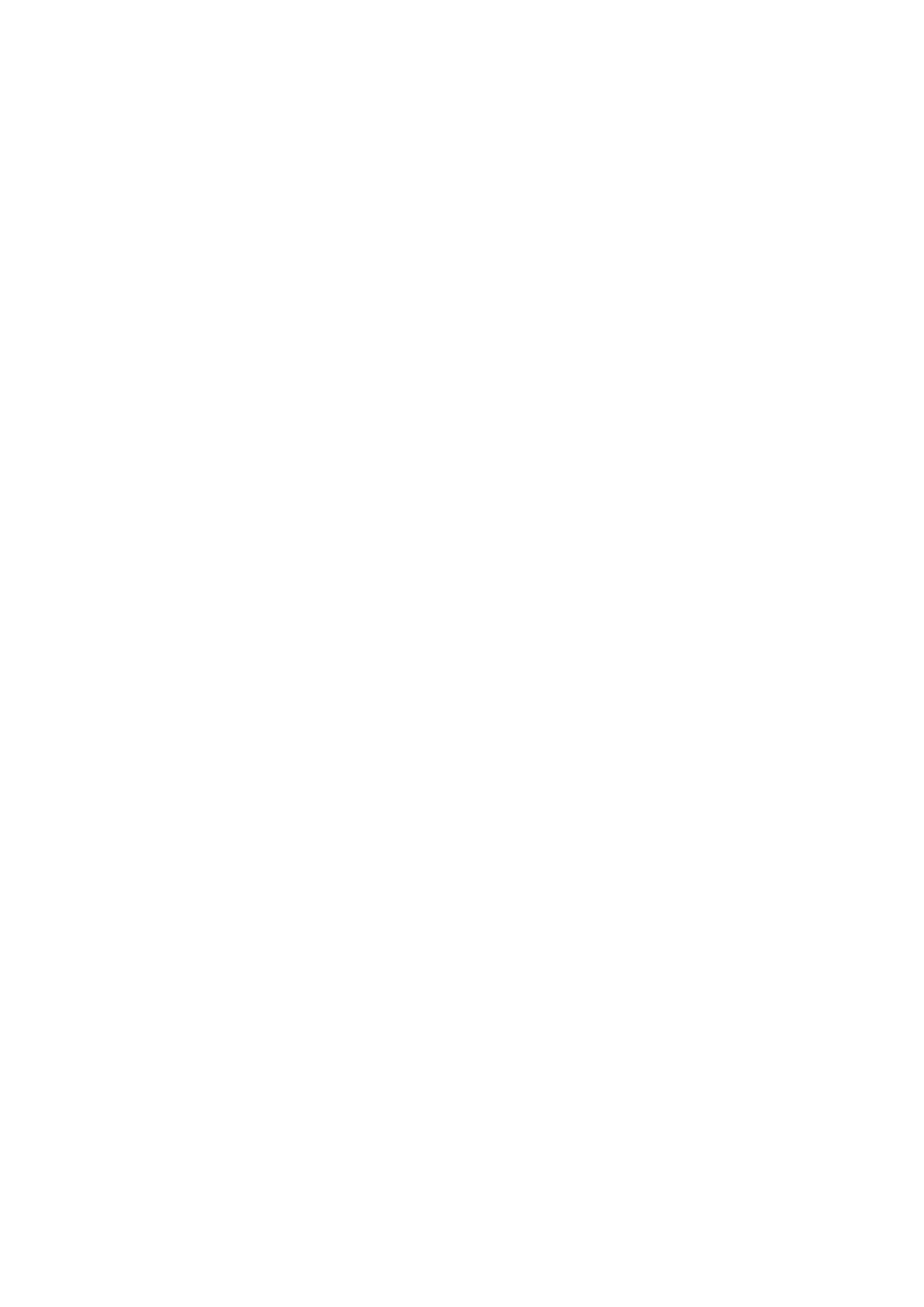## **CONTENTS**

|    |     |       |                                                                    | vii                     |
|----|-----|-------|--------------------------------------------------------------------|-------------------------|
| 1. |     |       |                                                                    | $\mathbf{1}$            |
| 2. |     |       | PRINCIPLES AND GENERAL REQUIREMENTS FOR ASSURING                   |                         |
|    |     |       | HIGH-QUALITY DATA FOR CLIMATE APPLICATIONS                         | $\overline{2}$          |
|    | 2.1 |       |                                                                    | $\overline{2}$          |
|    | 2.2 |       | Requirements underpinning the adequacy of observations for climate |                         |
|    |     |       |                                                                    | $\overline{2}$          |
|    | 2.3 |       |                                                                    | $\overline{3}$          |
|    | 2.4 |       | Requirements underpinning the adequacy of climate data             |                         |
|    |     |       |                                                                    | $\overline{4}$          |
|    | 2.5 |       | General considerations when designing a quality control system     | $\overline{4}$          |
|    |     | 2.5.1 |                                                                    | $\overline{\mathbf{4}}$ |
|    |     | 2.5.2 | Designing and implementing a quality control system                | 6                       |
| 3. |     |       |                                                                    | $\overline{7}$          |
|    | 3.1 |       |                                                                    | $\overline{7}$          |
|    | 3.2 |       |                                                                    | 8                       |
|    |     | 3.2.1 |                                                                    | 8                       |
|    |     | 3.2.2 |                                                                    | 9                       |
|    |     | 3.2.3 |                                                                    | 9                       |
|    |     | 3.2.4 |                                                                    | 11                      |
|    |     | 3.2.5 |                                                                    | 11                      |
|    | 3.3 |       |                                                                    | 12                      |
|    |     | 3.3.1 |                                                                    | 12                      |
|    |     | 3.3.2 |                                                                    | 13                      |
|    |     | 3.3.3 |                                                                    | 13                      |
|    | 3.4 |       | Step 3: Quality control within the climate database                | 13                      |
|    |     | 3.4.1 |                                                                    | 14                      |
|    |     | 3.4.2 |                                                                    | 14                      |
|    |     | 3.4.3 | Dealing with high-frequency data                                   | 15                      |
|    |     | 3.4.4 |                                                                    | 16                      |
|    |     | 3.4.5 |                                                                    | 17                      |
|    |     | 3.4.6 | Future prospects for quality control                               | 18                      |
|    | 3.5 |       |                                                                    | 19                      |
|    | 3.6 |       |                                                                    | 20                      |
| 4. |     |       |                                                                    | 21                      |
|    |     |       | ANNEX 1. QUALITY ASSURANCE AND QUALITY CONTROL TESTS: OVERVIEW     | 23                      |
|    |     |       | ANNEX 2. QUALITY ASSURANCE AND QUALITY CONTROL TESTS: DETAILS      | 28                      |

*Page*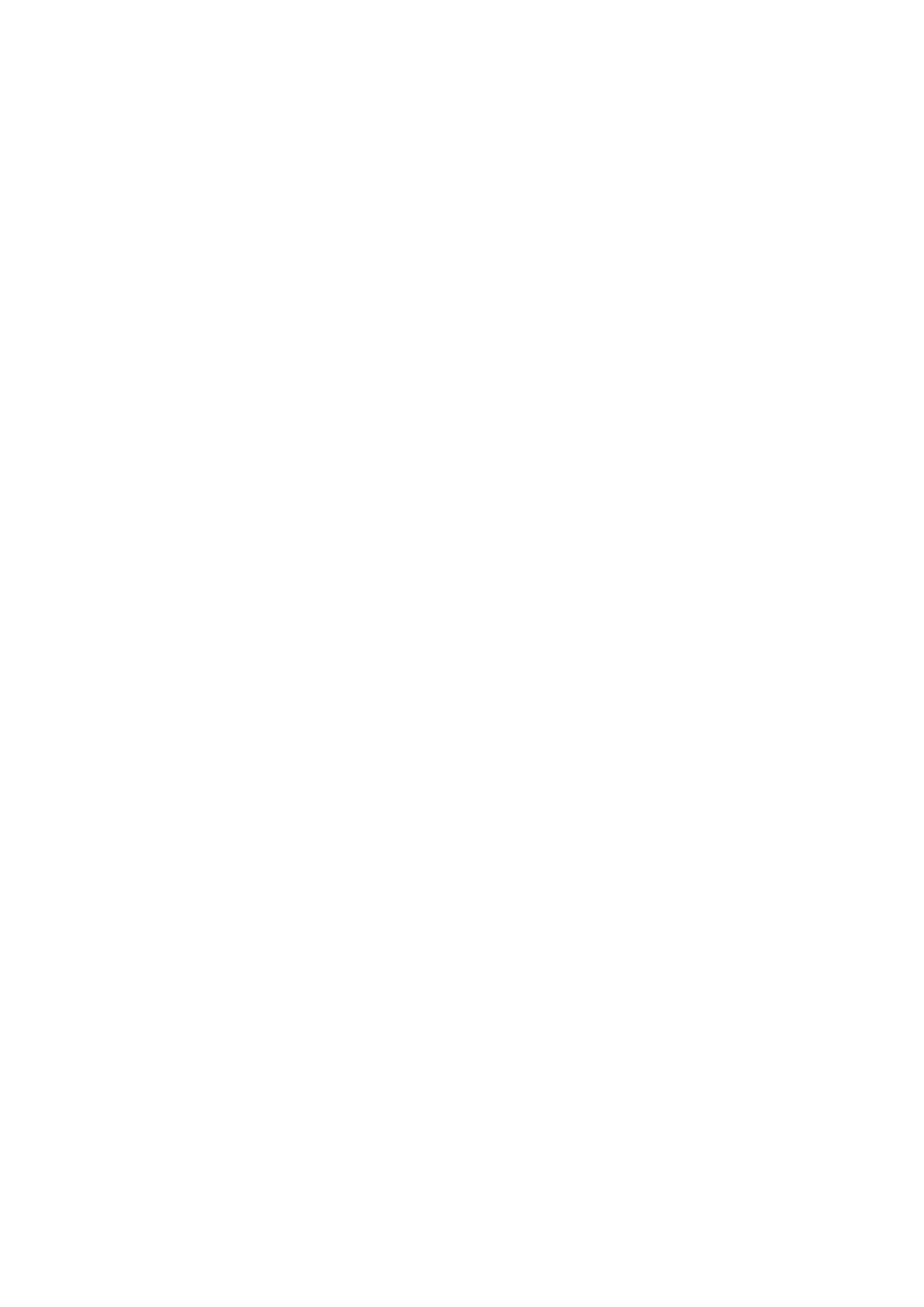#### <span id="page-8-0"></span>**ACKNOWLEDGEMENTS**

These Guidelines were initially developed by climate data management staff within the Australian Bureau of Meteorology (BoM) and incorporate many of the methodologies used in BoM's effective quality management system software. The efforts of Meaghan Flannery, John Flannery and Lynda Chambers are particularly acknowledged. The initial draft of this publication was reviewed and edited by Reinhard Spengler (German National Meteorological Service (*Deutscher Wetterdienst* (DWD)) and William Wright (formerly of BoM), with the assistance of David Sinclair (BoM), who also added some additional tests, and Peer Hechler (WMO). An open peer review process followed, with comments sought from National Meteorological and Hydrological Services (NMHSs) and members of the WMO Expert Team on Data Development and Stewardship. Their comments considerably improved this document and are gratefully acknowledged.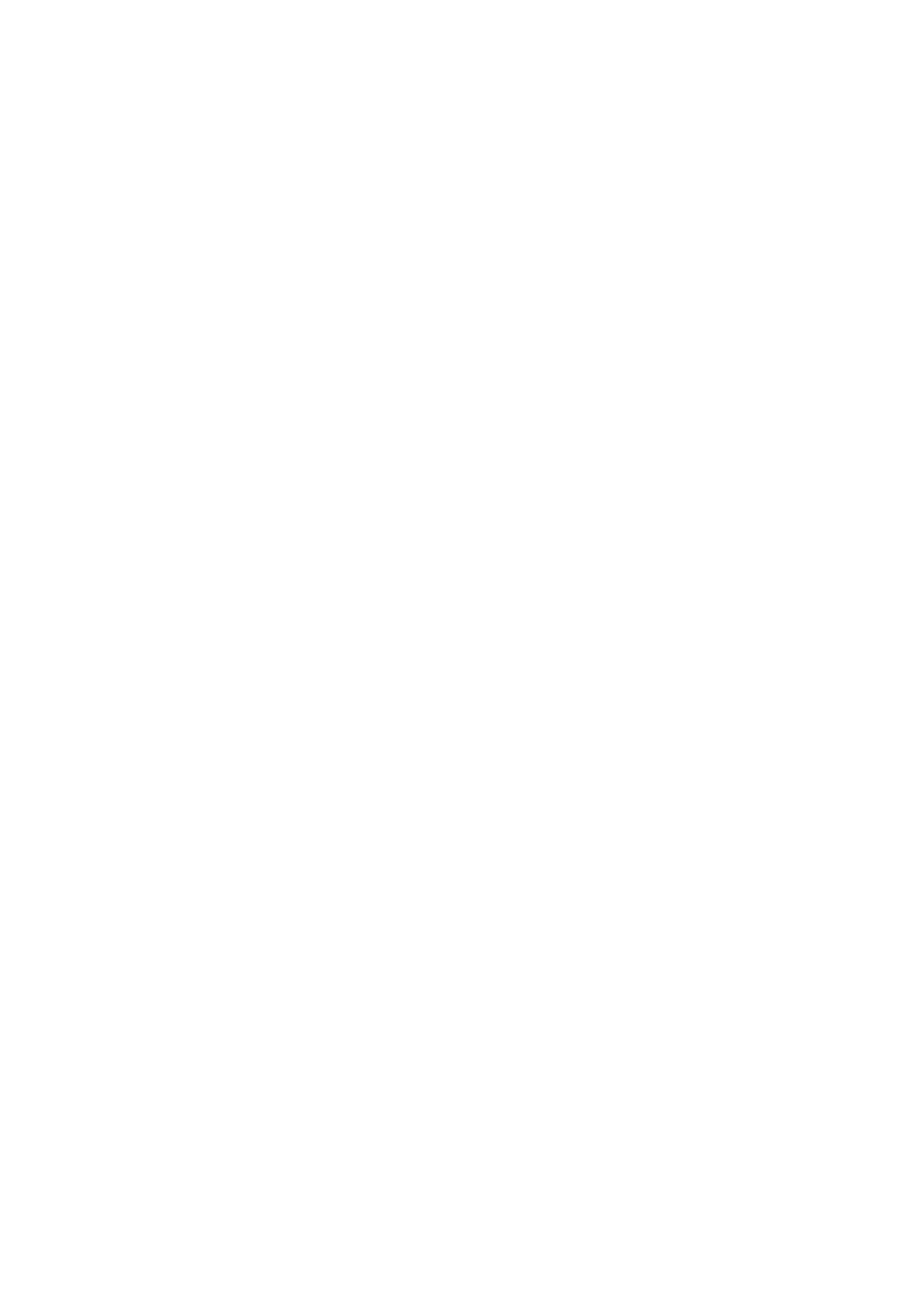#### <span id="page-10-0"></span>1. **INTRODUCTION**

This publication replaces the WMO Technical Document *[Guidelines on the Quality Control of](https://library.wmo.int/index.php?lvl=notice_display&id=11700)  [Surface Climatological Data](https://library.wmo.int/index.php?lvl=notice_display&id=11700)* (WMO/TD-No. 111) (WCP-No. 85) of May 1986. It provides a relatively high-level overview of the principles underpinning the effective quality assurance (QA) of climate data as well as considerations for the operational QA and quality control (QC) of meteorological data from surface observing stations at various stages of the data life cycle. It then proposes in the annexes a range of QA and QC tests classified as mandatory, recommended and optional. This publication is intended to be further developed and expanded over time to respond to new developments and to cover other sources of climatological data.

Data homogenization, although part of the climate data QA and QC continuum, is discussed separately in *[Guidelines on Homogenization](https://library.wmo.int/?lvl=notice_display&id=21756)* (WMO-No. 1245) and is therefore not covered in this document. Other value-adding processes, such as the infilling of missing data and the disaggregation of cumulative precipitation or evaporation totals, are also beyond the scope of these Guidelines.

This document focusses on the surface observational data processed by National Meteorological and Hydrological Services (NMHSs); however, the underlying philosophy and principles also apply to other entities with a QC focus. These Guidelines are closely aligned with the publication *[Climate Data Management System Specifications](https://library.wmo.int/index.php?lvl=notice_display&id=16300)* (WMO-No. 1131), which specifies the functionality required to effectively manage climate data across the complete data life cycle from station installation to final archival.

In this document, QA refers to the process for maintaining a satisfactory level of quality in a data set or data collection so that the data available to potential users are sufficiently reliable and complete and can be used with confidence. QA should be understood to be an end-to-end process that extends from the climate archive back through the data transmission channels to the point of observation. The QA process should help diagnose whether any systemic patterns of error are present at any point during the data life cycle; these errors may arise from, for example, non-standard installation, poor observational technique, problems with the measuring technology or its software, maintenance failures, or any upstream processing issues (such as issues within the central processing unit of an automatic weather station (AWS)). Providing feedback to observation providers and rectifying issues identified are also part of the QA process. QC in this document refers to the tools and practices employed to verify whether a reported data value is representative of what was intended to be measured and has not been contaminated by unrelated factors (see *[Guide to Instruments and Methods of Observation](https://library.wmo.int/index.php?lvl=notice_display&id=12407)* (WMO-No. 8)). QC is the process of ensuring that errors in the data, or in the continuity of the data, are detected by checking the data to assess representativeness in time and space and internal consistency, and by flagging any potential errors or inconsistencies.

Although climate services require high-quality time series data, no attempt has been made in this document to tailor the QC process to any specific climate application, such as climate change monitoring, or to specific services which may have additional, value-adding requirements (such as homogenization, infilling of missing data, and so forth). Finally, it should be noted that the QC tests (and broader QA procedures) need to be adapted to the specific climate conditions of the country in question as well as fine-tuned to fit the existing and planned observational and information technology (IT) infrastructure and available human resource capacities.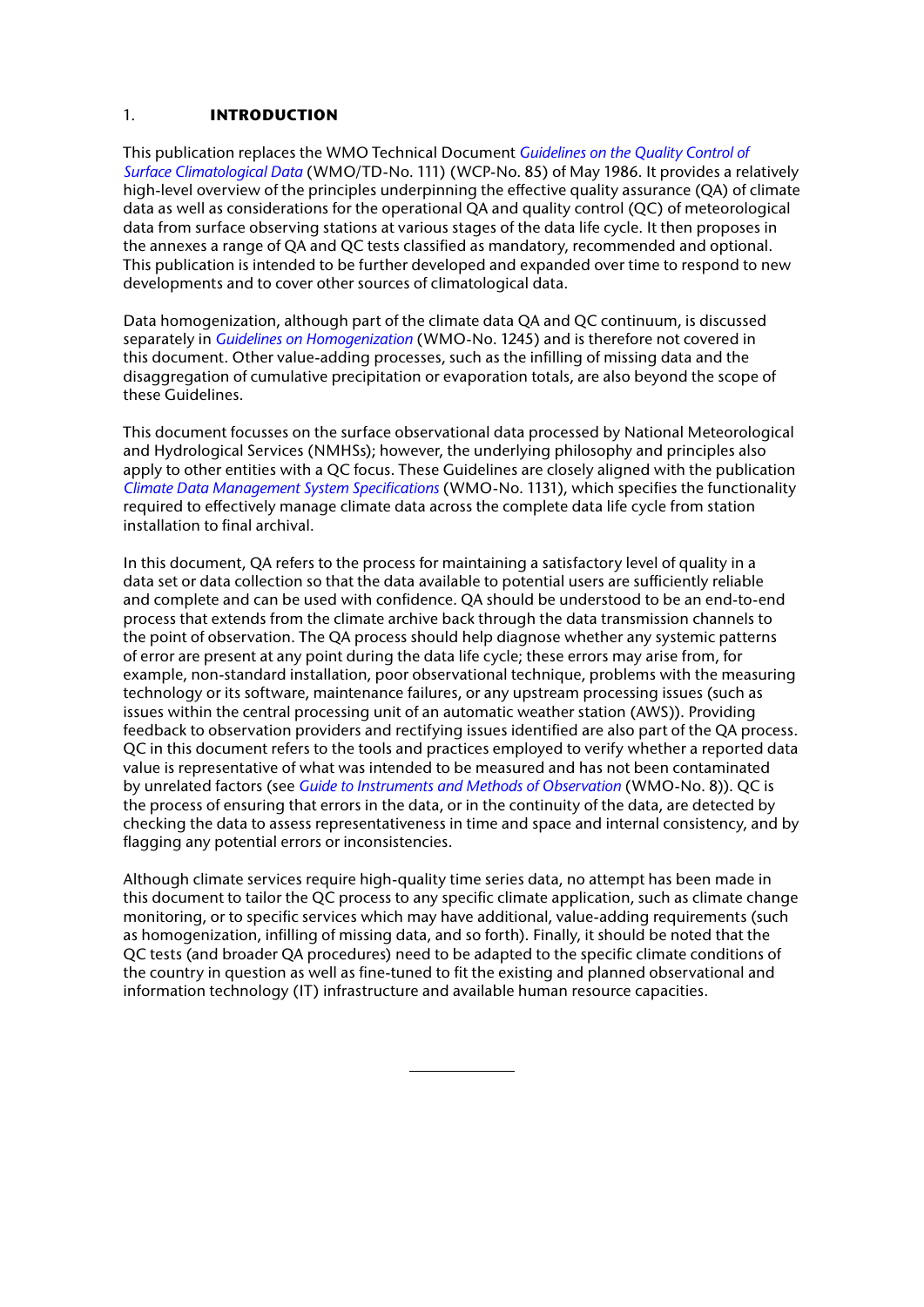## <span id="page-11-0"></span>2. **PRINCIPLES AND GENERAL REQUIREMENTS FOR ASSURING HIGH‑QUALITY DATA FOR CLIMATE APPLICATIONS**

The following sections highlight generic practices regarded as essential to ensure that the surface climate record of an NMHS is of high quality. More detailed guidance is provided in [Chapter 3](#page-16-1).

## 2.1 **Overarching principles**

- A QA process that covers the life cycle of the data, from equipment installation and observation through to final archival, must be established.
- All methods and practices employed to ensure quality and traceability across the entire data life cycle must be documented in a comprehensive manner; all the relevant documents must be maintained and accessible.
- Arrangements with data providers must be established in order to ensure that observations for climate purposes are carried out and maintained and that the ten Global Climate Observing System (GCOS) principles of climate monitoring (see *[Guide to Climatological](https://library.wmo.int/index.php?lvl=notice_display&id=5668)  [Practices](https://library.wmo.int/index.php?lvl=notice_display&id=5668)* (WMO-No. 100)) are adhered to.
- Objective QC tests and procedures must be used, and the outcomes of the tests for each data element must be clearly flagged.
- A copy of the originally read or received data, even if considered doubtful, must always be kept.<sup>1</sup>
- Each NMHS should have a data QA manager responsible for monitoring the complete QA process across the data life cycle.
- QA processes require feedback on sources of errors. It is recommended that there be a regular exchange of information between the QA manager and the personnel responsible for the observing systems of NMHSs so that sources of systemic errors can be addressed and the relevant issues rectified.

## 2.2 **Requirements underpinning the adequacy of observations for climate applications**

- The observing site location must be representative of the defined environment.
- Each observing site and variable, in particular the siting classification and the sustained performance classification, must be classified according to the *[Guide to Instruments and](https://library.wmo.int/index.php?lvl=notice_display&id=12407)  [Methods of Observation](https://library.wmo.int/index.php?lvl=notice_display&id=12407)* (WMO-No. 8).
- AWSs should have data loggers (automatic data logging) that can be accessed and used to restore information to the climate data management system (CDMS) and to allow the automatic re-computation of derived parameters, including dewpoint, mean sea level pressure and so forth.
- Data loggers must meet the technical requirements set by the NMHS and must be tested and accepted for use.
- Pre-deployment testing, calibration and acceptance testing are required to ensure that the instrumentation sensors or AWS software and sensors meet the specified requirements. This includes ensuring that communication channels are sufficiently robust.

Sometimes, an original reading will clearly not represent meteorological conditions but will have scientific value in its own right. For example, an elevated temperature reading may be due to the occurrence of a wildfire near a station. In these cases, the original reading will not form part of the official climate record but will still be available for research and other purposes. See also Footnote 4.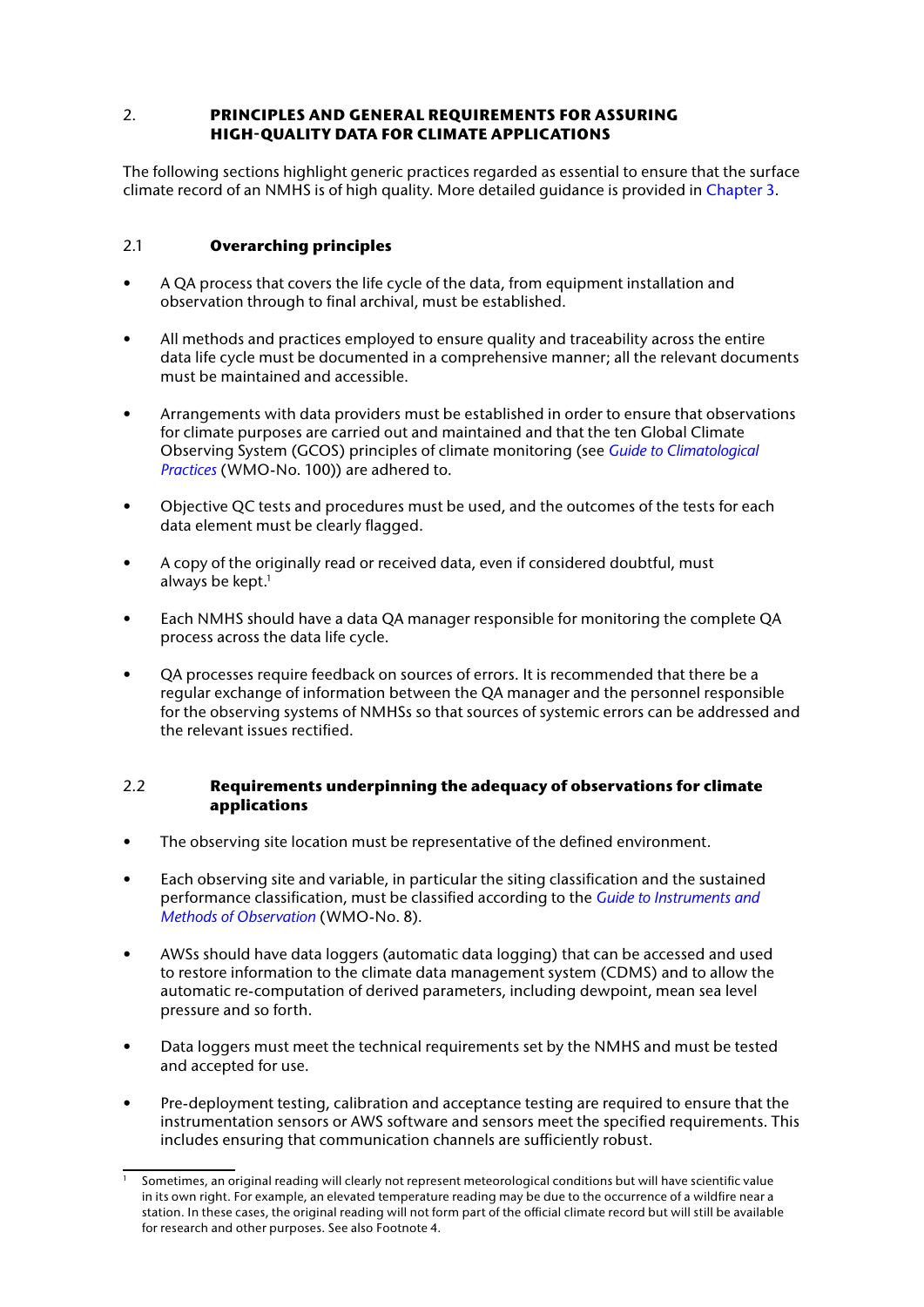- <span id="page-12-0"></span>• Observation manuals must be an integral part of an NMHS's process documentation and must be readily available.
- Observers must undergo regular training, especially when there any changes to observational practices.
- NMHSs must ensure that stations are regularly inspected, including by means of site visits at appropriate intervals, in order to verify whether or not maintenance is needed and sensors should be changed and in order to maintain adequate observing conditions at the site. Sensor recalibration checks should be performed on a regular basis.
- Changes in sensor hardware (such as type or manufacturer) or changes to an observation site require parallel measurements to be made (from both the current and the new sensor or the current and the new site) over a period of at least one year2 (two years is preferred). Both the original and parallel data and associated observations metadata must be archived and retained in perpetuity.
- NMHSs should develop minimum quality guidelines, including observational metadata requirements, for external data providers. (The provision of training materials may help external data providers adhere to these standards.)

## 2.3 **Requirements for technical monitoring**

- **Data ingest error monitoring:** An alert system is needed to ensure that circumstances in which the data can be corrupted or inadvertently overwritten or deleted either cannot occur or can rapidly be detected and corrected if they do occur. This system must undergo user acceptance testing before it is made operational, and the outcomes of QC processes must be analysed on a regular basis. There should also be automated processes which ensure that expected data are received, that timestamping is accurate, and that ingested data are not unrealistic.
- **Data flow monitoring:** A system for real-time monitoring of technical equipment (AWSs, sensors, data transmission equipment) should be implemented so that possible malfunctions can quickly be identified and addressed (failure to do so has been known to lead to significant losses of data from the climate record that may not be detected until months later).
- **Data recovery processes:** Where alerts reveal that data are missing or somehow corrupted, there must be standard operating procedures to recover the original version of the data in question; for instance, data from an AWS should be buffered, or recoverable from a data logger, with a data retention period of sufficient length. Such data outages are frequently due to communication issues, rather than the failure of the sensor itself. Prompt action is required because AWS data loggers or databases upstream from the CDMS (where the data arriving at an NMHS are often first stored) typically retain data for only a few days before the data are overwritten. Consequently, if failure to adequately track these processes means that data losses are not revealed for some time, the result could be a significant loss to the climate record.
- Any issues with sensors and data dropouts must be addressed as soon as possible and documented, with both the occurrence and rectification of the issue communicated to the data users.
- It is the responsibility of the data provider and/or IT department to investigate and fix any processes that result in lost or corrupt data, and proper internal protocols should be in place to ensure this.

<sup>2</sup> The *[Guide to Climatological Practices](https://library.wmo.int/index.php?lvl=notice_display&id=5668)* (WMO-No. 100) recommends that, where feasible and practical, both the old and the new observing stations and instrumentation should be operated for an overlapping period of at least one year, and preferably for two or more years, to determine the effects of changed instruments or sites on the climatological data.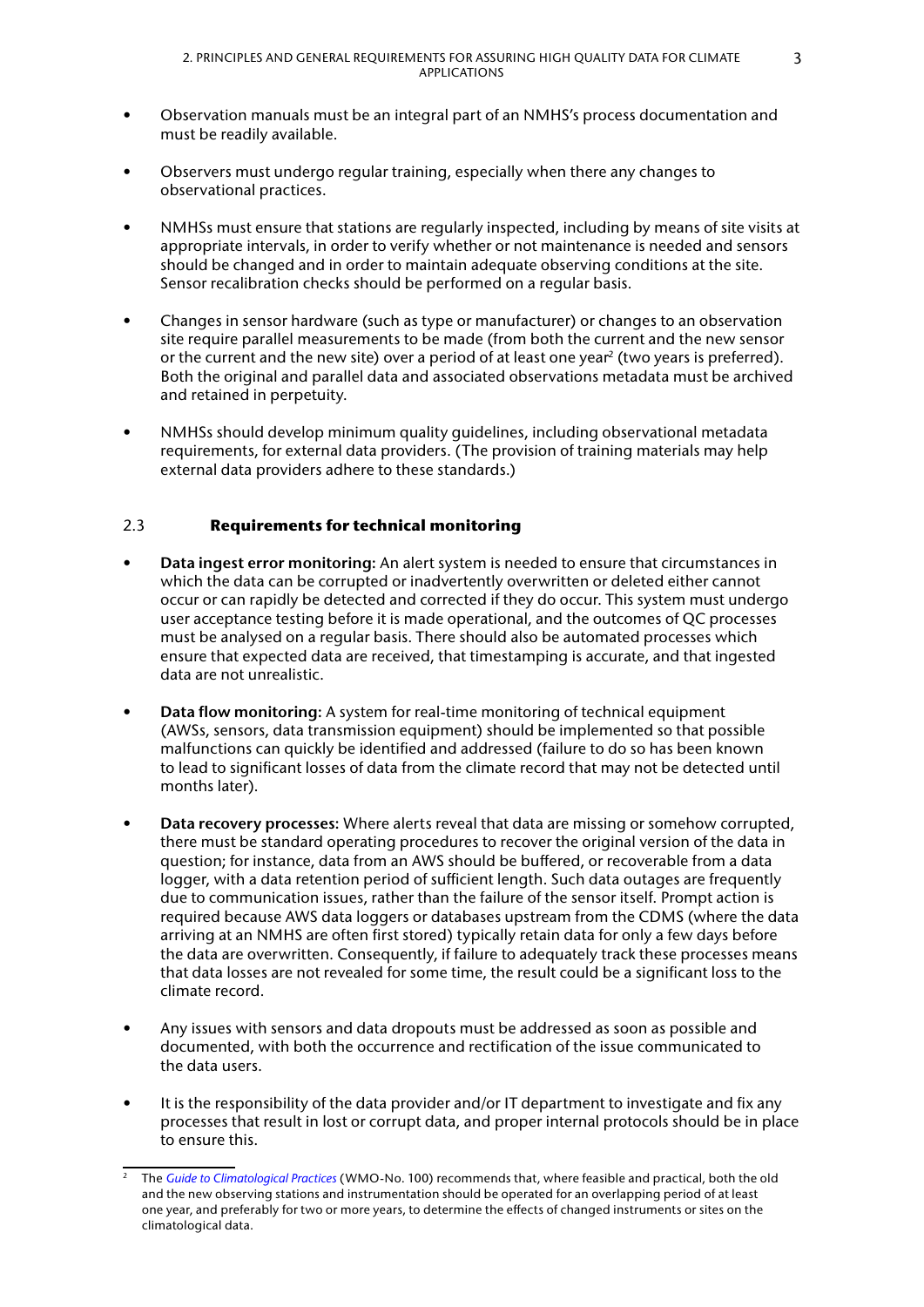#### <span id="page-13-0"></span>2.4 **Requirements underpinning the adequacy of climate data management practices**

- From a data traceability perspective, it is important to be able to trace the provenance of the data from sensor to archive. This can be accomplished by maintaining a record of the original measurements, along with any changes made to the data.
- Quality flags are an essential component of data management and are used to provide a measure of confidence in the veracity of the data<sup>3</sup> (the subject of source and quality flags is dealt with in more detail in [Subsection 3.4.5\)](#page-26-1).
- QC procedures should be documented in detail and if required, made available to data users, preferably online.
- Any alteration made to measured or observed values must be flagged and documented as part of the metadata, with both the original and altered value retained.
- Data typically pass through various quality assurance steps (described in [Section 3](#page-16-1)). The outcomes of QC tests at each step should be documented, including by assigning a quality flag. Thus, for instance, quality flags may be assigned for data at the point of observation, on ingest, and following delayed mode QC within a CDMS.
- Doubtful/suspect values that have been changed must not be deleted but stored along with their quality assessment.<sup>4</sup>
- When retrieving measured/observed data, data users should have access to all available quality information (explanations included). A distinction may be drawn between users internal to the NMHS, who may require extremely detailed information, and external users, who will likely only be interested in accessing data that has passed through the appropriate quality checks.
- Observational metadata supports the data, provides provenance information, can provide assistance in investigating suspect data, and is essential for the application of homogenization. Therefore, retention of metadata for at least the life of the data is to be regarded as a mandatory practice. It is important to have such metadata easily accessible to the QC operator, as well as to the data users.

### Notes:

- 1. *[Climate Data Management System Specifications](https://library.wmo.int/index.php?lvl=notice_display&id=16300)* (WMO-No. 1131) provides detailed information on appropriate data management and quality management practices.
- 2. The *Manual on High-quality Global Data Management Framework for Climate* (WMO-No. 1238), a part of the WMO regulatory material, sets out standards and recommended practices for climate data stewardship.

## <span id="page-13-1"></span>2.5 **General considerations when designing a quality control system**

## 2.5.1 *Automation considerations*

QC procedures may be applied manually, automatically or semi-automatically at each stage along the data life cycle. While the details of such procedures will vary among AWSs, a typical sequence of QC gateways may contain the following:

• QC at the point of observation. For instance, a manual observer about to record an observation electronically may be prompted to check the proposed value if algorithms

At the time of writing of this document, there is no standard WMO guidance on the definition of data quality flags; nevertheless, it is expected that such guidance will be developed by WMO in the near future.

<sup>4</sup> Of course, it is incumbent on NMHSs to ensure that the climate record presented to users is of the highest standard possible and capable of reliably supporting climate services. Erroneous values must not appear in this public version of the climate record but must be available if required for public enquiry and/or to assist in detecting and addressing measurements or software problems.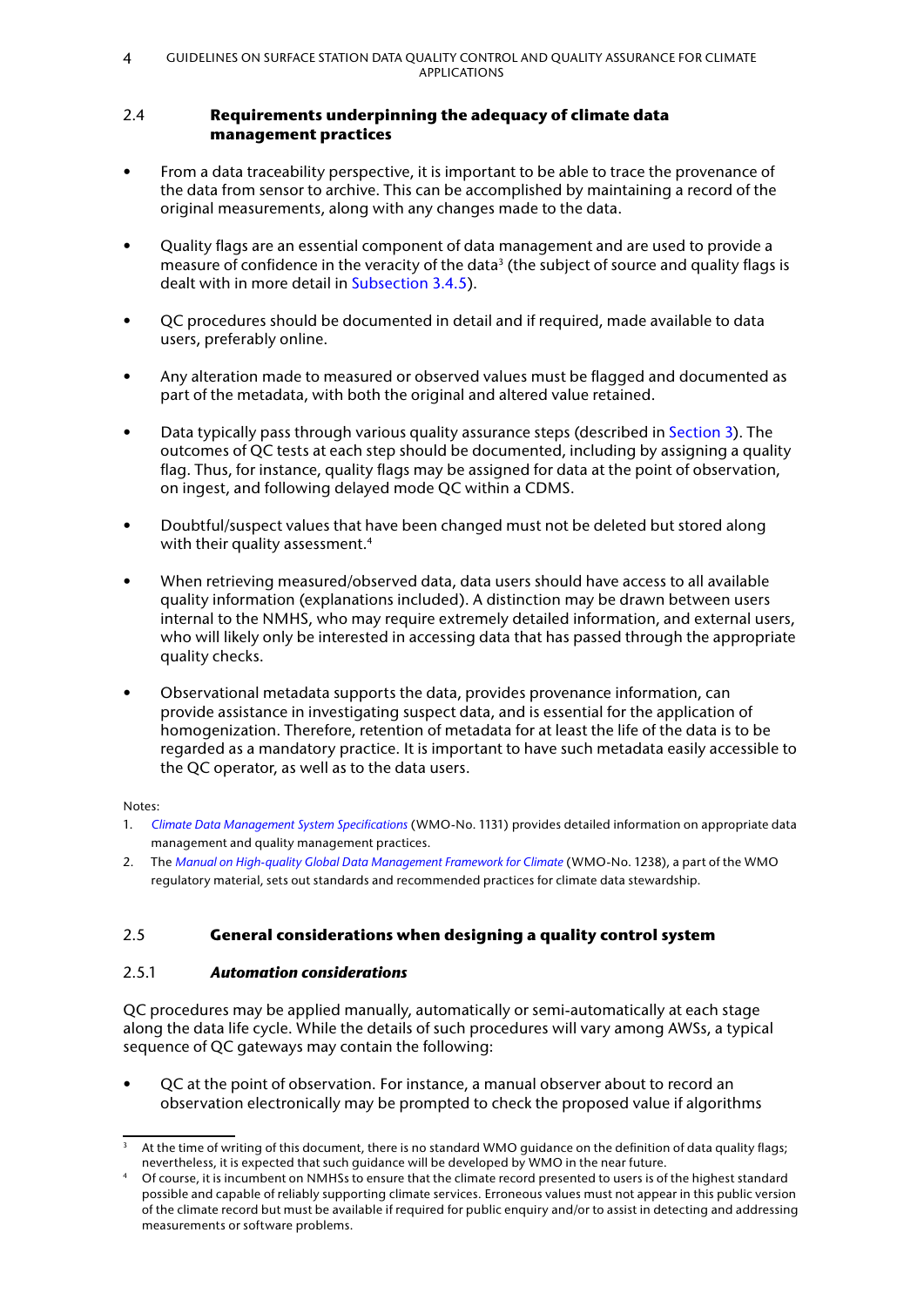suggest that the value is unlikely. In the case of observations from AWSs, various automated checks may be built in based on details of sampling frequency and results and range checks;

- QC at databases upstream from the CDMS to support real-time product generation;
- QC at the point of ingest into the CDMS, which may automatically eliminate values failing an extended range or other checks (although a copy of the value itself should be retained);
- QC within the CDMS post-ingest (manual, semi-automated, or automated).

The discussion below refers solely to the QC of data within a CDMS. This is sometimes termed *delayed mode* QC because the QC may occur at some time after the observation has been made and the data has been ingested. Delayed mode QC may involve manual, automated or semi-automated checks, or any combination of these. This document makes no specific recommendation about which checks are optimal as this will depend on such considerations as the nature of the data, the number of stations and the QC resources available (noting, however, that QC checks should take place as soon as possible so that, should the need arise to verify a value with an observer, the observer still remembers the event).

The general approach in delayed mode QC is to apply QC testing, assign a quality flag which should be part of the observations metadata, and archive the data and metadata, along with the details of any corrections, as part of an audit trail. As the names suggest, manual QC refers to checks made to the data by QC operators. It is generally labour-intensive, subjective, and heavily dependent on the knowledge and experience of the QC operators. Manual techniques may be suitable where there are few stations and there is little access to QC diagnostic software. On the other hand, automated QC refers to the process of scanning the data and assigning quality flags fully automatically, that is, without manual intervention. It is the fastest way to process incoming data. However, fully automated testing may tend to flag too many potentially suspect values (false positives), or too few, depending on how screening parameters are set, and it may flag some genuine extremes as suspect, which is not desirable given increasing scientific interest in changes in extremes for climate monitoring.

Semi-automated techniques represent a compromise between manual and fully automated techniques. Here, the data are subject to an automated check against a range of test criteria, and values that fail one (or more) tests are flagged as suspect and are subject to a manual follow-up investigation by trained QC staff. To properly diagnose whether a suspect value is erroneous or not, it is recommended that QC operators be equipped with a readily accessible suite of tools which experience suggests are useful in diagnosing errors. Such tools may facilitate the use of complementary satellite and/or radar data (for assessing rain/no rain situations), as well as radiosonde data, and may provide means of accessing the original message (which may turn out to be incorrectly coded). Other means of diagnosing whether a suspect value is erroneous or not include plotting values on a map to test spatial consistency and plotting a time series at one station and comparing it with those at neighbouring stations (in the case of rainfall, this type of check often helps identify cases where rainfall was recorded on the wrong day or represents an accumulated total) and assessing the data against the numerical weather prediction (NWP) model output for the same time/location.

Note that with high frequency data, such as sub-hourly data from AWSs, automated techniques are probably the only realistic option for QC, although even then, some form of follow-up check should investigate, if possible, whether the error was a software glitch or a physical event such as a wildfire or a sprinkler being turned on.

In the future, it is likely that machine learning techniques, including expert system approaches, could lead to improvements in QC automation. NMHSs are advised to stay abreast of such advances in data science and their potential applications.

Another consideration in applying QC tests is whether to apply them in parallel or sequentially. For instance, it may be helpful when doing comparisons against neighbouring stations to first eliminate from the testing any likely erroneous stations.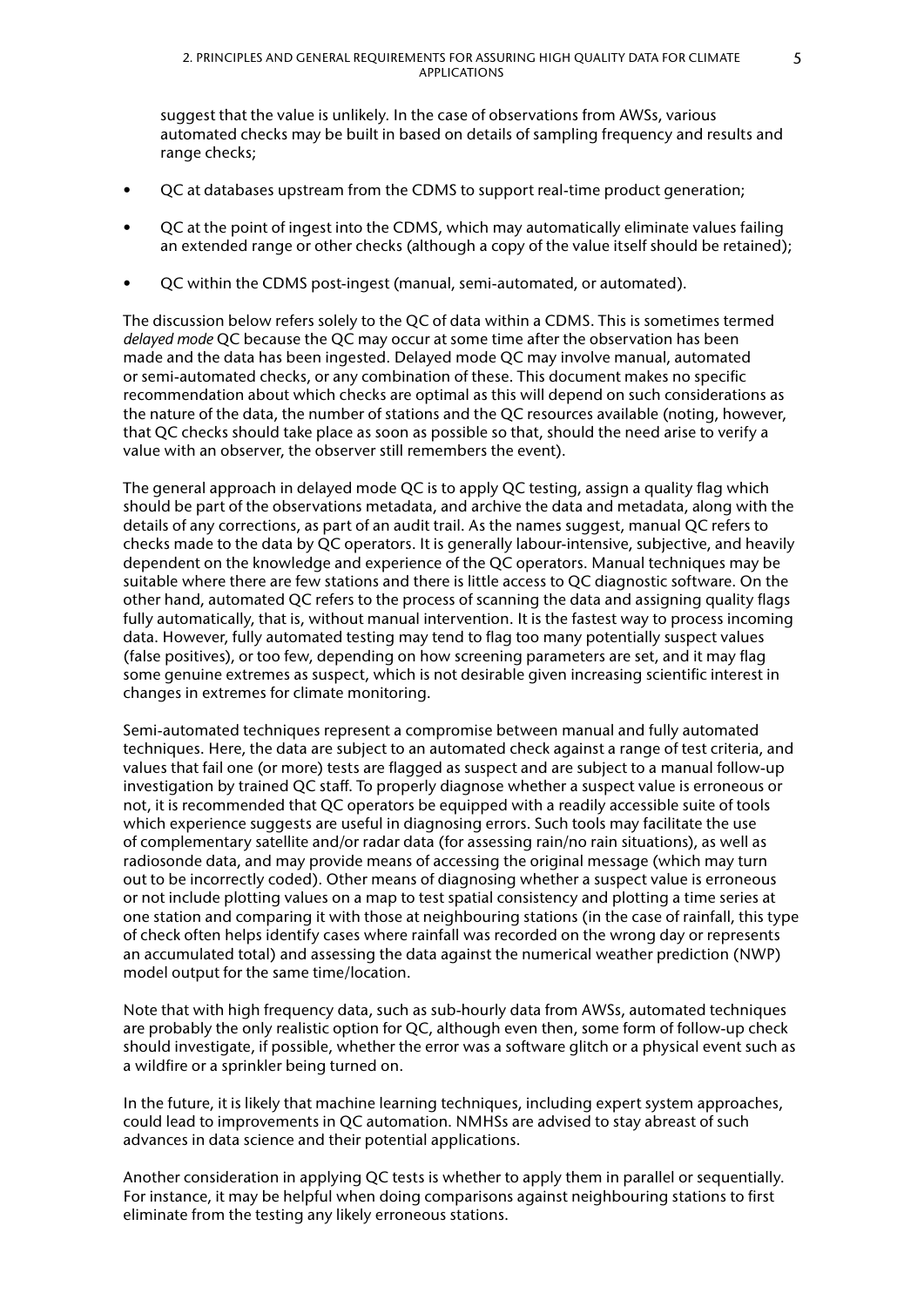<span id="page-15-0"></span>Finally, it is worth mentioning that in the case of data transcribed into a CDMS from paper forms, key entry mistakes are likely to be a rich source of errors. These can be mitigated by inserting on-entry checks to alert the key entry operator to a possibly mistyped value. If the resources of the NMHS so permit, double keying has been shown to be very effective in mitigating key entry errors. Double or multiple key entry is especially recommended when digitizing historical data as part of a data rescue process.

## 2.5.2 *Designing and implementing a quality control system*

- In the case of manual or semi-automated systems, it is strongly recommended that when the system is being designed, the QC for a new variable is being introduced, or the existing QC system is being modified, the QC operators who are to use the system be involved in the planning and implementation phases from the beginning. This will ensure that the system conforms to the actual operational environment in which the operators are to work and will give the operators a sense of ownership. In addition, QC operators can recommend the diagnostic aids they find useful. It is further recommended that where a computer-based system is being designed and/or implemented, agile methodologies should be followed – with developers working directly with QC operations staff to discuss, for instance, operational decision-making processes and shortcomings in the system.
- Statistics on errors and false positives (where checking routines flag a value as suspect, only for it later to be verified as reliable) should be compiled and updated. These provide information about systemic errors to be communicated to the data providers, as well as information that may potentially help fine-tune the QC system and its algorithms.
- Following on from the previous point, the effectiveness of the QC system should regularly be assessed to investigate which testing techniques work best on particular types of data and which can assist in fine-tuning the system.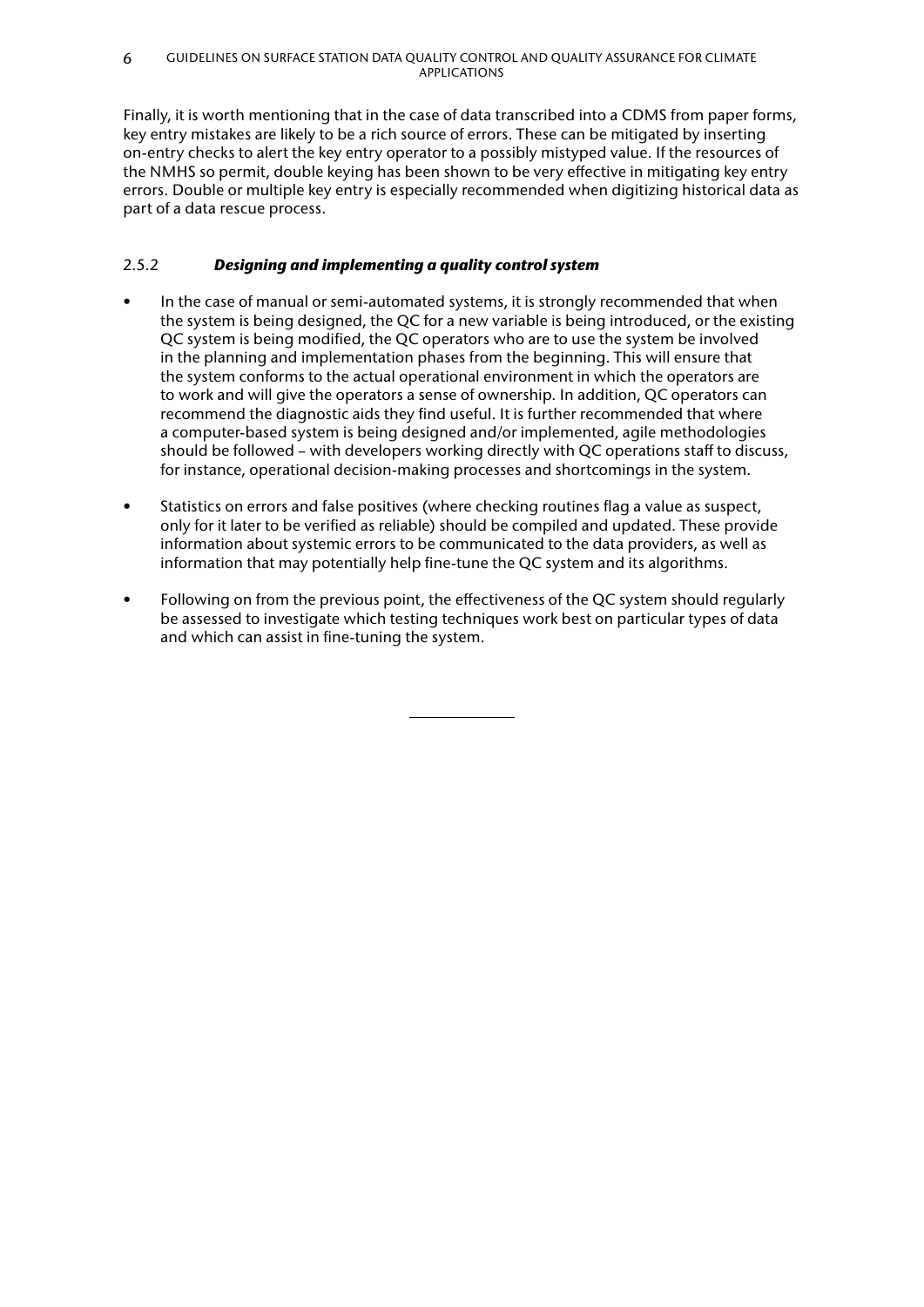## <span id="page-16-1"></span><span id="page-16-0"></span>3. **ELEMENTS OF DATA LIFE CYCLE QUALITY ASSURANCE**

## 3.1 **Overview**

QA across the data life cycle can be broken down into the five major steps described below.<sup>1</sup>

## **Step 1: Observation**

This step involves the data quality aspects associated with ensuring that the observation process is sound, including ensuring that the observing station, whether manned or automated, has been set up and operates correctly. These aspects should be reflected in the observational metadata, for example, site characteristics, instrument metadata, and metadata confirming that the site installation specifications have been met. Observational metadata should also reflect the data capture process, whether automatically or manually observed, and the regular maintenance and technical monitoring processes. There may also be software checks to query whether a submitted reading is reasonable or not or whether or not an instrument has malfunctioned. For manual recording on paper records, the QA process should ensure the timely submission of paper forms to the NMHS.

## **Step 2: Data delivery and ingest**

This step comprises the data quality monitoring associated with the flow of data between the observation site and the CDMS. (There may also be upstream databases that perform their own quality checks on the data.) QC checks on the data should occur at the point of electronic ingest into the CDMS (to identify "impossible values"). If the data are key-entered, additional checks should be in place to verify that the data have been entered correctly. This step should also screen for data expected but not received.

## **Step 3: Climate database management (within the CDMS)**

This step typically comprises the extensive area of (central) climate data management<sup>2</sup> following data ingest, at which point delayed mode QC occurs, using either manual, semi-automated or automated quality control tests. It is this step that is primarily addressed in the remainder of this document.

## **Step 4: Final archival**

This step includes the requirements for final archival within the CDMS as well as the requirements relating to archiving hard copy paper records in a suitable repository.

### **Step 5: Disaster recovery**

This step includes protection against loss of data through processes involving, for example, electronic backups and scans of hard copy records. Note that recovery processes should be in place for the intervening steps as well.

In this document, the "data life cycle" extends only to the point at which the data are archived, whereas in standard usage, the data life cycle extends up to the point at which the data are disposed of.<br>Considerably more detail on data management requirements can be found in *Climate Data Management System* 

*[Specifications](https://library.wmo.int/index.php?lvl=notice_display&id=16300)* (WMO-No. 1131).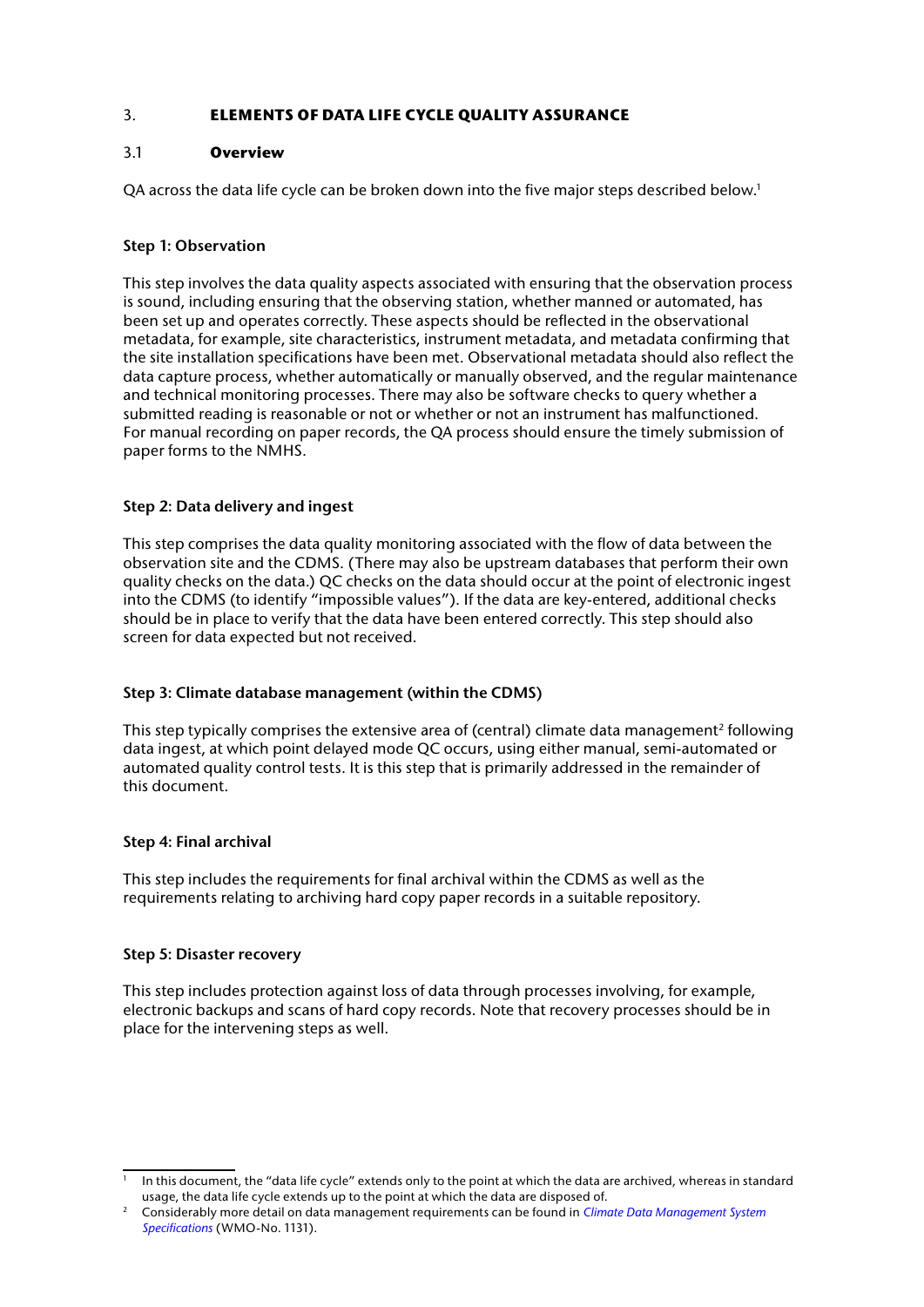## <span id="page-17-0"></span>3.2 **Step 1: Observation**

This section addresses the data quality aspects associated with the observation of meteorological elements as well as with ensuring that the observing stations, whether manned or automated, have been set up and operate correctly.

## 3.2.1 *Observation standards*

The search for a site and the decision of whether to install an observing station at a specific location influence the data quality obtainable relative to the observation requirement. For climate purposes, the site has to satisfy data users' requirements $^3$  over as long a period of time as possible. The observation conditions should therefore remain largely unchanged over a long period of time. The site should also be representative of the meteorological conditions of a larger area.

Standards and guidance on meteorological observations can be found in many WMO publications, including the following:

- *[Manual on the WMO Integrated Global Observing System](https://library.wmo.int/index.php?lvl=notice_display&id=19223)* (WMO-No. 1160)
- *[Guide to the WMO Integrated Global Observing System](https://library.wmo.int/index.php?lvl=notice_display&id=20026)* (WMO-No. 1165)
- *[Guide to Instruments and Methods of Observation](https://library.wmo.int/index.php?lvl=notice_display&id=12407)* (WMO-No. 8)
- *[Guide to Climatological Practices](https://library.wmo.int/index.php?lvl=notice_display&id=5668)* (WMO-No. 100)
- *[WIGOS Metadata Standard](https://library.wmo.int/index.php?lvl=notice_display&id=19925)* (WMO-No. 1192)
- *[Challenges in the Transition from Conventional to Automatic Meteorological Observing Networks](https://library.wmo.int/index.php?lvl=notice_display&id=20154)  [for Long‑term Climate Records](https://library.wmo.int/index.php?lvl=notice_display&id=20154)* (WMO-No. 1202)

The critical elements of observing standards and practices from a QC and QA perspective regarding climate applications and services are detailed below.

- Sensor pre-deployment processes: The sensors need to meet specified standards covering the following areas:
	- 1. Manufacturer's test specifications;
	- 2. The NMHS's review or an external review of the sensor's capacity to deliver to standards that cover the expected climatology (it is recommended that sensor testing replicate the expected field range of the parameter);
	- 3. WMO standards for sensors;
	- 4. Calibration.
- AWS pre-deployment processes: AWSs need to meet specified standards covering the following areas:
	- 1. Documentation and encoding specifications for AWS algorithms (where available<sup>4</sup>), which must be maintained by the NMHS as part of the observations metadata;

These will be many and varied, and data for climate change monitoring will have more stringent quality requirements than data for other purposes. However, in all cases, the aim is to ensure that the climate record is of the highest possible quality.

Unfortunately, many AWS providers do not allow access to the sensor algorithms.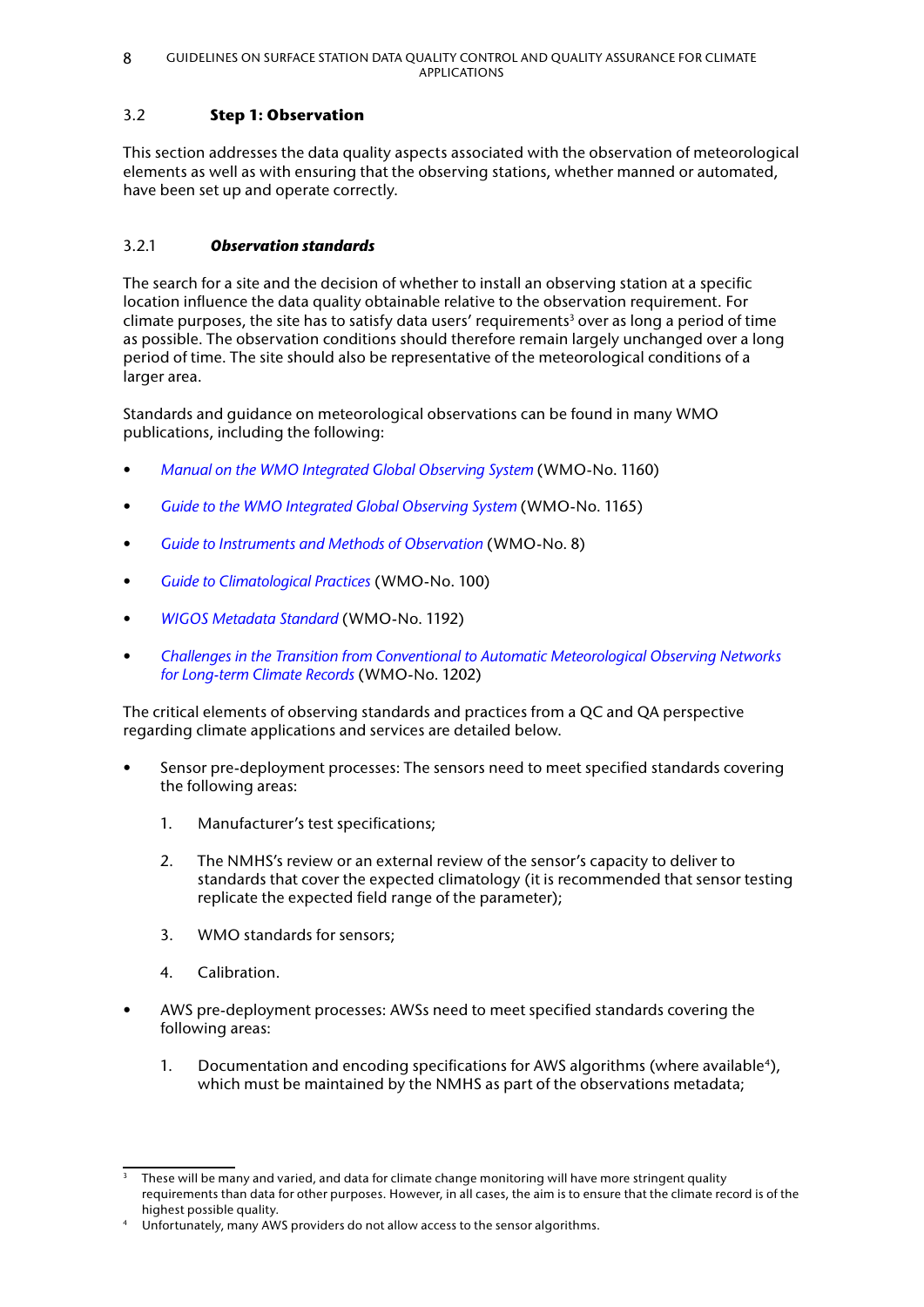- <span id="page-18-0"></span>2. Test beds and field trials to ensure that the AWS platform is fit for purpose (that is, robust, reliable and serviceable) and to ensure compliance with NMHS and WMO standards;
- 3. Data logger capacity (which is dependent on the capacity of the NMHS to recover data);
- 4. Adequate communications, power supply, and so forth to minimize down-time.

All existing sites must be classified according to the *[Guide to Instruments and Methods of](https://library.wmo.int/index.php?lvl=notice_display&id=12407)  [Observation](https://library.wmo.int/index.php?lvl=notice_display&id=12407)* (WMO-No. 8) for each parameter observed at the site; the classification must be included in the station's observations metadata.

#### 3.2.2 *Observations metadata*

Observations metadata must be documented and stored in the NMHS metadata system according to WMO and NMHS standard practices (*[Guide to the WMO Integrated Global Observing](https://library.wmo.int/index.php?lvl=notice_display&id=20026)  [System](https://library.wmo.int/index.php?lvl=notice_display&id=20026)* (WMO-No. 1165)) and the *[WIGOS Metadata Standard](https://library.wmo.int/index.php?lvl=notice_display&id=19925)* (WMO-No. 1192)).

For the purposes of climate data QC, it is recommended that observations metadata contain as much of the following information as possible:

- Site and exposure information, including:
	- Latitude, longitude and elevation;
	- Skyline survey, if possible (including description);
	- Site photographs from the North, South, East and West;
	- Local environment details, along with a site survey (polar diagram), including the elevation of instruments and the distance from instruments to trees, buildings, and so forth.
- Instrument/sensor information, including:
	- Serial number;
	- Details regarding calibration checks;
	- Deployment/serviceability history;
	- Reporting method and time of observation.

The absence of adequate, correct and up-to-date observations metadata may compromise the entire quality management process. Note that, for homogeneity assessment practices, these metadata should be regularly updated to reflect any changes, such as growing trees or land use changes, that might affect the measurements.

#### 3.2.3 *Quality control at the station level*

This section applies to both manually performed observations and automatically generated electronic observations from unmanned stations.

It is a great advantage if the first stage of QC is carried out at the station in real time. The raw data of all sensors are available on site, and, in the case of manned stations, observers can perform a consistency check against other parameters. This prevents data that are clearly erroneous from being ingested into the data archive and potentially incorporated into products.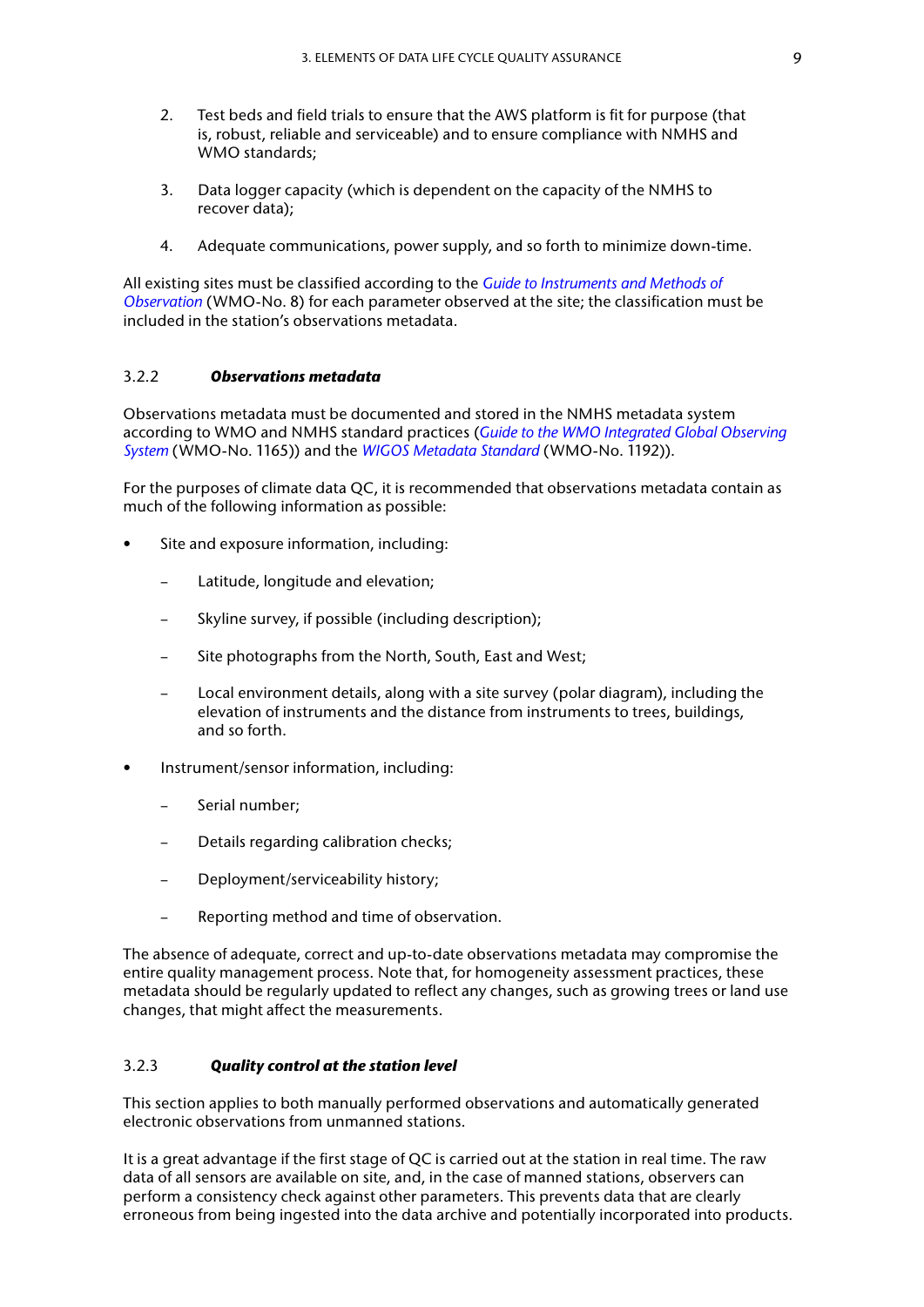#### **Manual observations**

All observers must be supplied with standard instructions for meteorological observations, which they are required to follow. These instructions are an integral part of process documentation and compliance. If there are any changes to these instructions, observers must be informed accordingly. Observers should undergo refresher training at regular intervals. Ideally, replacement sensors should be readily available in the event of sensor damage to minimize missing data.

Records which observers have made manually should be sent to a central office (usually the NMHS) immediately after the end of the month. The station should maintain a copy of these records.

For observations that are either fully or partially manually read, the following checks should be performed (a checklist might help ensure that these are carried out in a systematic manner):

- Consistency checks against other manual observations;
- Range and constraint checks against reasonable climatological norms;
- Consistency checks against the station record (the historical record for that station, including past extremes);
- Calculations on observations (such as the relative humidity computation);
- For manned sites, independent checks, which may be performed by the officer in charge or another observer.

More details of these checks are presented in [Annex 1](#page-32-1) and [Annex 2.](#page-37-1)

#### **Automatically generated observations**

For fully automatically generated observations (generated via AWSs), the following checks should be performed:

- Constraint checks imposed by the database ingest;
- Constraint checks to determine whether the observations are climatologically reasonable;
- Consistency checks against other parameters at the station (internal consistency).

For examples of these checks see [Annex 1](#page-32-1) and [Annex 2](#page-37-1).

Ideally, outcomes of the automated quality checks should be stored as a quality flag which is transmitted to the regional or central office together with the corresponding data value.

For automatically generated electronic observations from unmanned stations, it is recommended that the data logger capacity should be sufficient to store data during communications outages and that, for critical sites, a robust data recovery method should be considered (for instance, satellite polling).

In the event of technical problems with a sensor, the data logger or the AWS, the systems should automatically generate technical alarms which can be analysed and acted upon by the NMHS.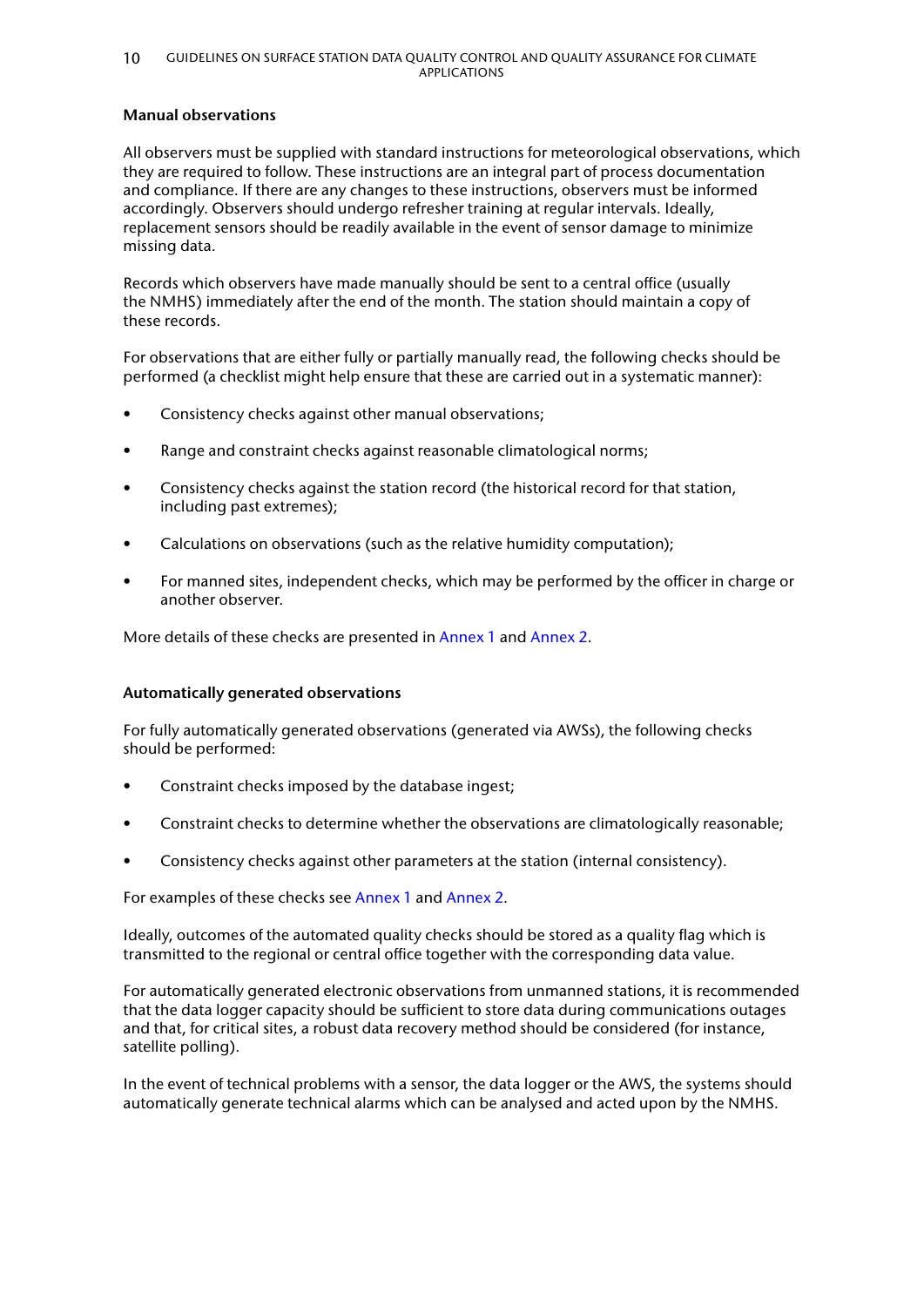#### <span id="page-20-0"></span>3.2.4 *Maintenance*

Regular visits to all stations are required to check the site conditions and – even more importantly – to carry out maintenance work, including changing sensors. The results of these site visits must be documented.

Where sensor changes are made at an individual station, recalibration is required, and the calibration results must be included in the observations metadata.

In case of sensor changes across an observing network, parallel measurements are required (current versus new sensor) over a period of at least one year, and preferably for two years<sup>5</sup> or more (see *[Guide to Climatological Practices](https://library.wmo.int/index.php?lvl=notice_display&id=5668)* (WMO-No. 100)) at all stations affected, or at least at a selection of reference stations representing the range of climatological conditions across the network, before introducing the new sensor to the entire network.

The results from these parallel measurements must be documented in the observations metadata and thus be accessible to data users for further analysis. It is important to record the exact date of the sensor change for each site.

### 3.2.5 *Technical monitoring*

This section applies to both semi-automatic and fully automatic stations. It concerns semi-automated technical monitoring systems which can detect and, to a degree, intervene regarding malfunctions relating to sensors, data loggers and communication systems.

Errors in sensors and data loggers should be identified as expeditiously as possible by real-time monitoring of technical parameters. This reduces the likelihood of missing data, or that faulty data will continue to be processed over a lengthy period of time to the detriment of the climate data time series and derived climate products.

It is highly recommended that when developing monitoring system detection mechanisms, observational network operators consider the following:

- Intelligent sensors can detect whether their power supply, the internal calibration mechanism, or any internal system, such as the heating system, is operating correctly. If the sensors detect any incorrect operation, the corresponding signals are sent to the data logger, and from there to the monitoring software (control centre) during data retrieval. Ideally, if the sensor power supply, the internal calibration mechanism or an internal system is not operating correctly, this information is made visible as a quality flag attached to the measured values during signal processing in the data logger ensuring that detection of the incorrect operation is straightforward.
- Either the data logger or the data processing unit at the station, or both, may malfunction. This can be detected from the fact that the measured values are no longer encoded or the retrieval of data from the station is no longer possible.
- Technical monitoring of data communication provides rapid information about any process errors that might exist. This information provides the basis for investigating gaps in data inputs (that is, data expected versus data actually received), which helps to explain why certain data may be missing, and hence provides a basis for initiating rectification procedures. Note that such faults may occur at various points within the data infrastructure of the NMHS.

<sup>5</sup> The main reason for documenting parallel measurements over a period of two years, rather than one year, is to provide additional supporting data should the first year of the comparison be climatically unusual.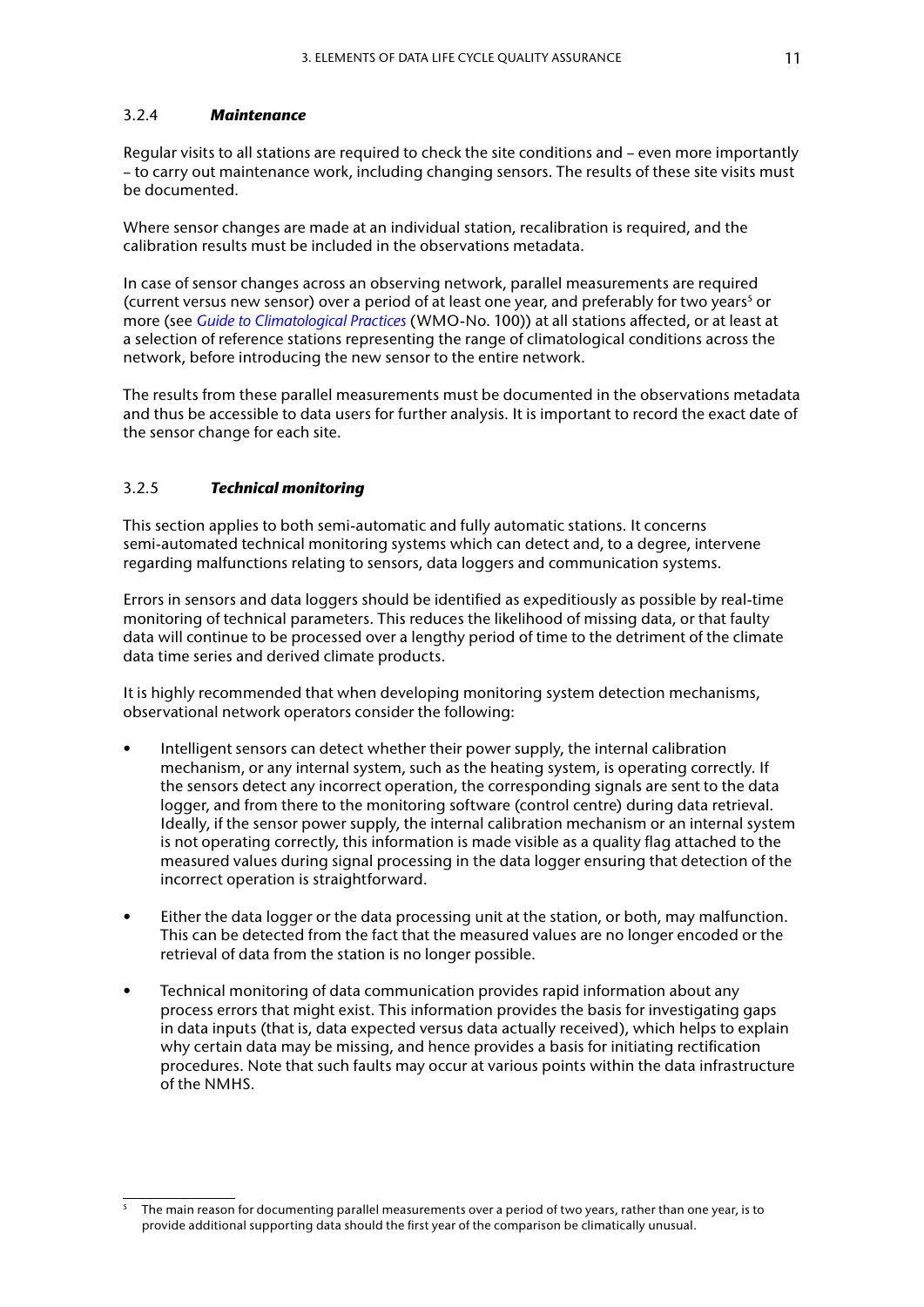<span id="page-21-0"></span>Details of all technical errors should be recorded in a database. The database should contain at least the following information:

- Type of error
	- Sensor
	- Data logger/AWS
	- Communication line;
- Start time of the error;
- End time of the error;
- Measures taken to mend the error (Note: Ensure that the measures are clearly described);
- Whether or not the error has caused any data gaps;
- Who dealt with the error.

## 3.3 **Step 2: Data delivery system and ingest**

This section considers data quality issues associated with the data delivery system from the observation site to the (central) database, including data ingest.

### 3.3.1 *Manual key entry*

Many NMHSs receive hard copy station records that are then digitized by NMHS staff. As part of the QA/QC process it is recommended that:

- The record be imaged, and the image stored,  $6$  as part of the NMHS data rescue strategy;
- Multiple key entry digitization be used to mitigate against digitization errors (double keying is recommended);
- An operator ID be attached as metadata to the digitized record. This enables auditing of the performance of operators and assists with training;
- The digitization date/time be appended to the digitized record. This supports the auditing of any changes;
- Digitization-level QC be used to reduce the incidence of errors. For digitization into a CDMS, ingest-level QC algorithms should include:
	- Range and consistency checks;
	- Checks to ensure that data for the station, time and date do not already exist in the database;
	- Metadata checks to ensure that the station name and location correlate to the assigned station number;
	- Arithmetic checks of the parameter calculation (for instance, calculation of the dewpoint using dry bulb and wet bulb temperature values);

<sup>6</sup> Note that in general, the paper record should be retained as well unless the country's national archival authority provides legally binding advice to the contrary.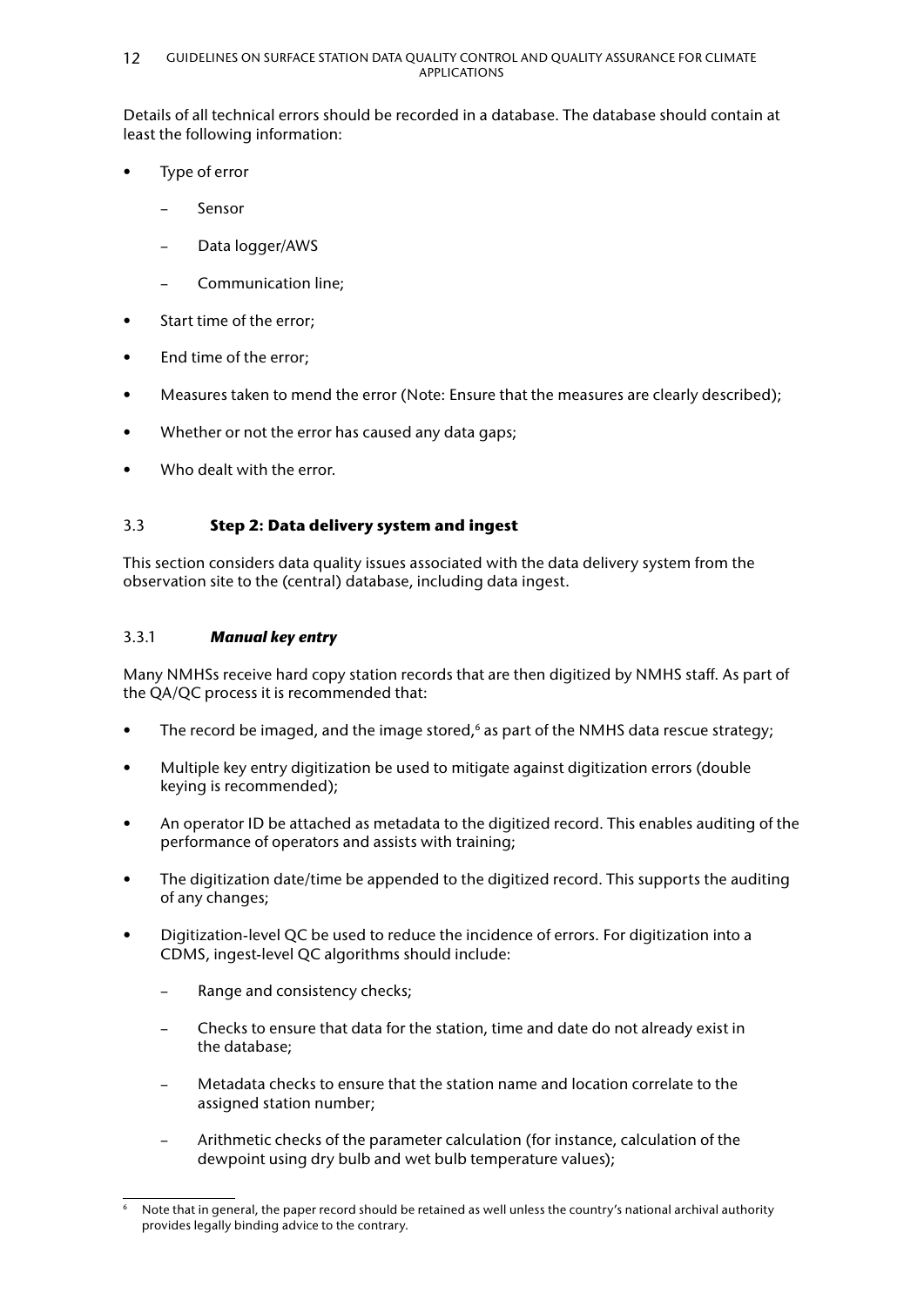<span id="page-22-0"></span>– In the case of cumulative variables such as rainfall and evaporation, an arithmetic summation of daily values to ensure consistency with the recorded monthly total.

## 3.3.2 *Electronic data ingest*

For ingest-level QC, it is recommended that tests be confined to identifying data that can be statistically identified as clearly erroneous through domain range checks. If an additional QC analysis is performed at ingest, it is recommended that any such doubtful data be flagged for assessment through the NMHS's delayed mode QC system (see [Section 3.4.1](#page-23-1)).

Recommendations:

- The ingest must reliably decode data and metadata for all parameters;
- Ingest QC software must be independent of the software used to ingest the data (to reduce problems associated with upgrades and updates);
- Disaster recovery it must be possible to re-ingest recovered data where necessary;
- Software should be readily extensible to accommodate new data types, data formats, and data flows;
- Error logs should be compiled and used to highlight potential problems with the data ingest system.

## 3.3.3 *Systemic error detection*

Even in a fully automated system, there must exist the appropriate tools to detect and analyse systemic network issues. In addition, any changes to the QC system require user acceptance testing as well as testing in the operational environment, and the tests and results must be fully documented. End-to-end (sensor to archive) testing is also required.

Ideally, there should be a process by which identified data issues are documented and error pattern analysis is performed. If a particular type of error is detected repeatedly, this may indicate that there is a systemic problem – at the point of observation, in the observing system, in the ingest software, or involving key entry operators.

Systemic network issues for a given parameter may be identified by a higher-than-usual frequency of data flagged as "suspect".

## 3.4 **Step 3: Quality control within the climate database**

This section addresses QC within the CDMS, including rules, procedures and tests.

The screening processes defined to date on observational data arriving at, and being ingested into, the CDMS are generally designed to capture the more obvious errors. However, before the data are archived as part of the official climate record, a final, comprehensive QC assessment is required. QC processes differ depending on the source of the data, the parameter measured and the temporal resolution. Depending on the structure of the NMHS, QC may be performed by a central unit or at the regional level following a consistent, well-defined NMHS-wide process. The important point is that the final QC should be carried out using a uniform procedure, with consistent tools and approaches, prior to final archival.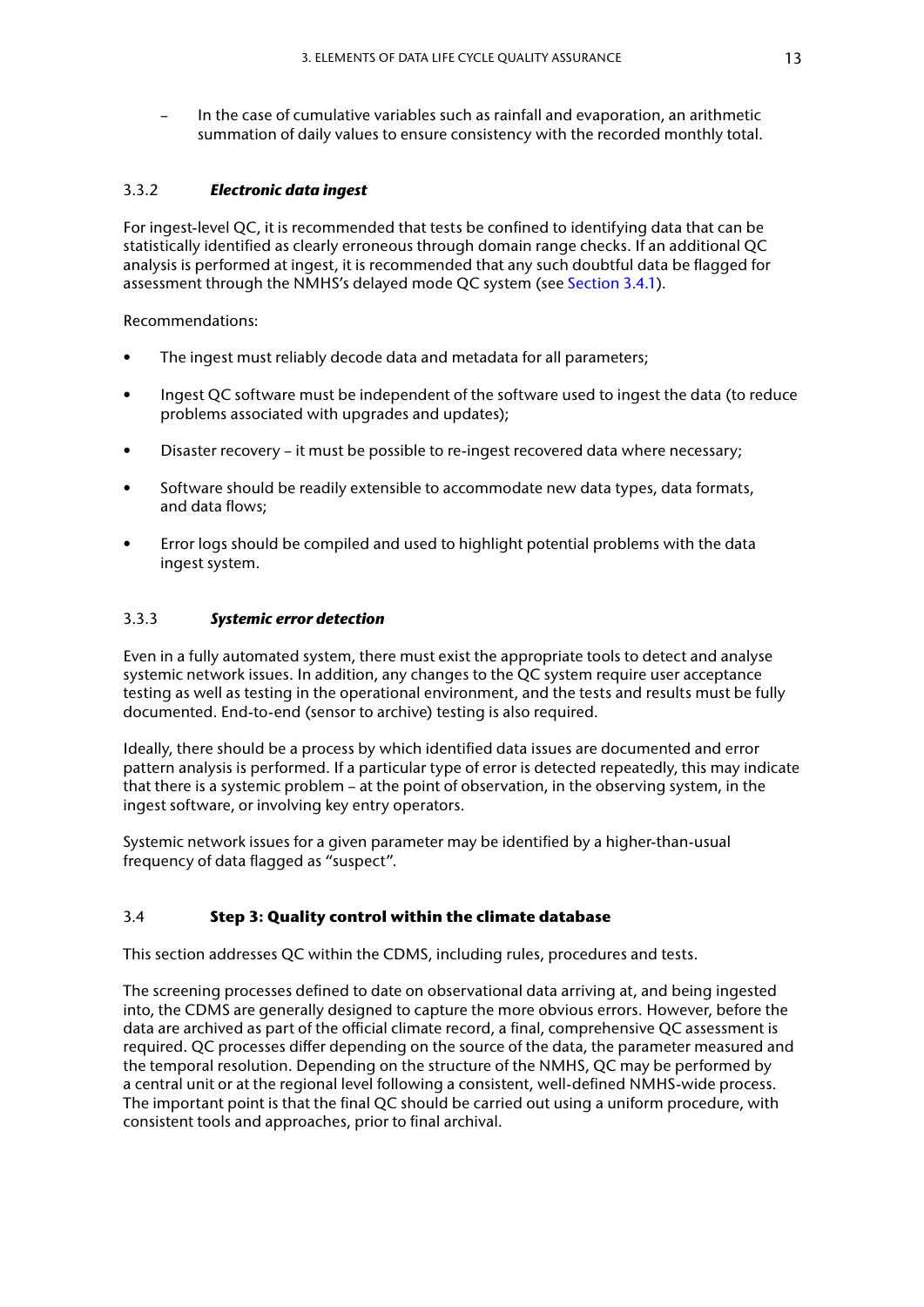### <span id="page-23-1"></span><span id="page-23-0"></span>3.4.1 *Introduction*

The QC tests described here are recommended in order to provide a comprehensive, though not exhaustive, analysis of the data received in the climate database. They should be carried out after ingest,<sup>7</sup> and as such, are often referred to as delayed mode QC. There are five main types of tests:

- **Constraint tests** (sensor-based range tests, which check whether observations fall outside the theoretical limits of a sensor, and domain tests, which determine whether the value is scientifically feasible);
- **Consistency tests** (which test whether the data from two or more sources are consistent (for example: Do sunshine hours exceed the maximum possible for the time of year? Is the dewpoint temperature greater than the wet bulb temperature? Is there an inconsistency between the three-hourly values and the daily maximum/minimum temperature? Is the precipitation improbable considering the humidity, clouds, and so forth?));
- **Heuristic tests** (which rely on experience and knowledge of observation processes and instrumentation to test for inconsistent or unlikely values, for example, tests to check whether the wet bulb wick has dried out);
- **Data provision tests** (for example, tests which compare local clock time with the time when data are received, tests which check whether there are unreasonably large gaps between observations, and so forth);
- **Statistical tests** (which analyse data received against historical data or spatial variability patterns to detect inconsistent or unlikely values, for example, flat line or spike tests; this category also includes spatial consistency tests via linear regression or mapping and temporal consistency tests).

An overview of these tests, including advice on whether the tests should be regarded as mandatory, recommended or optional, is provided in [Annex 1](#page-32-1). Further details regarding the tests are provided in [Annex 2.](#page-37-1)

Specific quality monitoring parameters (QMPs) are used to determine whether the values being tested have "passed" or "failed" the above tests. A QMP is a numerical reference value that acts as a constraint, often as an upper or lower limit. QMPs may be defined for a given meteorological element/station/month/test type and may be statistically generated (for example, more than x standard deviations from the mean). Values that fall outside of the range of QMPs for a particular test are generally considered to have failed that test and may be considered suspect, at least until follow-up investigations can either verify those values, or confirm that they are suspect or wrong.

The sensitivity of a test is often determined by whether the test is automated or semi-automated. Automated QC tests can result in lower confidence data and may either overestimate the number of errors or underestimate extremes.<sup>8</sup> However, automated QC tests are suited to high-frequency data due to the limited value changes in the data over short time periods and the high volumes of data the tests are required to process.

## 3.4.2 *Dealing with site differences*

Site differences need to be accounted for when running QC tests. This is particularly important for NHMSs that operate over a wide range of climate zones and elevations.

Coastal stations, for instance, have vastly different ranges in some variables compared to continental stations, and this can have an impact on the expected number of false errors if

 $<sup>7</sup>$  It should be noted that some of the tests described may additionally be carried out at other stages of the</sup>

data life cycle.<br>This situation could be improved by various means, such as ensuring that there is a large training sample size, multi-variate testing (see below), or specific scenario situations. The application of machine learning techniques may help in this regard.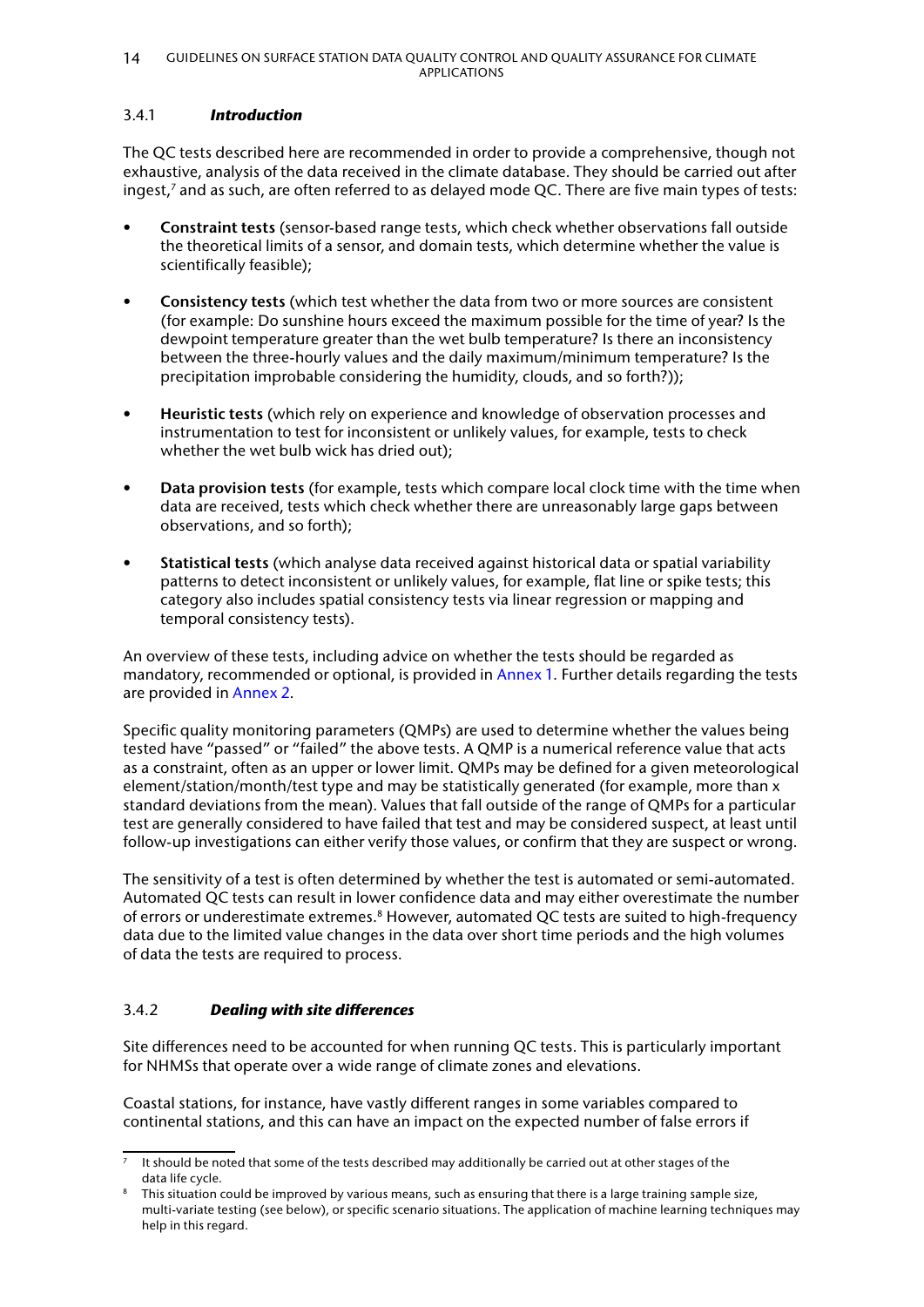<span id="page-24-0"></span>the same test parameters are used. For NHMSs covering different climate zones, there are two main approaches for dealing with site differences and differing false error rates. One option is to calculate QMPs and normalization constants separately for each zone. Alternatively, a single system could be used in a semi-automated procedure, with trained operators used to identify false errors related to seasonal variations and known variability between sites.

Differences in site elevation can also have an impact on the expected number of suspects if the same test parameters are used. Quality control operators should check whether neighbouring stations are at significantly different elevations or in significantly different environments (for example, inland stations, where the candidate station is coastal); if this is the case, the use of nearest neighbour-based tests, for example, may not be appropriate. Comparing data anomalies from the sites' climate normals, however, can solve the challenge of differences in site elevation.

The length of the climate record can have an impact on the QMPs and hence on the reliability of the tests applied. For example, QMPs generated by a site that has 30 years of record will be significantly more representative than those generated by a site that has only three years of record. When running spatial statistics, if the neighbours are relatively new stations with short records, the test performance will be affected. Observations metadata will assist operators in determining the length of the record and the expected effectiveness of the test. As an example, the climate-based range test described in [Annex 1](#page-32-1) and [Annex 2](#page-37-1) compares against the local climate record extremes, and therefore, a site with a short period of record without a wide range of extremes would be expected to trigger false positive suspects more frequently.

The density of the observation network has an impact on quality control tests that use spatial statistics, for example, spatial variability tests and mapping-based spatial tests (see [Annex 1](#page-32-1) and [Annex 2\)](#page-37-1). Limits may need to be placed on spatial algorithms to restrict the distance of a neighbouring station from the target station to a "reasonable" distance, which would be determined by a number of factors, including climate zone, topography, the length of the record and the parameter to be tested. For very remote sites or very sparse networks, the first day of the month may need to be triggered as suspect to ensure manual checking for errors. Alternative methods and/or parameters may be necessary to validate any suspect observations. Using the example of rainfall observations, alternative methods may include the use of satellite images, radar, river heights or streamflow. It may also be possible to contact the observer directly to confirm the recorded quantity, preferably in near to real time.

Multivariate tests can be used to assist the QC operator. For example, if the daily rainfall total for a given day is recorded as high, this total can be compared with hourly rainfall observations, present and past weather reported, cloud types associated with heavy rainfall, humidity, data from other rainfall measuring instruments (for example, pluviometers or rainfall intensity charts), radar images, satellite images, numerical weather forecasts, impact analyses, media reports and so forth. This assumes, of course, that the alternative parameters and images are readily accessible. Note that such multivariate approaches can also potentially assist in the automation of the QC process.

#### 3.4.3 *Dealing with high‑frequency data*

At present, many NMHSs operate AWSs which provide data at high temporal resolutions (1 minute, 10 minutes) that are transmitted at short intervals from the observing station to the headquarters. In addition to any automated QC that takes place directly at the station within the central processing unit of the AWS, the opportunity exists for further QC to be carried out on the data in near real time within the CDMS. This additional QC helps avoid major errors in derived daily or monthly values within the climate record because the high-resolution data from which the daily or monthly values are derived have already been flagged and/or corrected.

For traceability purposes, the original high-frequency data need to be stored, which requires complex storage systems and data models (or at least an audit trail of the changes made). The QC of high-frequency data is highly time-consuming. Therefore, some NMHSs choose to perform near-real-time QC on the basis of the derived hourly values: high-frequency data are only given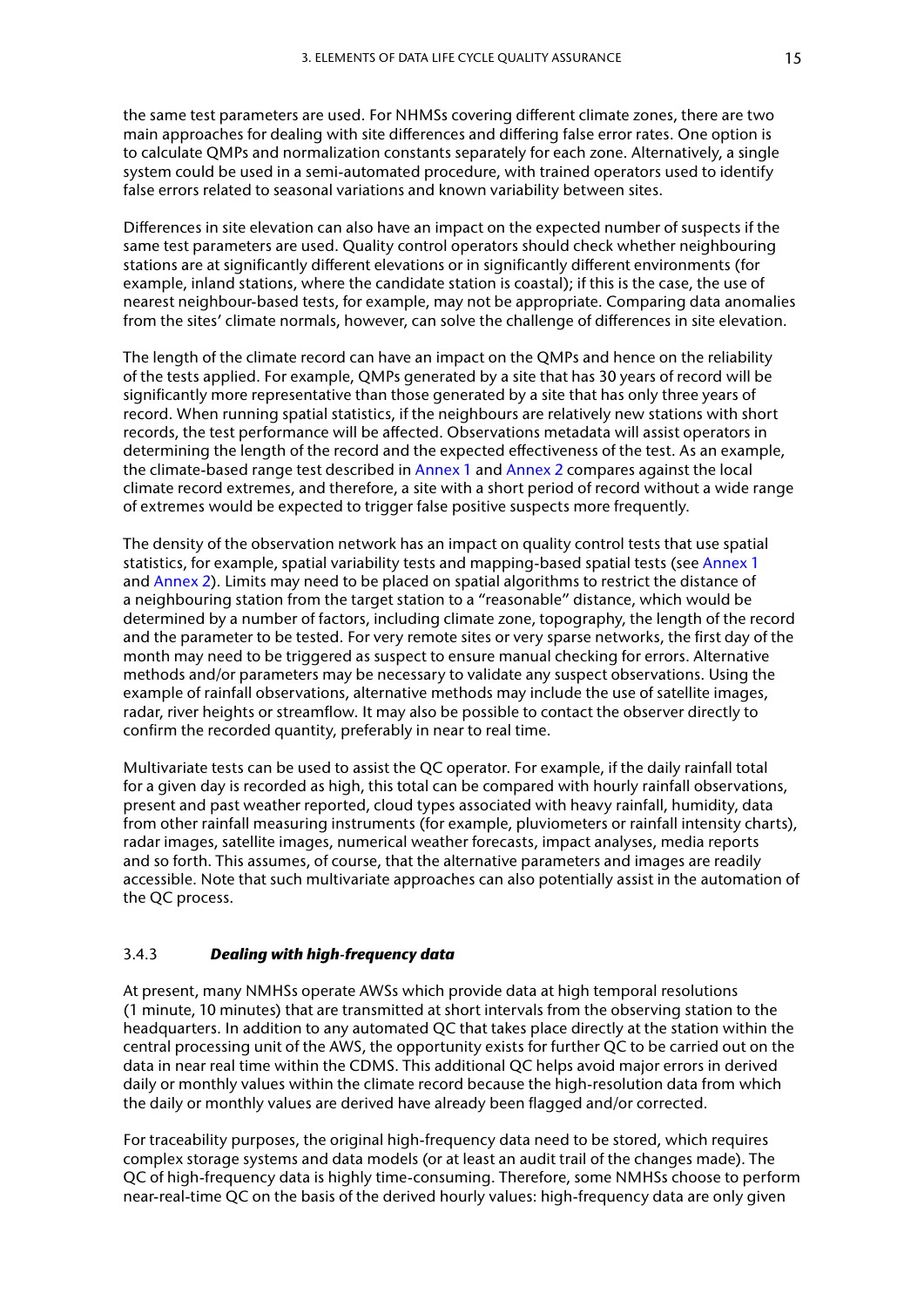<span id="page-25-0"></span>a closer look if the hourly values appear to be doubtful. Note, however, the desirability of also incorporating spike or flat line tests, as spikes, for instance, may not be adequately captured in an hourly value.

Where possible, it is recommended that an automated QC process be used for all high-frequency data parameters and that QC testing include:

- Consistency tests;
- Spike tests;
- Rapid change tests;
- Flat line tests;
- Domain tests.

The risks associated with fully automated tests, as outlined in [Section 2.5,](#page-13-1) can be ameliorated by multivariate analysis.

## **Post‑event QC in the context of high‑frequency data**

There may be cases where a significant and unexpected change in the high-frequency data parameter, such as a data spike, warrants further investigation to assess the broader context of the sudden change. The event could, for instance, be due to a real severe weather event or a localized phenomenon such as a microburst, a non-meteorological event such as a nearby wildfire, or a spike generated by an internal voltage surge.

The context of the event is evaluated using a multivariate analysis to confirm whether the event is representative of the meteorological conditions at the time or due to some other cause.

### 3.4.4 *Value‑added quality control*

Value-added QC can take various forms, including the estimation of replacement values in the case of missing or erroneous values.<sup>9</sup> However, it is beyond the scope of this document to address such methods here.

**Homogenization** may also be thought of as a form of value adding. It involves the adjustment of climate records (when required) to remove the effects of non-climatic factors (for example, station relocations), so that the resultant data reflect unbiased variations due to real climate processes. It is essential that the QC/QA process provide sufficient reliable metadata to support data homogenization.

*[Guidelines on Homogenization](https://library.wmo.int/?lvl=notice_display&id=21756)* (WMO-No. 1245) provides guidance on dealing with homogeneity problems. The four key steps commonly used in the homogenization process are:

- Analysis of observations metadata: This step looks for changes in the measurements and looks at which QC procedures have been performed.
- Creation of a reference time series: Generally, a reference time series is created by using a weighted average of neighbouring stations (post-QC), but other techniques, such as principal component analysis, can also prove useful.
- Breakpoint detection: This step involves a search for inhomogeneities by observing divergences between a reference time series and the candidate time series.

This type of substitution is especially likely to be preferable to simply stating "not available" in the case of rainfall, where one missing value can invalidate an entire month's/year's total.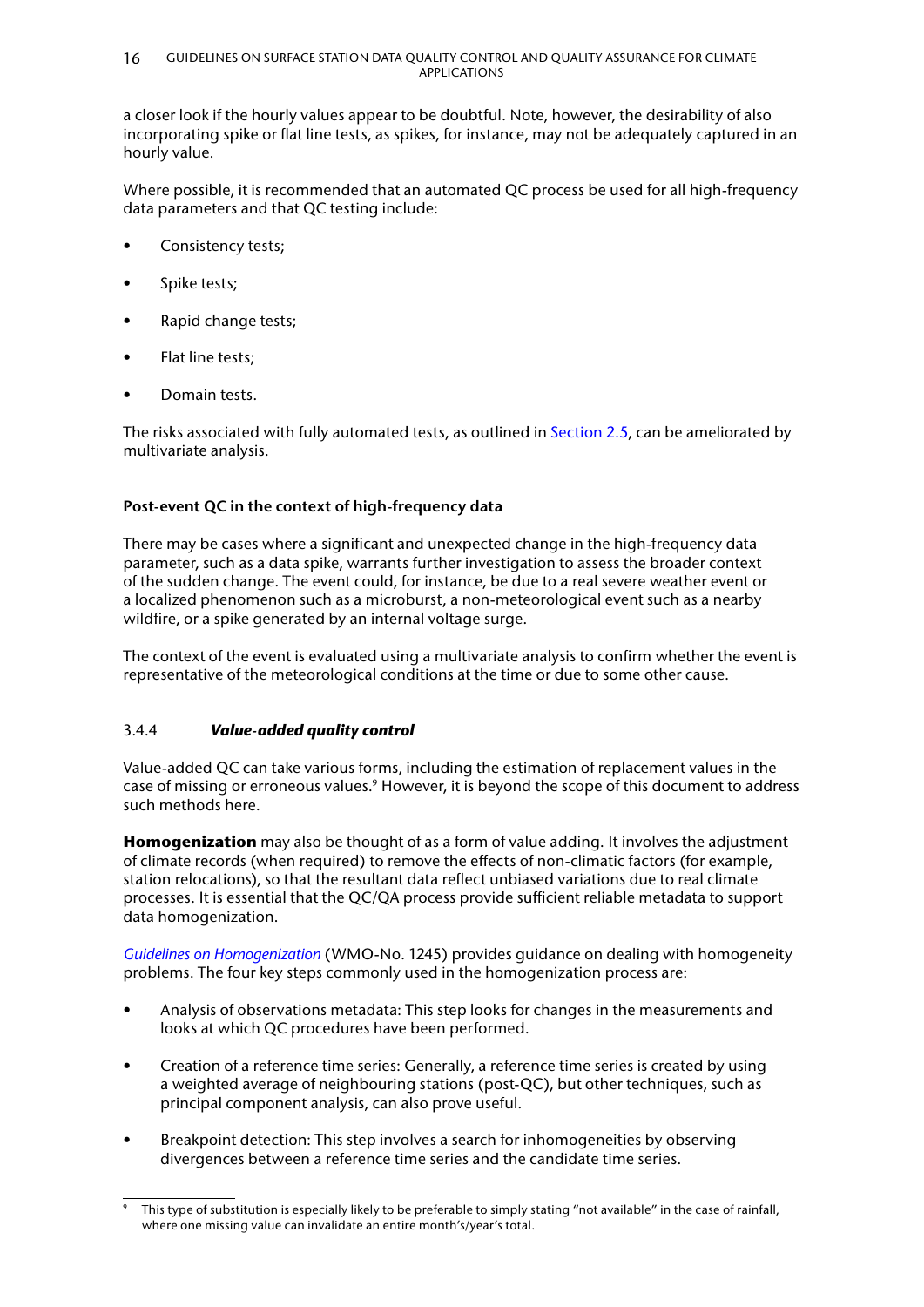<span id="page-26-0"></span>• Data adjustment: In this step, a decision is made on which breakpoints are accepted as inhomogeneities by comparisons with the available metadata and by using expert judgement. The assessed discontinuities in the data are then corrected to match the conditions of its most recent homogeneous section.

To support the traceability and trustworthiness of the data, it is important to document every adjustment made to the data and to always preserve the original data.

#### <span id="page-26-1"></span>3.4.5 *Source and quality flags*

Although at the time of publication of this document, no generic WMO guidance on QC flagging was available, for traceability purposes, NMHSs should adopt some form of quality-indicator flagging for tracking data provenance and source. Some suggestions are provided below.

**Source flags** identify the type of observation source. For example, they distinguish between manual and automated observations or between NMHS-derived observations and those from external sources (which may be subject to differing observational practices and requirements for metadata completeness). Source flags can also be used to compare the same observation received via different methods, for example, daily rainfall sent electronically, as well as on a hard copy manuscript. These values do not always agree, and in such cases, they require further investigation. Source flags can also be used to compare values from co-located instruments, for example, daily rainfall values where both manual rainfall observations and automated rain gauge readings are available, and values from third-party observations, such as flood warning gauges.

**Quality flags** provide a qualitative indication of the level of confidence in the data. These flags should be allocated from any automated QC carried out at the station (AWS, datalogger, and so forth), during the ingest/key entry process (which may itself involve one or more steps, as described above), and during delayed mode QC. Typical quality flags should indicate whether or not a datum has been quality controlled, and if so, whether it has been assessed as valid, suspect, doubtful or wrong and whether or not it has been estimated or amended.

One example of a situation in which a quality flag may be warranted would be if a manually read maximum thermometer value at a station did not compare favourably with its neighbours and the QC operator suspected a reading error. In this case, it may be appropriate to flag the datum as a gross estimate or, in more extreme circumstances, as a suspect or incorrect value.

QC flags can also refer specifically to the type of QC applied: ingest QC, automated QC and automated flagging of data, semi-automated QC with multivariate operator analysis, and so forth.

Allocated flag values, along with any changes to them, need to be maintained in an audit trail, and these changes need to be available for manual analysis or scrutiny.

The flagging model adopted should not be complex. It is recommended that, rather than a single large listing of flags that encompasses every possible metadata scenario, a series of flag subsets be used to indicate various aspects of the metadata.

The amount of effort involved in planning a quality flag system will dictate how future proof the system will be. The flagging system should be flexible enough to accommodate future changes in technology, networks, and so forth. A flagging system incorporating flag subsets has a number of advantages, several of which are indicated below.

- The flag subset can be extended when required. For instance, an additional flag can be added to an existing flag series to indicate a new source of data, and an extra flag series can be added to describe the quality of instrumental exposure or the specific QC already performed by an external data provider.
- Retrospective QCs can be carried out as the QC system improves.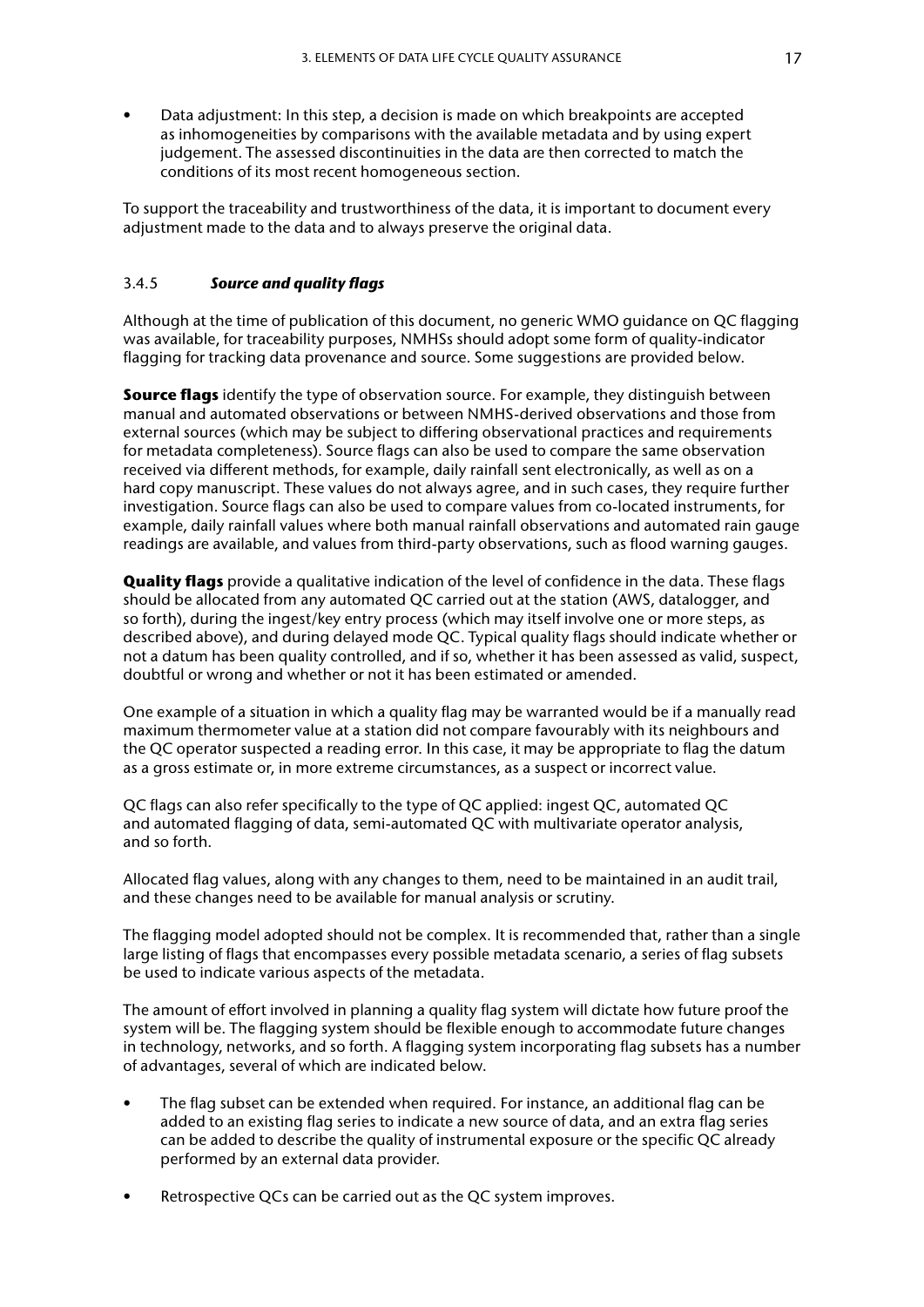<span id="page-27-0"></span>*[Guide to Instruments and Methods of Observation](https://library.wmo.int/index.php?lvl=notice_display&id=12407)* (WMO-No. 8) gives examples of types of quality flags. While it does not contain an exhaustive list, it does provide a basic guide. Types of quality flags include:

- Type of data code;
- Acquisition method code;
- Validation stage code.

Quality flags allow for audit trails and data provenance – whether changes to the data were made, by whom, how and why. They also facilitate the monitoring of the performance and accountability of QC operators. For example, if a training issue was identified for a particular operator, it is possible, through the use of quality flags, to recover all the corrections applied by that operator which relate to that specific training issue, to recover the original data, and to reprocess the data. All the decisions made regarding flagging data as suspect need to be scientifically supported. If the operator cannot reasonably and confidently make a decision, it is recommended that the data be retained as is.

The use of quality flags is a mandatory component of QC. It provides a level of quality assurance for data users, as well as a record of the sources of the data and the results of QC processing. It ensures that suspect or erroneous data are not deleted, but rather flagged (as mentioned earlier, although suspect/erroneous data are retained, they should not be incorporated into the user-facing climate record). It provides data users with the capacity to choose the level of data quality appropriate for their needs.

### **Data from non‑NMHS sources**

Data held by an NMHS may have been collected by, and belong to, external networks and may be expected to vary in quality due to differing observing practices and/or the amount of observations metadata available. For this reason, data may be considered to belong to a particular class of network, either NHMS-operated or operated by external parties. As data (and metadata) quality may vary according to the data source, it is recommended that appropriate flagging (or other means of distinction) be used to indicate the source and to document what processing, if any, is applied (including, for instance, whether the data were subject to QC by the data provider). More detailed guidance on the management of externally sourced data may be found in the *[Manual on the High‑quality Global Data Management Framework for Climate](https://library.wmo.int/index.php?lvl=notice_display&id=21686)* (WMO-No. 1238).

### 3.4.6 *Future prospects for quality control*

The QC processes described above are mainly based on algorithms which use ground surface data and the manual verification of those data by the operator using satellite and radar data and products and other information and tools.

Future QC processes have the potential to integrate these types of remote sensing data, as well as any derived products, directly into the verification algorithms as part of efforts to increase automation. Based on remote sensing data, it may be possible to fully verify the following parameters automatically, in particular for areas where observing stations are sparsely distributed and spatial comparisons with other surface stations are not possible:

- Solar radiation:
- Cloud cover;
- Snow cover;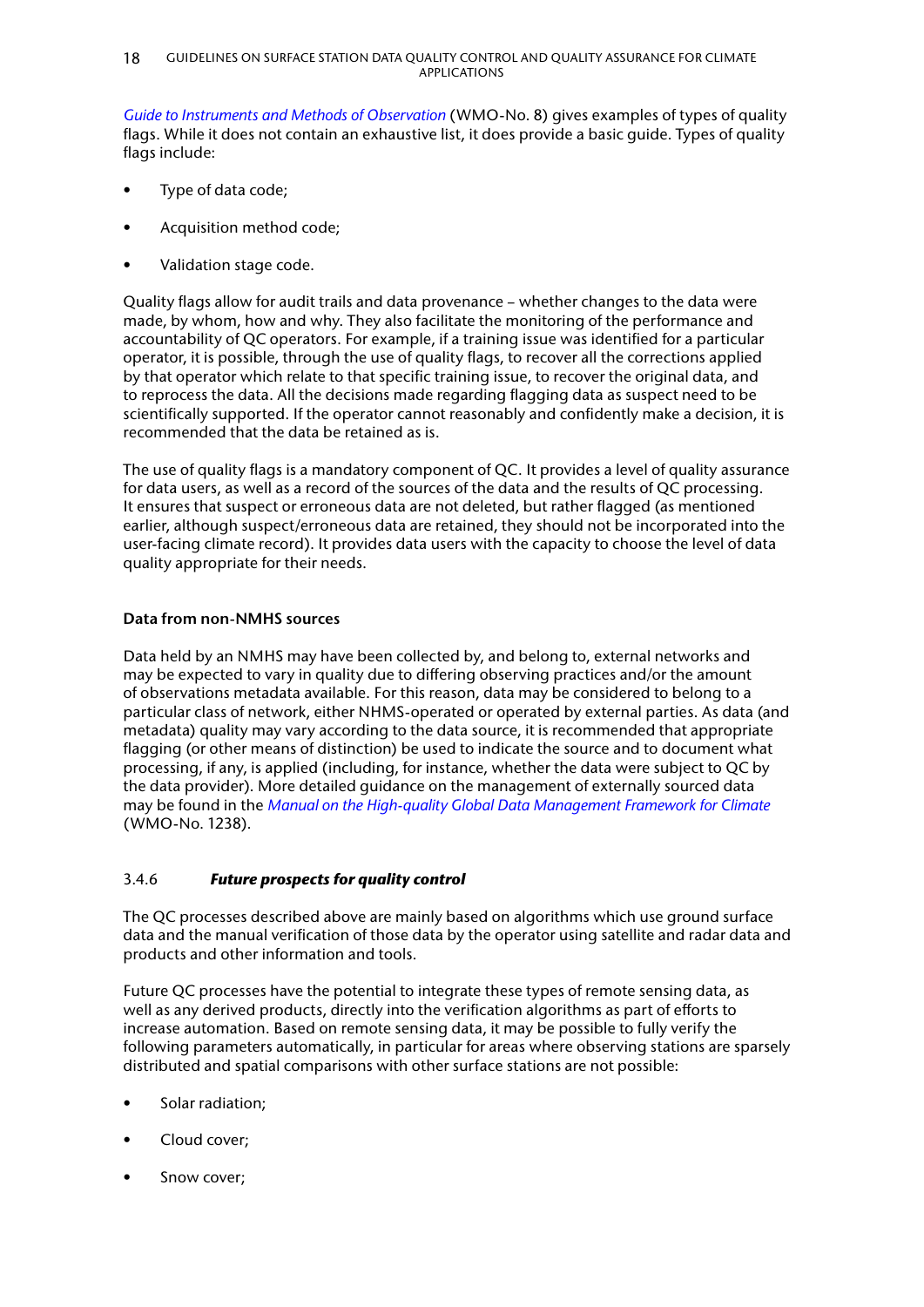- <span id="page-28-0"></span>• Temperature (daily mean);
- Precipitation (daily sum).

NWP products (for example, first guess fields) can potentially provide valuable information for near-real-time QC of measured/observed data to detect and rapidly correct faulty data. Site-specific weather forecasts can be used to determine the historical difference (anomalies) between forecast and observed values. If the difference between the forecast and the observation is larger than a certain threshold, the observation can be flagged as suspect. The advantage of this approach is that the magnitude of the differences is generally small and hence, the threshold value above which an observation is considered suspect can be determined fairly tightly. The disadvantage of this approach is that if the forecast is wrong, a correct observation may be flagged as suspect. Similarly, reanalysis technologies have the potential to assist with the detection of anomalies due to suspect data.

Advances in information and communication technology (ICT), such as machine learning and expert system approaches, should also be monitored given their potential to assist with the automation of QA/QC.

#### 3.5 **Step 4: Final archival**

For electronic archives, at the point of final archival, it is important to ensure that:

- The data to be archived are accompanied by a full audit trail of changes, and/or separate versions of the data following QC and any value-adding performed;
- The original electronic message is retained and can be easily retrieved along with the observation value and metadata;
- The provenance, indicating all changes made to the data, can be extracted if needed;
- The data are fit for purpose, that is, suitable for climate applications;
- The data are of known quality, the quality tests applied have been properly documented and quality flags have been assigned (it might be useful for public confidence in the QC process to have a "fact sheet" available that describes what tests have been carried out);
- Suitable governance procedures have been applied such that data cannot be changed without proper authorization. Note: Post-archival changes could arise, for instance, if a user identifies a clear error in the data, or if there is a subsequent change to the QC methodology and the data are retroactively QC'ed using new methods.

Regular technology migration is needed to ensure that final archives remain accessible in perpetuity.

For hard copy storage, the records management system should have a controlled environment:

- That uses storage materials that are acid-free;
- That is both fire- and water-protected;
- That is pest-free;
- That contains a full inventory of the records held;
- That is subject to appropriate handling procedures;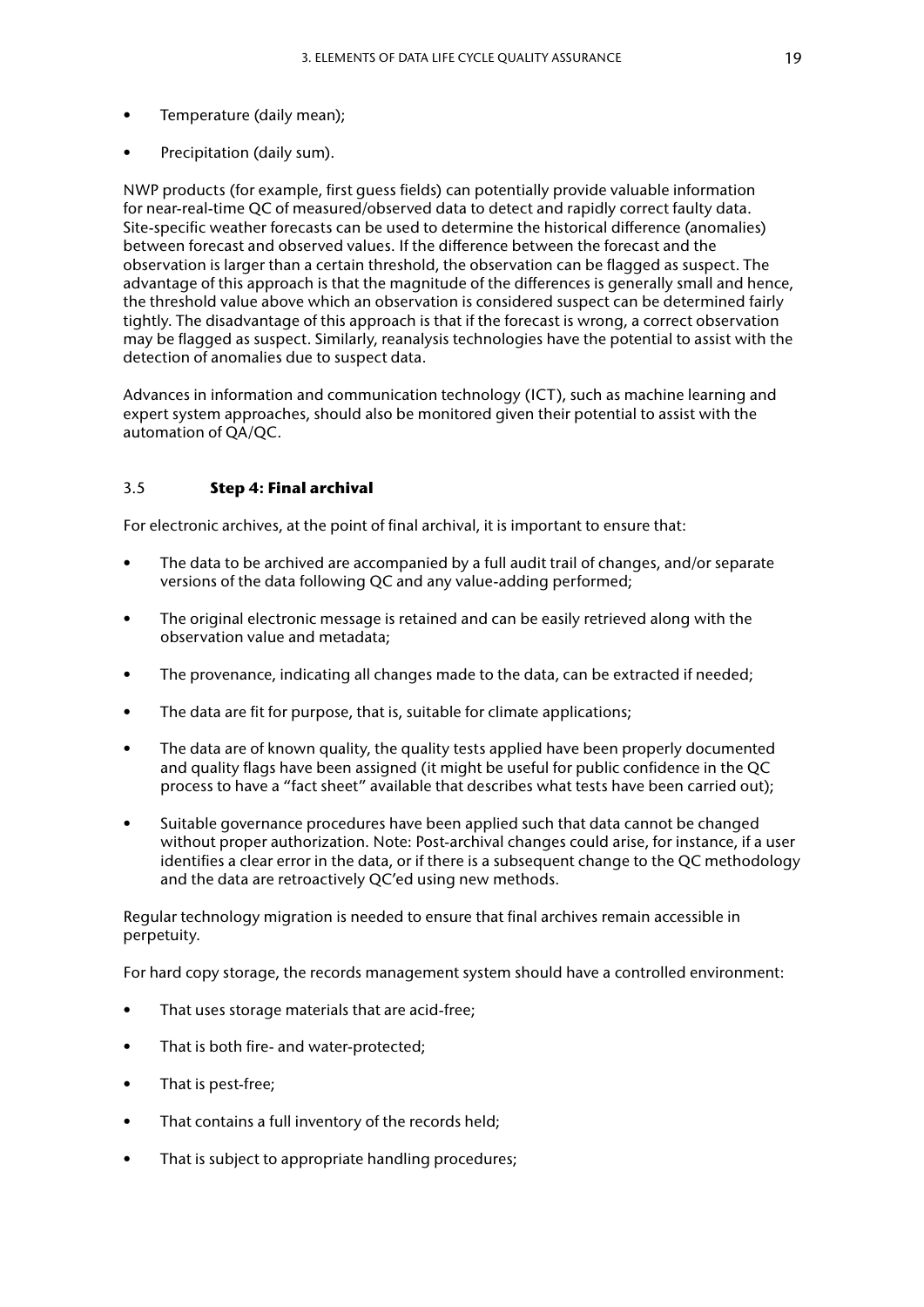- <span id="page-29-0"></span>• That preserves all records; and
- That contains adequate security.

For a more detailed discussion involving the management of hard copy records, refer to *[Guidelines on Best Practices for Climate Data Rescue](https://library.wmo.int/index.php?lvl=notice_display&id=19782)* (WMO-No. 1182).

## 3.6 **Step 5: Disaster recovery**

The disaster recovery step involves ensuring that data can be recovered in the event of a disaster that causes loss or corruption of the data, in whole or in part. For databases or electronic data, this includes ensuring that there are multiple copies of the data and off-site backups, plus plans to ensure the efficient and complete restoration of the archive from these backup sources; the *[Manual on the High‑quality Global Data Management Framework for Climate](https://library.wmo.int/index.php?lvl=notice_display&id=21686)* (WMO-No. 1238) provides further details of the requirements to ensure the security and recoverability of the NMHS climate record. For paper records, these requirements include appropriate storage and security (see above); it is strongly recommended that all paper documents be subject to imaging and digitization.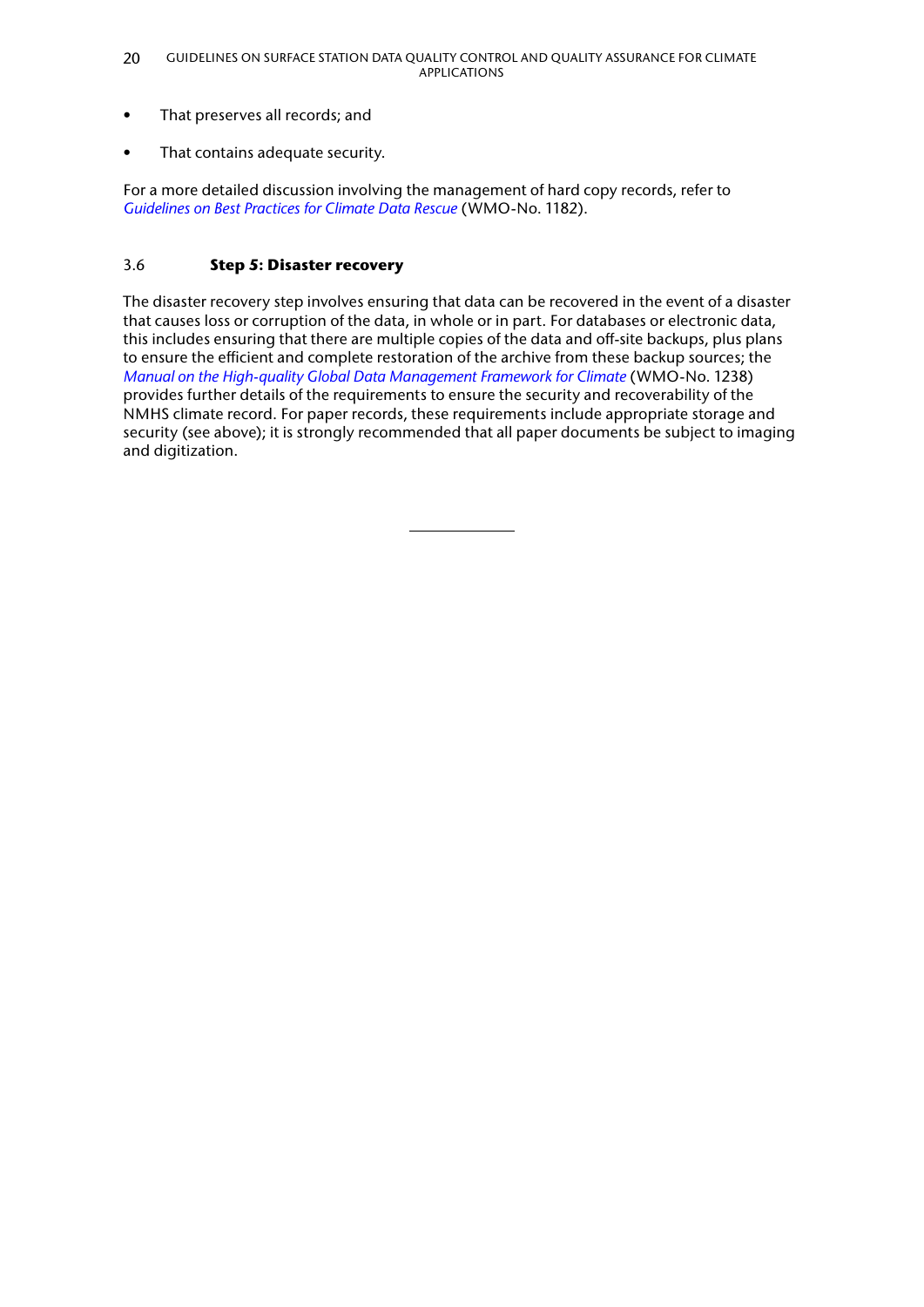## <span id="page-30-0"></span>4. **ROLE OF THE QUALITY ASSURANCE MANAGER**

Noting the growing importance of reliable and trustworthy climate data, and with each NMHS having its own procedures and structures, management of the quality assurance process is very important. It is thus strongly recommended that each NMHS have a data QA manager responsible for ensuring that all aspects of the QA/QC process for climate data are properly followed and that any issues that arise be appropriately identified and addressed. The data QA manager should know the details of the process(es) along the whole data life cycle and have an overview of the state of the QA process throughout the NMHS even if various QA and QC tasks within the NMHS are distributed to different organizational areas. QA managers should regularly exchange their experiences internationally and attempt to stay abreast of emerging scientific developments pertinent to QC/QA. Ideally, processes within the QA/QC domain should aim to accord with a recognized ISO standard as this would provide added confidence in the processes and that the level of compliance with recognized quality standards is being met.

The following list describes the recommended responsibilities of the data QA manager to ensure quality in the recording, delivery and archiving of data. The tasks may be done by different sections of the NMHS or by external parties, but the data QA manager needs to ensure that they are carried out in such a way that the integrity of the climate record is not compromised. Observations metadata and documentation from these procedures should be available to the QC manager to ensure that there is an informed QC process.

## **Responsibilities:**

- The data QA manager should ensure that instrument technology is fit for purpose by:
	- ‒ Ensuring that instruments are adequately tested, with performance and acceptance testing documented, ahead of field trials;
	- ‒ Running parallel field trials. For instruments that supersede older technology, parallel field trials need to be conducted for a minimum of one year (but whenever possible, for two or more years) to properly quantify the performance differences between the instruments. Ideally, these should be carried out before the new instruments are deployed operationally to ensure that the instruments perform reliably and consistently within set tolerances;
	- ‒ Ensuring that the results of the parallel field trials are retained and that they are available to data users/customers on request;
	- ‒ Ensuring that the instrument is sited operationally according to WMO or country specifications, with the instrument calibration tested against an instrument standard (where applicable) before deployment into service.
- For instruments already in operational service, the data QA manager should:
	- ‒ Ensure that instrument outputs are within tolerance through a regular inspection programme;
	- ‒ Ensure that observations are made at the required time intervals;
	- ‒ Regularly document and monitor the exposure of the instruments at the site, noting any significant changes that will affect the quality of the data (this information is transferred to the NMHS observations metadata system);
	- ‒ Check that routine maintenance is planned and takes place.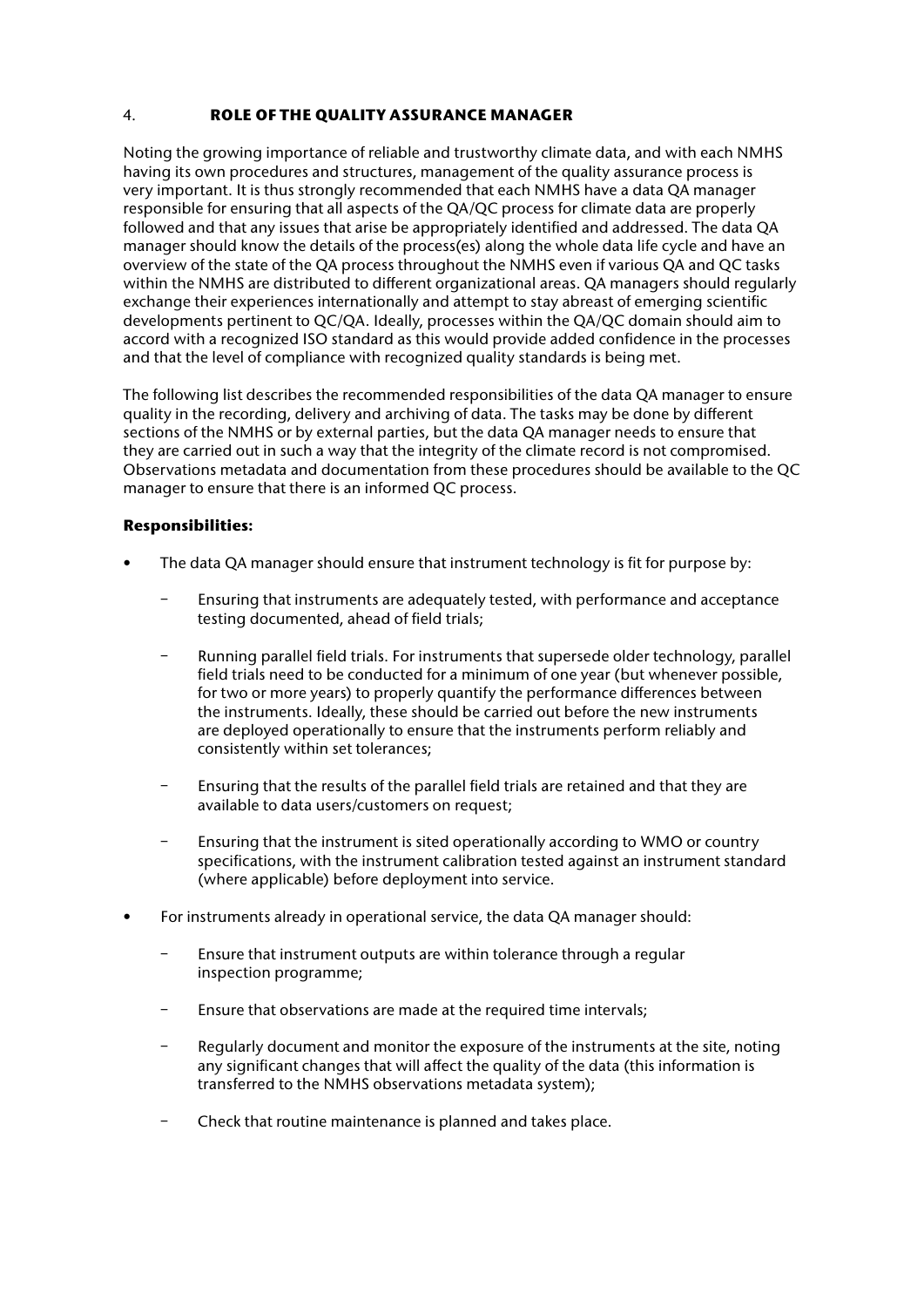- For manually recorded observations, the data QA manager should:
	- ‒ Where observations are manually recorded in the station field book (record of observations), ensure that the field books<sup>1</sup> are checked for accuracy by the staff at the station. For sites with more than one observer, this responsibility usually falls to the officer in charge of the station;
	- Record metadata relating to any instrument or data quality issue in the field book or other such record of observations;
	- As far as practical, ensure that observers and observing networks employ standard practices and procedures (that is, consistent practices and observational methods) and that advice on any required changes in observational procedures is widely communicated and documented;
	- ‒ Check that refresher training is conducted and that new observers are trained when appointed.
- With respect to data ingest and archiving, the data QA manager should:
	- ‒ Ensure that adequate metadata and an audit trail for the data exist;
	- ‒ Ensure that the processes provide feedback to the site and/or observation supplier about systemic observation quality issues;
	- ‒ Ensure that checks on data flow are in place, addressing such potential issues as: data expected but not received, data corruption, time-stamping issues, and so forth (the data QA manager should have ongoing communication with the NMHS's ICT staff to ensure this);
	- ‒ Ensure that there are effective procedures for data recovery;
	- ‒ Ensure that backup and disaster recovery procedures are in place, documented, and fully understood (again, close liaison with the NMHS's ICT staff is required here);
	- ‒ Ensure that a hard copy of the data received is digitized and, as far as possible, imaged and that the hard copy records are archived.
- With respect to data quality, the data QA manager should:
	- ‒ Ensure that QC operators fully understand and can capably carry out the QC procedures of the NMHS (to ensure consistently high QC standards, it is suggested that periodic audits be conducted to verify that QC operators are adhering to standard and consistent processes);
	- ‒ Ensure the complete, continuous and timely performance of all QC procedures and tests;
	- ‒ Ensure that quality information is properly recorded as part of the metadata;
	- ‒ Ensure that all data are flagged in line with the flagging procedures of the NMHS;
	- ‒ Ensure that all procedural documentation is kept up to date and is accessible.

<sup>1</sup> This applies specifically to observations recorded on paper forms. At stations where manually observed data are entered into an electronic system, the data should also be checked in some manner.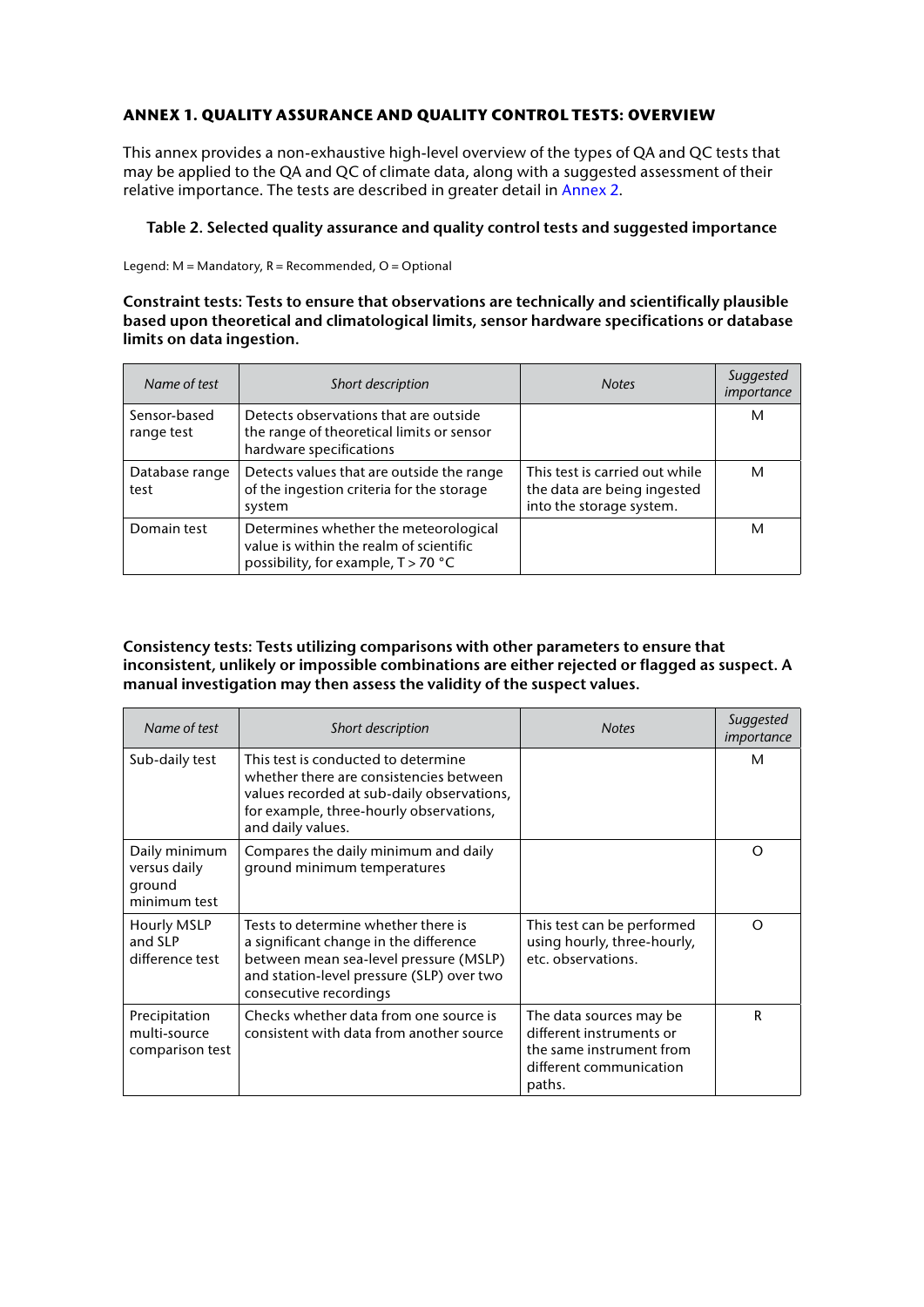#### 24 GUIDELINES ON SURFACE STATION DATA QUALITY CONTROL AND QUALITY ASSURANCE FOR CLIMATE APPLICATIONS

| Name of test                                                                  | Short description                                                                                                                                                                                                                                                                                                         | <b>Notes</b>                                                                                                                                                                           | Suggested<br>importance |
|-------------------------------------------------------------------------------|---------------------------------------------------------------------------------------------------------------------------------------------------------------------------------------------------------------------------------------------------------------------------------------------------------------------------|----------------------------------------------------------------------------------------------------------------------------------------------------------------------------------------|-------------------------|
| Zero<br>precipitation<br>spatial test                                         | Checks for instances when significant<br>precipitation is recorded at one site but<br>not at neighbouring sites, and vice versa.<br>Note that the experience of QC operators<br>may be required here to ensure that<br>neighbouring comparison stations are<br>sufficiently representative of the climate in<br>the area. | Typically, this indicates<br>precipitation being recorded<br>on the wrong day or that<br>the value is an accumulated<br>total.                                                         | М                       |
| Insufficient<br>neighbours test                                               | Checks whether there is a sufficient<br>number of stations within a reasonable<br>distance of the candidate station to<br>perform spatial tests                                                                                                                                                                           | This test is generally<br>performed on the first<br>day of the month and for<br>precipitation data.                                                                                    | R                       |
| Precipitation<br>period test                                                  | Tests for overlap and underlap of rainfall<br>accumulations (to check whether the<br>period value of the record is inconsistent<br>with the actual null precipitation reported<br>dates)                                                                                                                                  | Designed for rainfall<br>precipitation records                                                                                                                                         | R                       |
| <b>Tracking test</b>                                                          | Compares whether two or more elements,<br>or instances of the same element at<br>two neighbouring stations, rise and fall<br>together                                                                                                                                                                                     | The two elements are<br>expected to rise and fall<br>together. This test is a<br>very effective means of<br>determining whether<br>values should be rejected or<br>flagged as suspect. | R                       |
| Maximum<br>(minimum) air<br>temperature<br>consistency test                   | Checks for consistency between daily<br>maximum (minimum) air temperature and<br>sub-daily observations                                                                                                                                                                                                                   | This is an extension of the<br>sub-daily tests referred to<br>above.                                                                                                                   | R                       |
| Solar hour –<br>astronomical<br>test                                          | Determines the difference between the<br>sunshine duration and the calculated day<br>length                                                                                                                                                                                                                               |                                                                                                                                                                                        | М                       |
| Consistency<br>test between<br>air temperature<br>and wet bulb<br>temperature | Compares the air temperature to the<br>wet-bulb temperature                                                                                                                                                                                                                                                               |                                                                                                                                                                                        | М                       |
| Wet bulb versus<br>dewpoint<br>consistency test                               | Determines the difference between the<br>wet bulb and dewpoint temperatures                                                                                                                                                                                                                                               | The test fails if the difference<br>is less than 0. Used with<br>manual observations.                                                                                                  | O                       |
| Wet bulb versus<br>dewpoint test                                              | Wet bulb temperature is tested against<br>dewpoint temperature by recalculating<br>the dewpoint temperature from the wet<br>bulb air temperature                                                                                                                                                                          | Used with manual<br>observations                                                                                                                                                       | O                       |
| Dewpoint air<br>temperature<br>consistency test                               | Tests whether the dewpoint temperature<br>is less than or equal to the air temperature                                                                                                                                                                                                                                    |                                                                                                                                                                                        | R                       |
| Visibility<br>consistency test                                                | Tests for visibility consistency with the<br>present weather code against phenomena<br>flags (fog, sandstorm, mist, dust storm)                                                                                                                                                                                           | Horizontal visibility. Used<br>with manual observations                                                                                                                                | R                       |
| <b>Total cloud</b><br>amount<br>consistency test                              | Tests for consistency of total cloud amount<br>against various elements                                                                                                                                                                                                                                                   | Used with manual<br>observations                                                                                                                                                       | R                       |
| Daily<br>phenomena<br>flag test                                               | Checks the consistency of the daily<br>phenomena flags with codes in the<br>sub-daily tables and various other daily<br>elements                                                                                                                                                                                          |                                                                                                                                                                                        | R                       |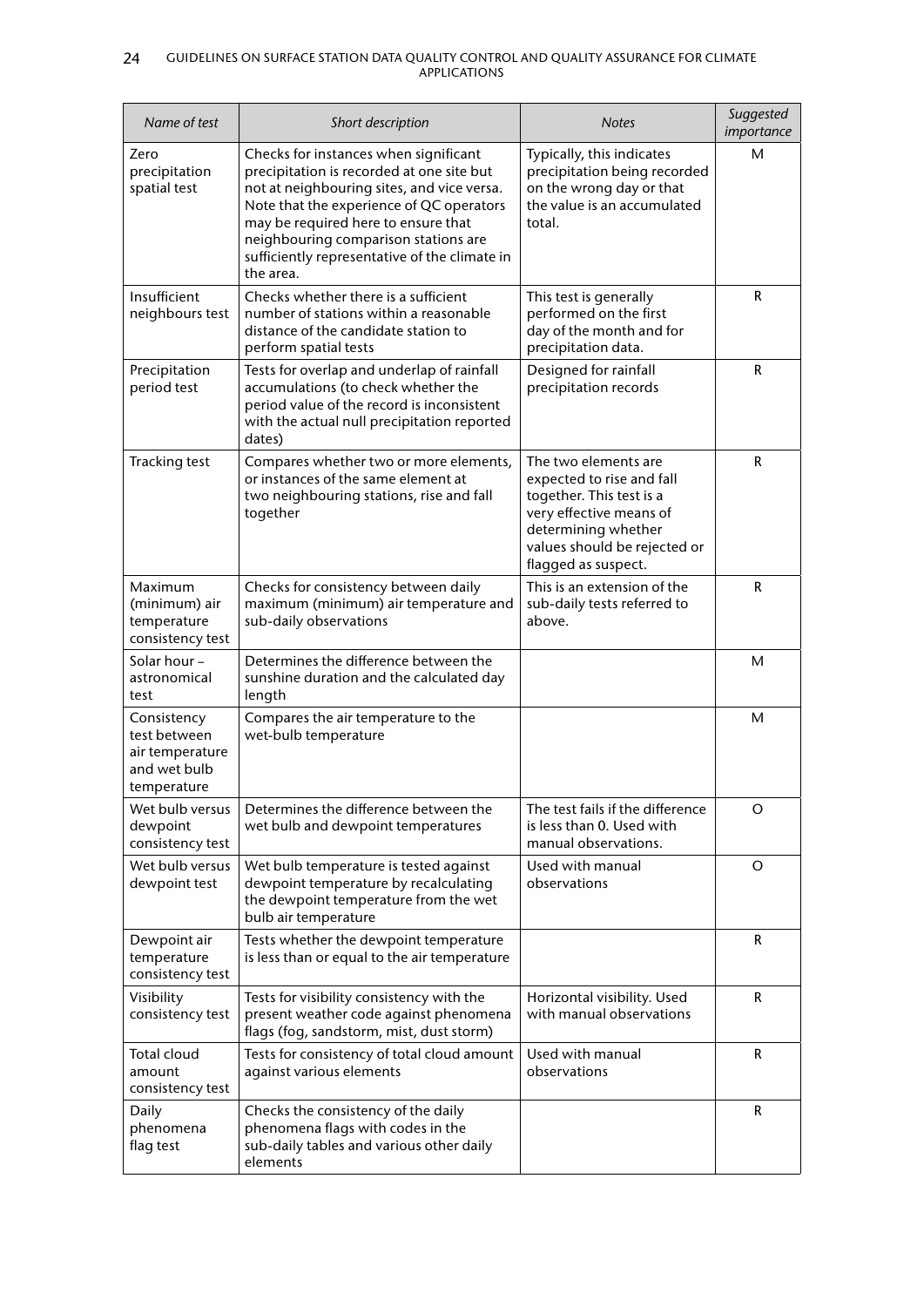| Name of test                                        | Short description                                                                                                                                                                            | <b>Notes</b>                    | Suggested<br>importance |
|-----------------------------------------------------|----------------------------------------------------------------------------------------------------------------------------------------------------------------------------------------------|---------------------------------|-------------------------|
| Present weather<br>consistency test                 | Checks the consistency of the present<br>weather codes in the sub-daily tables<br>against various other daily elements                                                                       |                                 | R                       |
| Soil<br>temperature<br>test                         | Checks the consistency of soil<br>temperatures at various depths                                                                                                                             |                                 | R                       |
| Message<br>consistency test                         | Checks whether the messages all contain<br>the same value for a given parameter<br>where multiple messages are received for<br>the same observation                                          | Applies to all parameters       | м                       |
| One-minute<br>data (OMD)<br>maximum<br>minimum test | Compares the reported maximum or<br>minimum temperature against the<br>corresponding one-minute value at<br>the time of maximum or minimum<br>temperature to ensure that the values<br>match | Daily maximum, daily<br>minimum | R                       |

**Heuristic tests: Tests that rely on experience and knowledge of observation processes, techniques and instrumentation to detect inconsistent, unlikely or impossible values and flag them as suspect. A manual investigation may then asses the validity of the suspect values.**

| Name of test                              | Short description                                            | <b>Notes</b> | Suggested<br>importance |
|-------------------------------------------|--------------------------------------------------------------|--------------|-------------------------|
| Relative<br>humidity dry<br>wet bulb test | Test to determine whether the wet bulb<br>wick has dried out |              | R                       |

## **Data provision tests: Tests to ensure that observations that do not match the expected schedule of observations are either rejected or flagged as suspect.**

| Name of test                                    | Short description                                                                                                                                                                        | <b>Notes</b>                  | Suggested<br>importance |
|-------------------------------------------------|------------------------------------------------------------------------------------------------------------------------------------------------------------------------------------------|-------------------------------|-------------------------|
| Observation<br>received from<br>the future test | Compares the local clock time of the<br>observation to the time the observation<br>was received                                                                                          |                               | R                       |
| Period gap test                                 | Determines whether the periods match<br>the records that are present                                                                                                                     | Applies to daily observations | М                       |
| Large period<br>test                            | Determines whether the periods are<br>excessively large (many days) or less than<br>one day                                                                                              | Applies to daily records      | R                       |
| Future period<br>overlap test                   | Test carried out to identify when an<br>observation is sent late, and after receipt<br>of a subsequent day's observation,<br>to ensure consistency in the reported<br>observation period |                               | R                       |
| Rerun test                                      | Checks whether the observation value,<br>period or quality flag has changed since<br>the last update                                                                                     | Applies to all parameters     | R                       |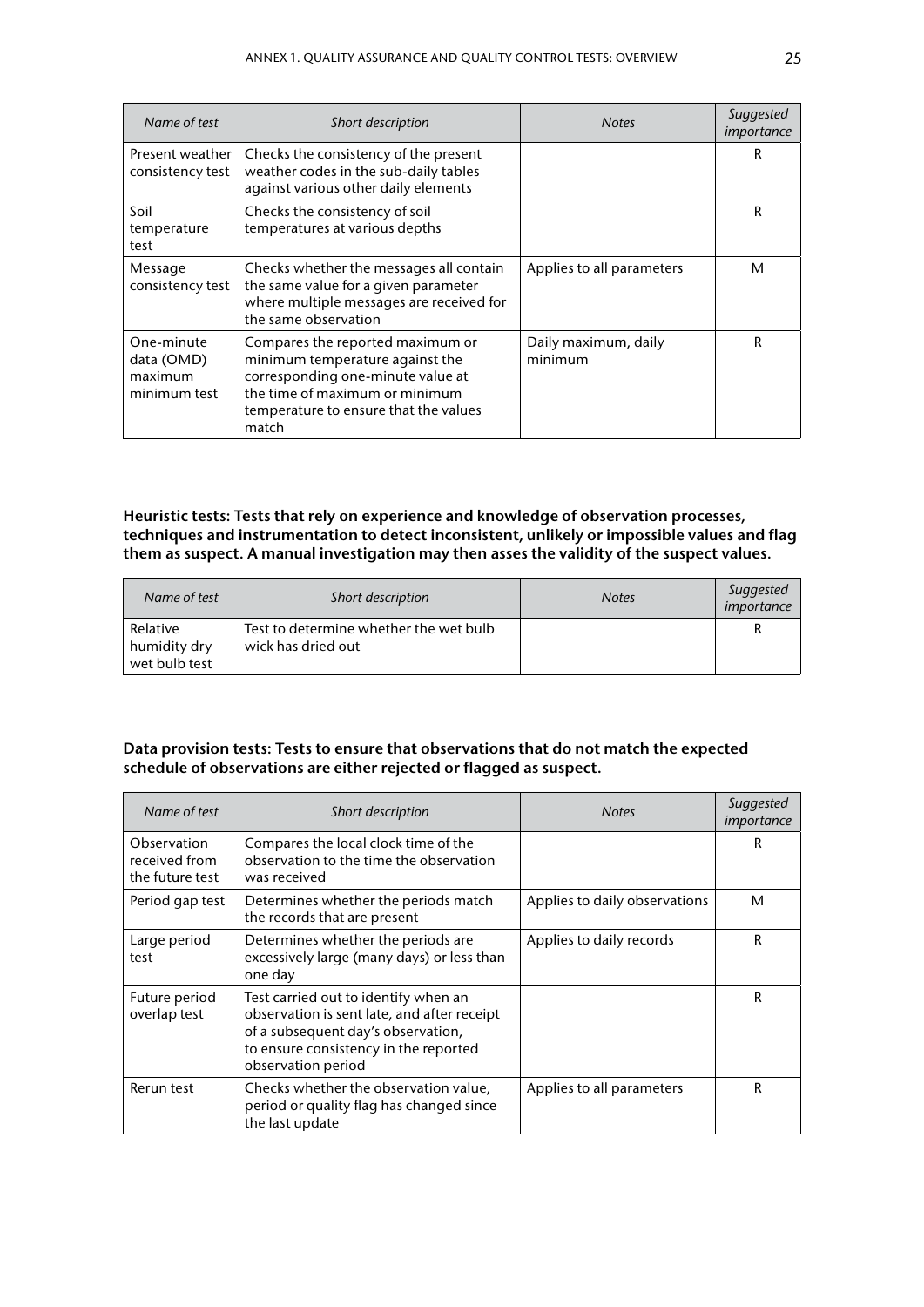## **Statistical tests: Tests that statistically analyse historical data to detect inconsistent, unlikely or impossible records and flag them as suspect. A manual investigation may then assess the validity of the suspect values.**

| Name of test                                        | Short description                                                                                                                                                                   | <b>Notes</b>                                                                                                                                                                                                                                                                                                                                                        | Suggested<br>importance |
|-----------------------------------------------------|-------------------------------------------------------------------------------------------------------------------------------------------------------------------------------------|---------------------------------------------------------------------------------------------------------------------------------------------------------------------------------------------------------------------------------------------------------------------------------------------------------------------------------------------------------------------|-------------------------|
| Climate-based<br>range test                         | Compares the meteorological value of the<br>observation with the climatological upper<br>and lower extreme values                                                                   | Thresholds can be calculated<br>to take into account<br>seasonal variations in the<br>observations                                                                                                                                                                                                                                                                  | М                       |
| Flat line test                                      | Checks the length of a run of<br>meteorological values which are the same,<br>that is, checks to determine whether the<br>parameter is unchanged over time to an<br>unlikely degree |                                                                                                                                                                                                                                                                                                                                                                     | R                       |
| Rapid change<br>test                                | Checks that the difference between the<br>previous and the current observation does<br>not exceed a reasonable threshold                                                            |                                                                                                                                                                                                                                                                                                                                                                     | R                       |
| Spike test                                          | Compares a given meteorological<br>observation with the previous and<br>following values                                                                                            | Similar to the Rapid change<br>test; however, the Spike test<br>looks for an unlikely rise<br>then drop (or drop then rise)                                                                                                                                                                                                                                         | R                       |
| Frequency<br>(rounding) test                        | Checks for instances of excessive rounding<br>of a value                                                                                                                            | Applies to manual<br>observations where an<br>operator rounds rather than<br>interpolates values                                                                                                                                                                                                                                                                    | O                       |
| Spatial<br>variability test                         | Daily climatology comparing the<br>differences between the station of interest<br>and nearby stations                                                                               |                                                                                                                                                                                                                                                                                                                                                                     | O                       |
| Mapping-based<br>spatial test                       | Compares the meteorological value with<br>the surrounding data values using a<br>mapping analysis technique such as the<br><b>Barnes analysis</b>                                   | The Mapping-based spatial<br>test is used to weight the<br>values from nearby stations<br>to estimate a value at the<br>location of the candidate<br>station. Alternatively, the QC<br>operator visually assesses<br>the likelihood of a value at<br>a suspect location against<br>values at surrounding<br>stations as shown on a map<br>that includes topography. | R                       |
| Linear<br>regression<br>spatial test                | Compares the meteorological value with<br>the surrounding data values using linear<br>regression                                                                                    |                                                                                                                                                                                                                                                                                                                                                                     | O                       |
| Linear<br>regression<br>spatial<br>variability test | Uses the variability of the neighbouring<br>stations rather than standard error<br>estimates to calculate test limits                                                               | Variation on the Linear<br>regression spatial test and<br>the Spatial variability test                                                                                                                                                                                                                                                                              | O                       |
| Linear<br>regression<br>multi-day test              | Compares the climatology of the<br>differences between the station of interest<br>and nearby stations over a multi-day<br>period                                                    | Similar to the Linear<br>regression spatial test but<br>applies to multiple days                                                                                                                                                                                                                                                                                    | R.                      |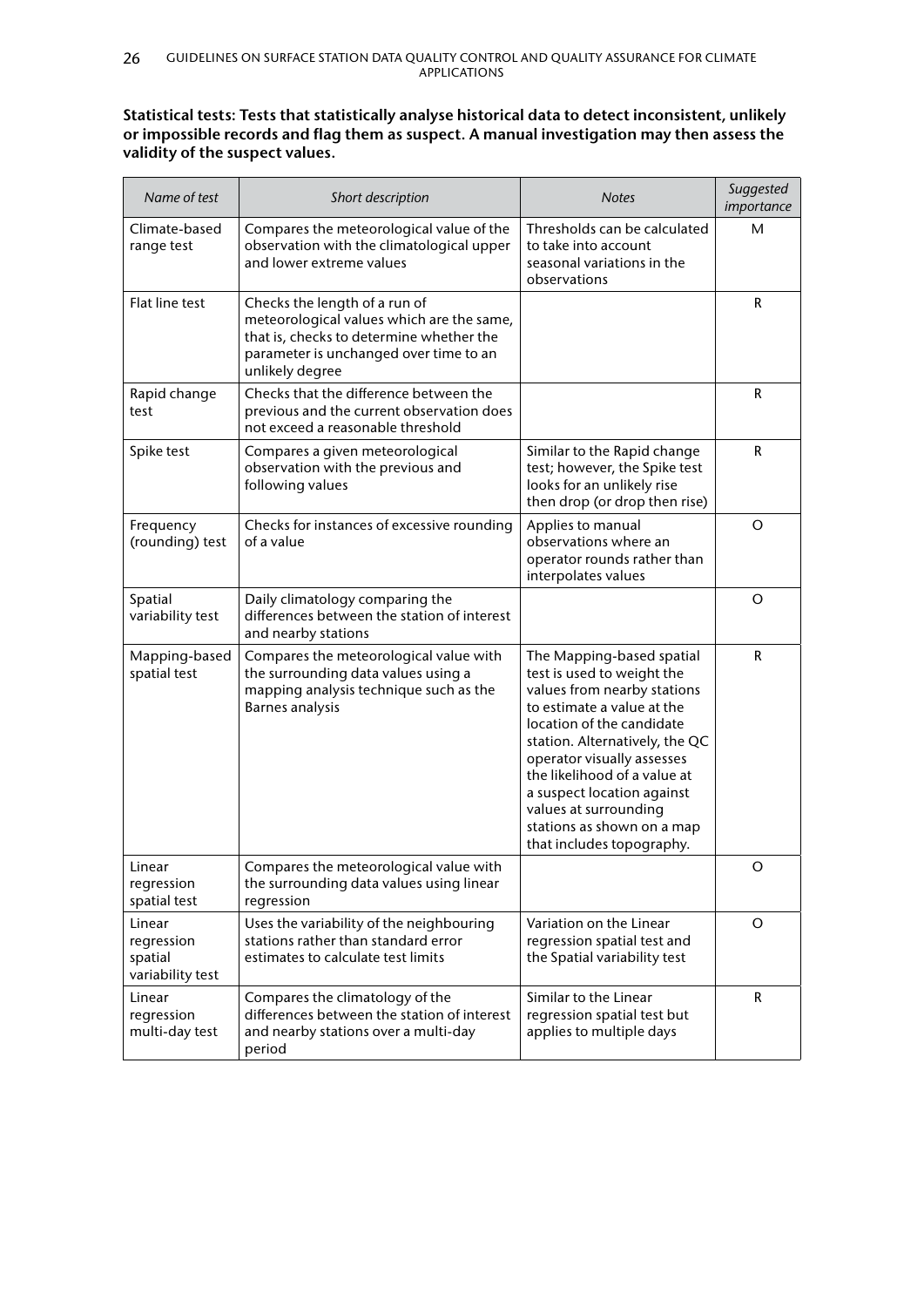| Name of test             | Short description                                                                                                                                                             | <b>Notes</b>                                                                                                     | Suggested<br>importance |
|--------------------------|-------------------------------------------------------------------------------------------------------------------------------------------------------------------------------|------------------------------------------------------------------------------------------------------------------|-------------------------|
| Maximum/<br>minimum test | Checks to verify that the difference<br>between the maximum and minimum<br>temperatures is realistic (that is, greater<br>than/equal to zero and less than an upper<br>bound) | The upper bound is derived<br>from a climatology using<br>a minimum of 5 years<br>(preferably 30 years) of data. | R                       |

*Sources:* "QMS Test Specification" (Bureau of Meteorology, Australia (internal document)), *[Climate Data Management](https://library.wmo.int/index.php?lvl=notice_display&id=16300)  [System Specifications](https://library.wmo.int/index.php?lvl=notice_display&id=16300)* (WMO-No. 1131), *[Guide to Climatological Practices](https://library.wmo.int/index.php?lvl=notice_display&id=5668)* (WMO-No. 100)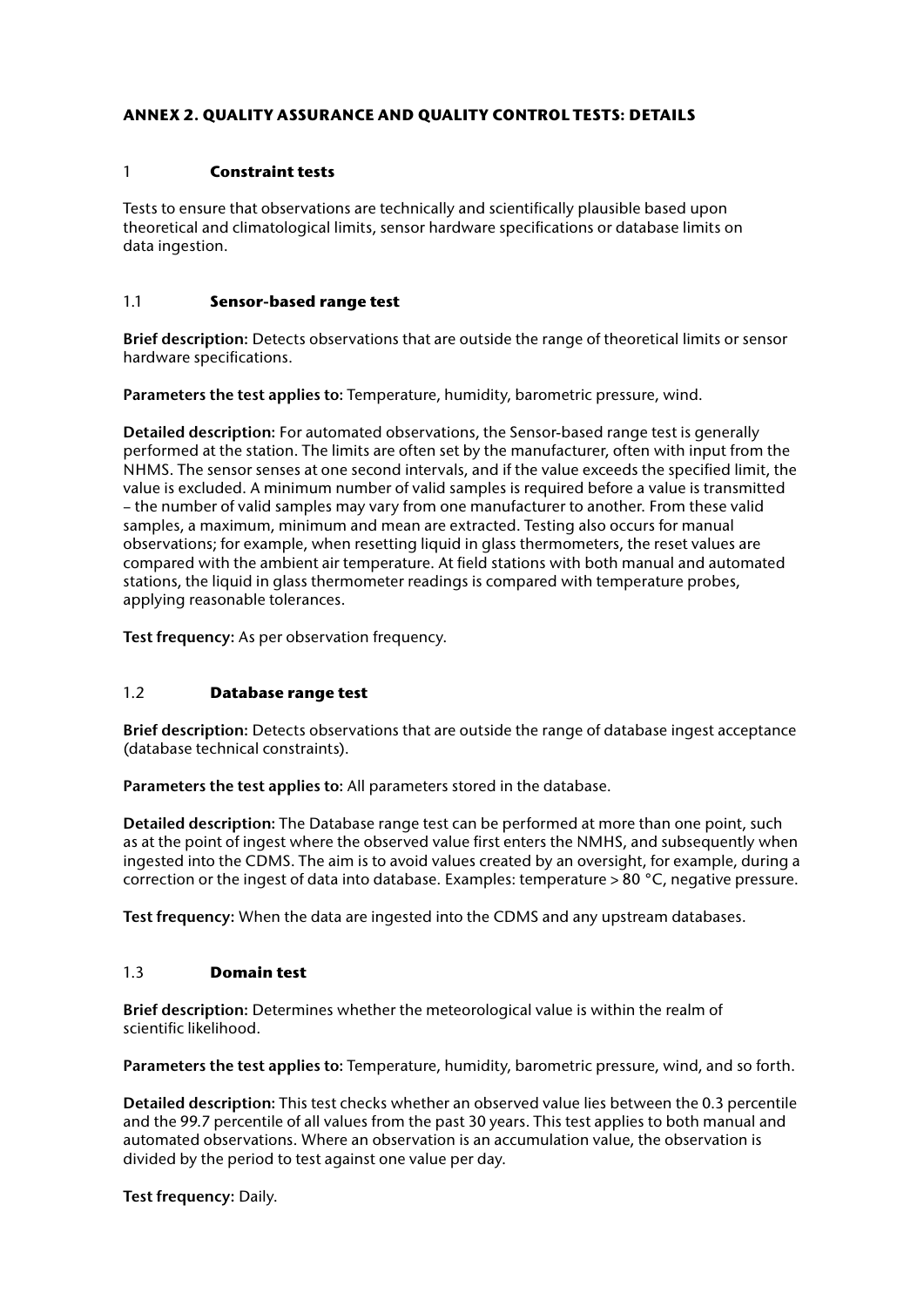#### 2 **CONSISTENCY TESTS**

Tests that ensure that inconsistent, unlikely, or impossible values are either rejected or flagged as suspect. A manual investigation may be conducted to assess the validity of suspect values.

#### 2.1 **Sub‑daily test**

**Brief description:** This test is conducted to determine whether there are consistencies between values recorded at sub-daily observations, such as three-hourly observations, and daily values.

**Parameters the test applies to:** Daily maximum and minimum air temperature, dry bulb temperature.

**Detailed description:** For daily minimum temperature, the difference between the recorded minimum value and the lowest three-hourly temperature over the previous 24 hours is calculated and tested.

For daily maximum temperature, the difference between the recorded maximum value and the highest three-hourly temperature over the next 24 hours is calculated and tested.

In both cases, a reading error of 0.5 °C is permitted to allow for instrument and observation tolerances in individual observations. Differences significantly less than zero should be flagged; very large differences should also be flagged.

**Test frequency:** Daily.

#### 2.2 **Daily minimum versus ground minimum test**

**Brief description:** Compares the daily minimum and daily ground minimum temperatures.

**Parameters the test applies to:** Daily terrestrial minimum temperature, daily air minimum temperature.

**Detailed description:** This test checks the consistency of the daily minimum temperature, which is taken in the screen (for example, Stevenson screen), versus the ground minimum temperature, which is taken on the ground. The ground minimum will nearly always be less than the screen minimum. The test typically picks up issues in the ground minimum as that measurement can be problematic if not done correctly or if bubbles occur in the thermometer.

False positives can be generated by this test for sites that have a high level of heavy metals in the soil (for instance, iron oxide).

**Test frequency:** Daily.

**Test order:** The test is run after the air minimum temperature has been assessed.

## 2.3 **Hourly MSLP and SLP difference test**

**Brief description:** Tests to determine whether there is a significant change in the difference between mean sea-level pressure (MSLP) and station-level pressure (SLP) over two consecutive recordings.

**Parameters the test applies to:** Hourly MSLP and hourly SLP.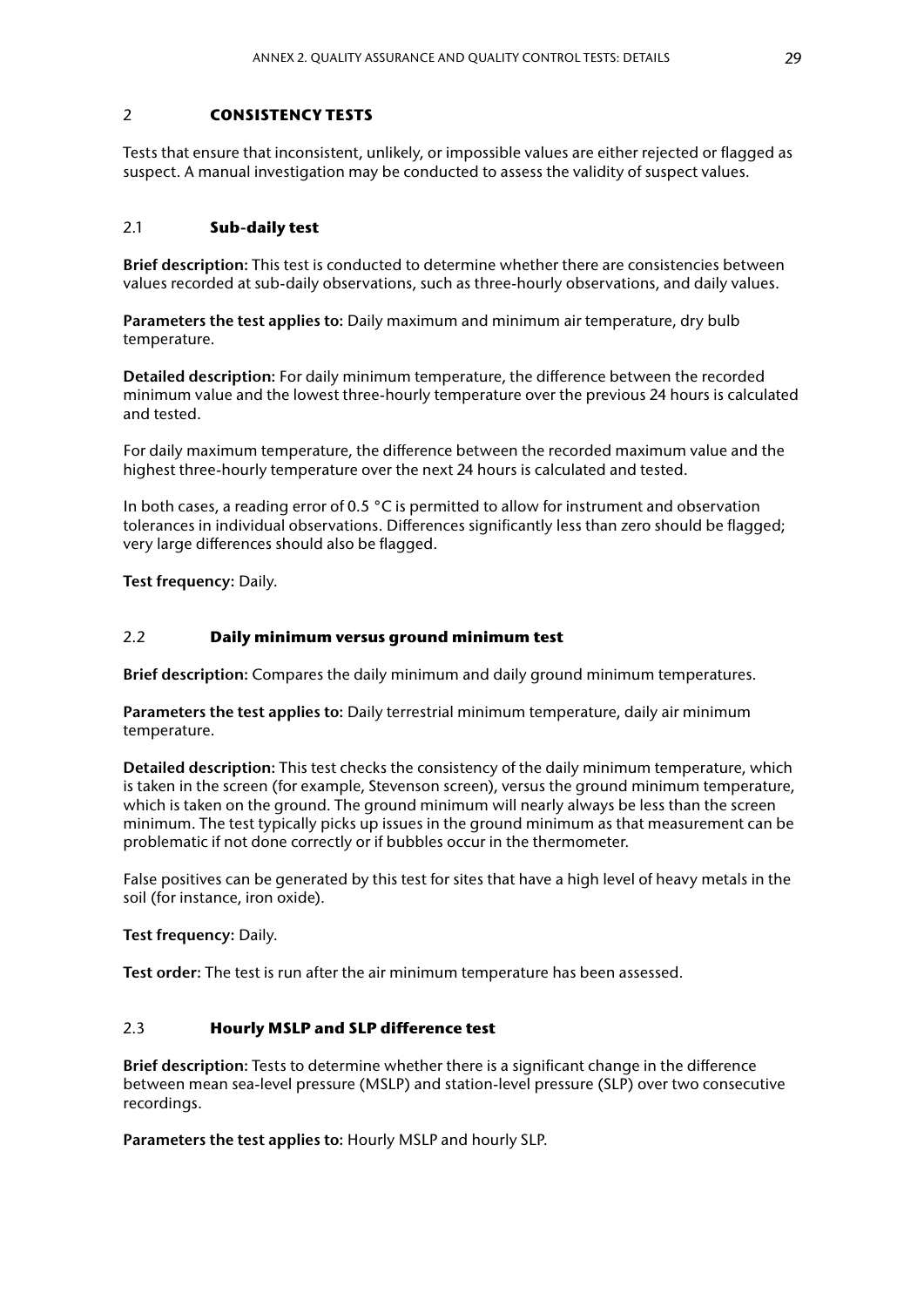**Detailed description:** Tests to determine whether there is a significant change in the difference between MSLP and SLP over two consecutive recordings. The test can be performed using hourly, three-hourly, etc. observations. This test checks for transposition and calculation errors.

Note: At some stations which use the current temperature in the algorithm to derive MSLP from SLP, the SLP/ MSLP relationship may change substantially through the diurnal temperature cycle. This issue arises mainly at higher-elevation stations where strong low-level inversions develop in winter.

**Test frequency:** At every observation.

## 2.4 **Precipitation multi-source comparison test**

**Brief description:** Checks whether data from one source are consistent with data from another source. The data sources may be different instruments or the same instrument from different data delivery paths or ingests.

## **Parameters the test applies to:** Precipitation.\*

**Detailed description:** This test checks to see that the data at a given data source are consistent with data from another co-located data source. The two data sources may be from different instruments or the same instrument from different data delivery paths or ingests.

In the case of data sources from the same instrument from different data delivery paths, it is expected that the two values will be the same. Where a discrepancy exists and it is not possible to make an objective decision as to which value is correct, the data are flagged accordingly. The same comment applies in the case of data sources from different instruments. In both cases, other tests and analyses (for example, spatial and temporal distribution) will aid in determining the most likely correct value. Other analyses outside of this test should be used to identify stations with consistent discrepancies and why such discrepancies exist.

### **Test frequency:** Daily.

\*Note: The same approach may be used for other elements measured using multiple sensors.

## 2.5 **Zero precipitation spatial test**

**Brief description:** Checks for instances when significant precipitation is recorded at one site but not at the neighbouring sites and vice versa. Typically, this indicates that precipitation is recorded on the wrong day or represents an accumulation over several days.

### **Parameters the test applies to:** Daily precipitation.

**Detailed description:** This test checks for instances when there is a precipitation value recorded, but all the neighbours are zero and vice versa. This will typically be where the value is recorded on the wrong day. It may also represent an accumulated total at one or more stations; for instance, a three-day total may be recorded on a Monday if a manual station is unstaffed over a weekend. The discrepancy may not necessarily be picked up in spatial tests as the spatial tests may not adequately capture the spatial variability associated with showers. It should be noted that the efficacy of such checks may be affected if the "candidate" station is in a different climate regime compared to that of the so-called near neighbours.

This test is designed to have a low false failure rate instead of bringing up many potential suspects, so typically, the precipitation difference between the candidate and the surrounding stations would need to be significant.

Note: An addition to this test could be to test for zero values over multiple days for an extended period in situations in which neighbouring stations consistently report small amounts of precipitation not significant enough to trigger the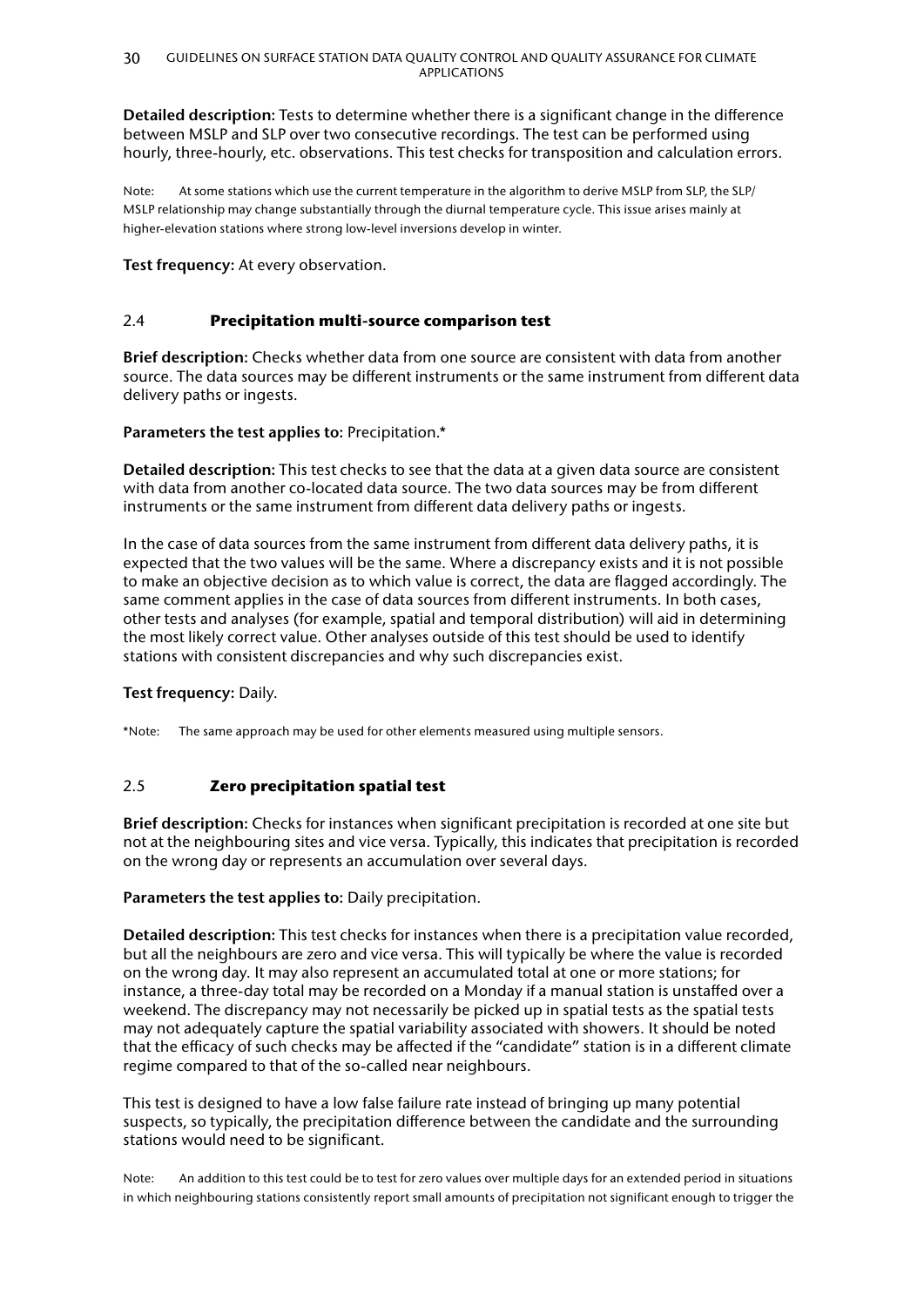test on any one day. This could occur, for instance, when a rain gauge becomes blocked. So, although the individual zero value may not deviate sufficiently from the neighbours to become suspect, the accumulated values do make the issue apparent.

**Test frequency:** Run daily but analysed in monthly blocks.

#### 2.6 **Insufficient neighbours test**

**Brief description:** Checks whether there is a sufficient number of neighbouring stations to perform spatial tests. This test is generally performed on the first day of the month and for precipitation data.

**Parameters the test applies to:** Precipitation.

**Detailed description:** This test checks for cases in which there are insufficient neighbours to perform the suite of spatial tests. It is generally performed on the first day of the month (other days are not tested). If the result of the test is a failure, the QC operator will check all the days of the month.

**Test frequency:** The first day of the month only.

**Test order:** Run before other precipitation spatial tests.

#### 2.7 **Precipitation period test**

**Brief description:** Consistency test assessing overlap and underlap for rainfall accumulations.

**Parameters the test applies to:** Daily precipitation.

**Detailed description:** This test assesses whether a record's period value (the number of days over which the rainfall record is accumulated) is either greater or less than the actual number of days for which the precipitation data are reported as accumulated. This test is specifically designed for precipitation records. There are two parts in this test: overlap and underlap.

Overlap example: A record's period value is greater than actual null precipitation reported dates. For example, if the period value is reported as three days on 4 May, but a non-zero rainfall value was last reported on 2 May, the actual period gap (rainfall accumulation) might be only two days – 3 May and 4 May. In this example, the rainfall value on 2 May would first be assessed for accuracy (the rainfall could have been recorded on the incorrect day). If the rainfall data on both 2 May and 4 May are assessed as correct, it is likely that there is an error regarding the period. To determine whether there is, in fact, a period error, the QC operator uses spatial data and other tools, such as radar, to confirm the analyses. The station record is also assessed to ensure that the data were correctly digitized.

Underlap example: A record's period value is less than actual null precipitation reported dates. For example, if the period of rainfall accumulation is reported as two days on 6 May, but the last recorded non-null precipitation record is on 3 May, the actual period gap is three days.

**Test frequency:** Daily.

### 2.8 **Tracking test**

**Brief description:** Compares whether two or more elements, or instances of the same element at two neighbouring stations, exhibit expected synchronous behaviour (rise and fall together). This test is very effective and has low false error rates.

**Detailed description:** This test looks at how one element corresponds to one or more other elements, or how well observations of the same element correspond to those at a neighbouring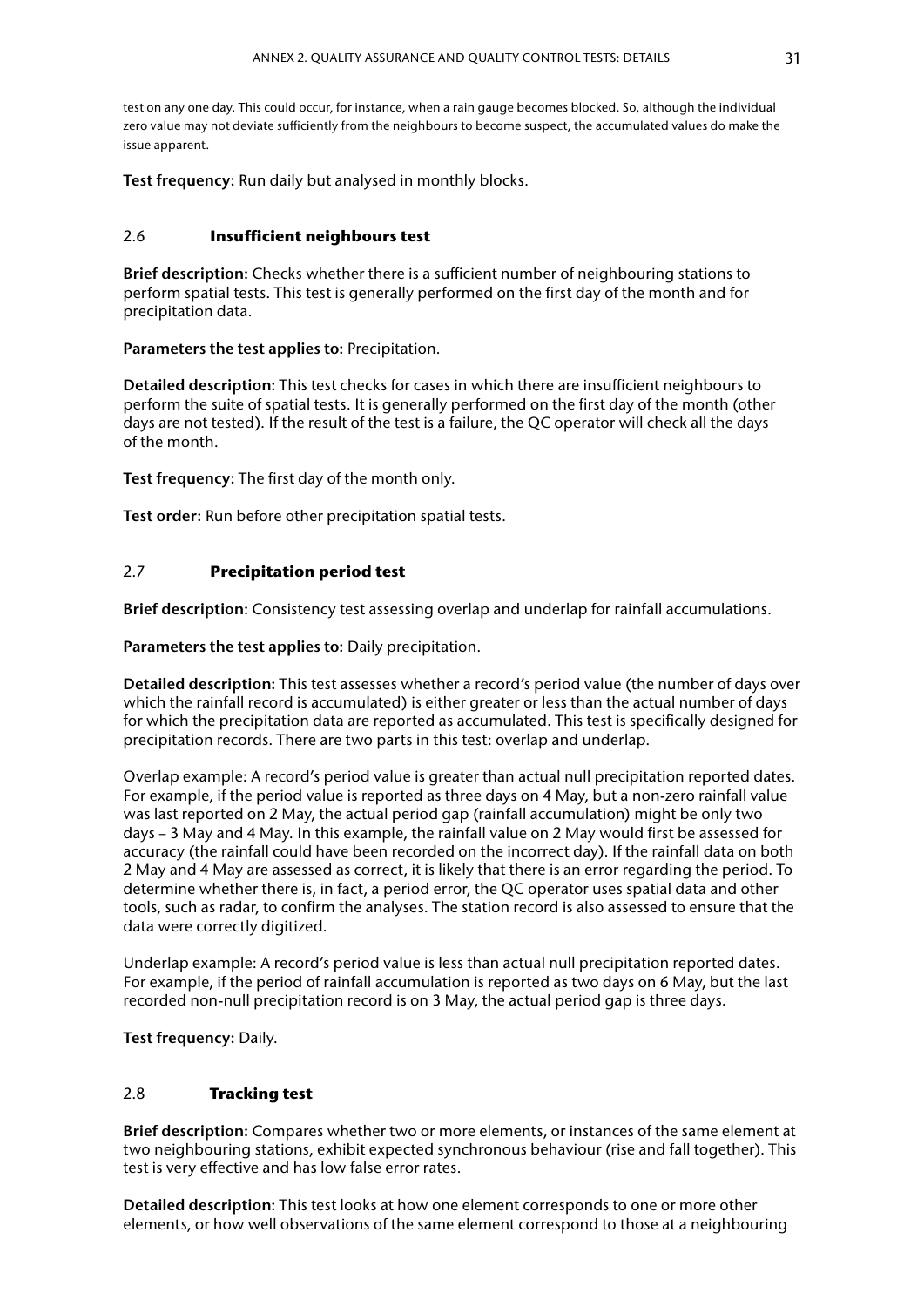site over time. It utilizes the very simple concept that two or more closely related elements are expected to show similar patterns of variation. In assessing the anomalies produced by this test, the QC operator must take into consideration the prevailing meteorological conditions, including local effects, and the spatial density of the network.

Combinations of elements to which tracking tests may be applied include:

- Mean sea-level pressure (MSLP) and station-level pressure (SLP);
- Terrestrial minimum temperature and minimum air temperature;
- Soil temperature at one depth and soil temperature at a different depth;
- Hourly dry bulb temperature, wet bulb temperature and dewpoint temperature (particularly for manually read thermometers);
- Daily evaporation and daily precipitation;
- Under 3 m wind run with 10 m wind run values.

Spatial correlations tracking between neighbours: Spatial correlations may be visually assessed by the QC operator by comparing the time series plot for a particular site to that of a neighbouring site on a graphic user interface in place of a computer algorithm. This approach may be applied to many parameters, particularly for networks with good spatial coverage. The following elements are generally assessed in this manner:

- Hourly dry bulb temperature;
- Hourly dewpoint temperature;
- MSLP and SLP:
- Wind speed.

**Test frequency:** In accordance with the observation frequency of both parameters.

### 2.9 **Maximum (minimum) air temperature consistency test**

**Brief description:** Checks for consistency between the daily maximum (minimum) air temperature and the values recorded at sub-daily observations. This is a specific application of Test 2.1 (Sub-daily test).

### **Parameters the test applies to:** Maximum air temperature, minimum air temperature.

**Detailed description:** Checks for consistency between the daily maximum air temperature and the hourly or three-hourly air temperature, that is, the temperature that is recorded in the hourly or three-hourly records. In the case of three-hourly observations, no three-hourly value is allowed to exceed the daily maximum temperature recorded. A reading error of 0.5 degrees is permitted. This test can be applied if only one observation per day is available; however, the effectiveness of the test increases with more frequent sub-daily observations.

Notes:

- 1. This test is also applicable to minimum temperatures, as indicated in Test 2.1.
- 2. A variation of this test may be used to compare the maximum temperature with fixed-hour temperatures to ensure that the maximum is not higher than the fixed-hour temperatures by more than a specified amount. This variation is most effective for data series with a relatively high temporal resolution.

**Test frequency:** Daily.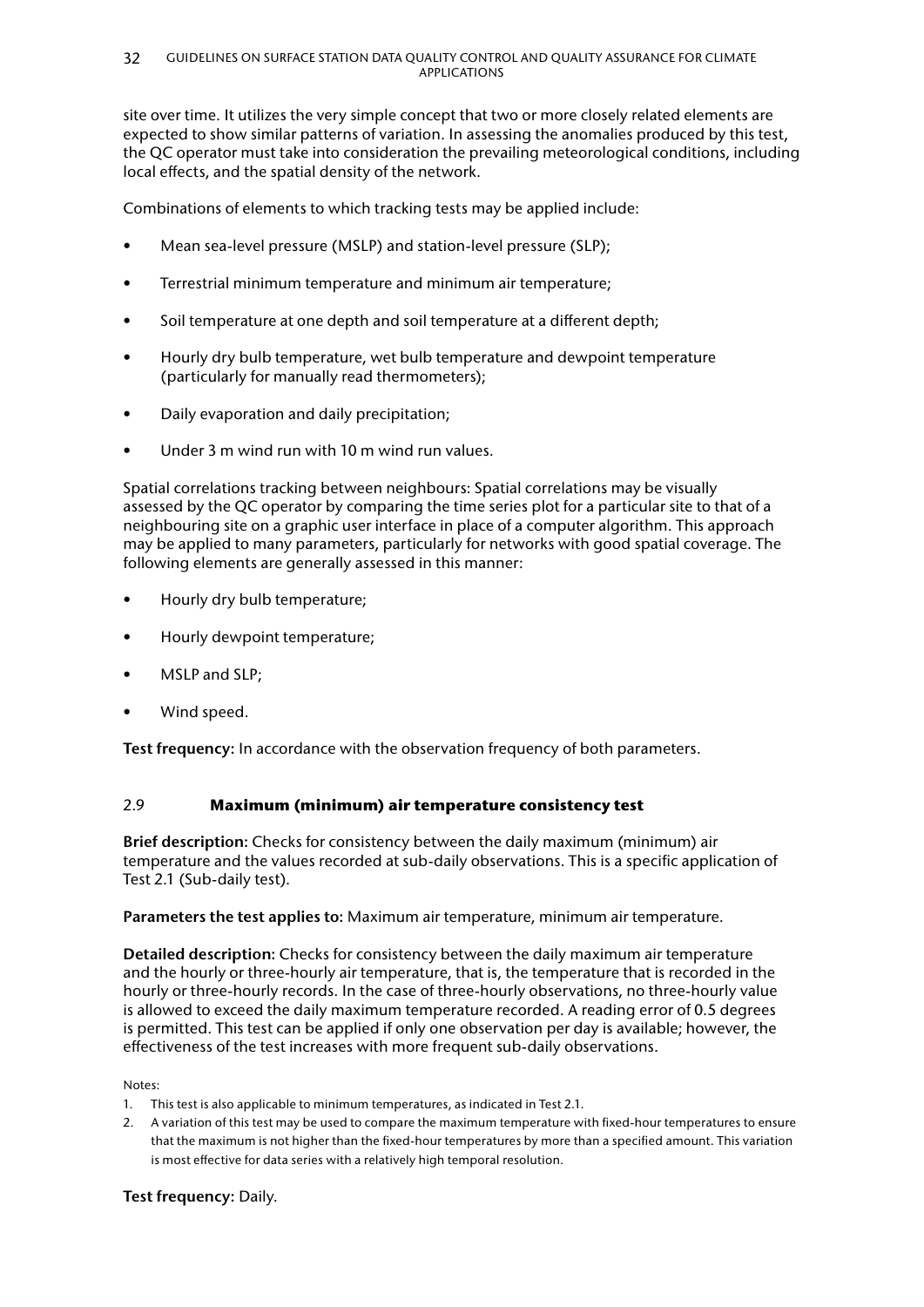#### 2.10 **Solar hour – astronomical test**

**Brief description:** Determines the difference between the sunshine duration and the calculated day length in hours.

**Parameters the test applies to:** Sunshine duration.

**Detailed description:** This test determines the difference between the sunshine duration and the calculated day length. The test fails if the difference is greater than zero.

**Test frequency:** Daily.

#### 2.11 **Consistency test between air temperature and wet bulb temperature**

**Brief description:** Compares the air temperature to the wet bulb temperature.

**Parameters the test applies to:** Dry bulb temperature and wet bulb temperature.

**Detailed description:** The dry bulb temperature and the wet bulb temperature are compared. If the wet bulb temperature, including a tolerance value, is greater than the air temperature, the test fails.

Note that while the tolerance in this test applies to manually read liquid in glass thermometers, the same algorithm is usually applied to electronic temperature sensor data. While it is recognized that the tolerance for electronic temperature sensors should be much lower, it is convenient in a hybrid network to use the same algorithm due to difficulties in discriminating instrument type at the QC stage.

**Test frequency:** Hourly but may be applied to any fixed-hour observation.

### 2.12 **Wet bulb versus dewpoint consistency test**

**Brief description:** Determines the difference between the wet bulb and dewpoint temperatures.

**Parameters the test applies to:** Wet bulb temperature and dewpoint temperature.

**Detailed description:** Determines the difference between the wet bulb and dewpoint temperatures. The test fails if the wet bulb temperature is recorded as below the dewpoint temperature. This test applies to manually read thermometer readings.

**Test frequency:** As per observation frequency.

### 2.13 **Wet bulb versus dewpoint test**

**Brief description:** Wet bulb temperature is tested against dewpoint temperature.

**Parameters the test applies to:** Wet bulb temperature and dewpoint temperature.

**Detailed description:** Wet bulb temperature is tested against dewpoint temperature by recalculating dewpoint temperature from the dry bulb and wet bulb air temperature. The observed and recalculated values of the dewpoint should agree to within one degree. This test is used for manual observations where the dewpoint temperature is calculated by the operator. It has greater sensitivity than Test 2.12 (Wet bulb versus dewpoint consistency test) and can be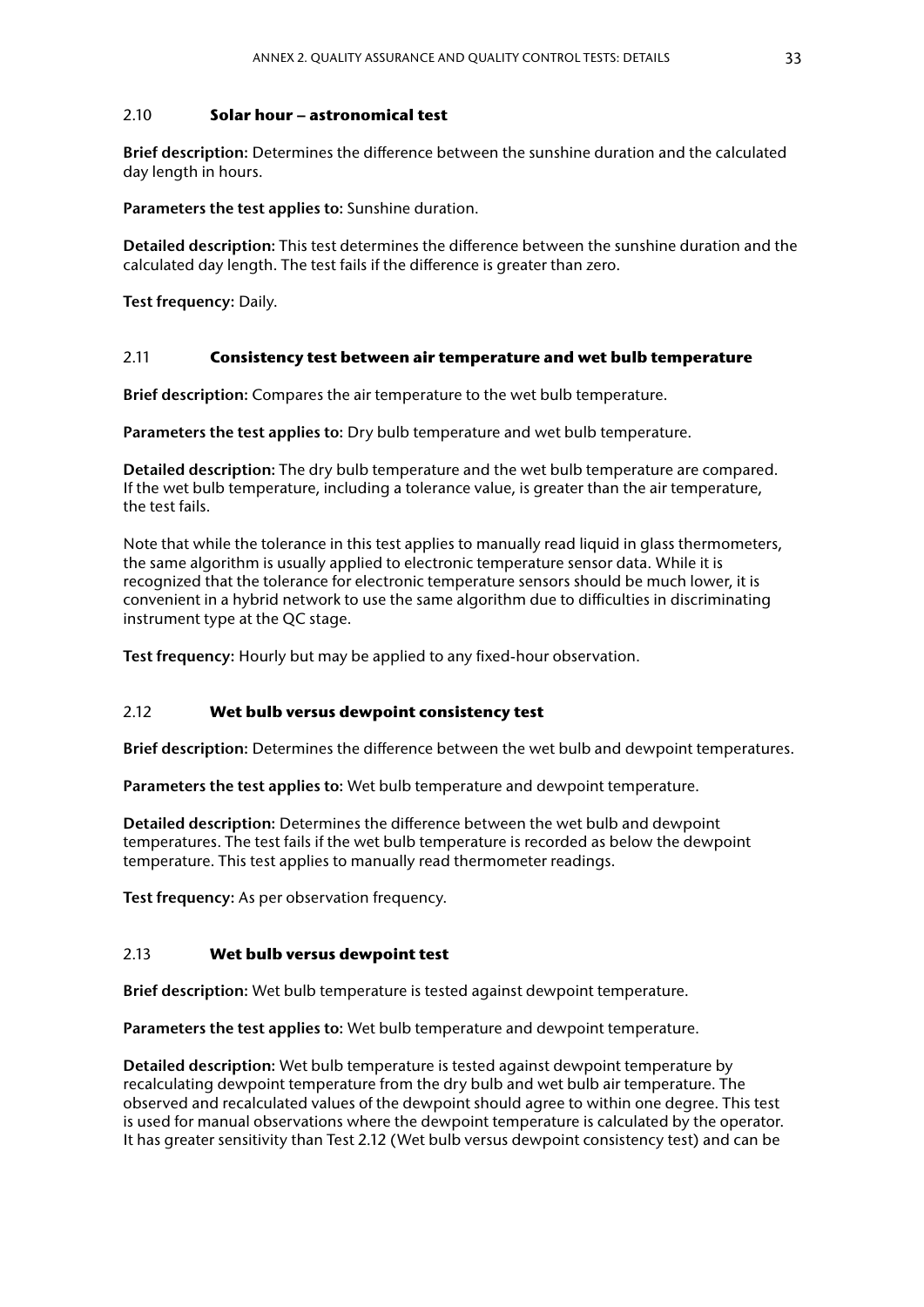run after Test 2.12 to check for incorrectly calculated dewpoints that pass Test 2.12. For dewpoint values that fail the Wet bulb versus dewpoint test, the QC operator should recalculate the dewpoint using the observation method in use for the corresponding country.

**Test frequency:** As per observation frequency.

## 2.14 **Dewpoint air temperature consistency test**

**Brief description:** Tests whether the dewpoint temperature is less than or equal to the air temperature.

**Parameters the test applies to:** Dewpoint temperature and air temperature.

**Detailed description:** Air temperature should always be greater than or equal to dewpoint temperature, with dewpoint temperature equal to air temperature only for air that is saturated. Situations in which air saturation can occur include precipitation and fog events. It is important that the QC operator assess whether the dewpoint temperature is the result of saturated conditions and not due to observer error in calculating the dewpoint or due to a wet bulb wick drying out.

**Test frequency:** As per observation frequency.

## 2.15 **Visibility consistency test**

**Brief description:** Tests for visibility consistency with the present weather code.

**Parameters the test applies to:** Present weather and visibility.

**Detailed description:** Tests for visibility consistency with the present weather code against phenomena flags (fog, sandstorm, mist, dust storm). This test concerns horizontal visibility and is used with manual observations.

Examples of unlikely/impossible combinations include the following (to be adapted to different climates): Visibility above 1 000 m and fog, visibility above 1 000 m or below 200 m and slight or moderate sandstorm or dust storm, visibility above 10 km and mist, and so forth.

**Test frequency:** As per observation frequency.

## 2.16 **Total cloud amount consistency test**

**Brief description:** Tests for consistency of total cloud amount against various elements. Used with manual observations.

**Parameters the test applies to:** Total cloud amount, present weather.

**Detailed description:** Tests for consistency of total cloud amount against cloud height and present weather.

Examples of unlikely/impossible combinations: Total cloud amount less than low-level, middle-level, or high-level cloud amount; total cloud amount invisible, but there are observed precipitation trails (virga); cloudless, yet there is the occurrence of precipitation, and so forth.

**Test frequency:** As per observation frequency.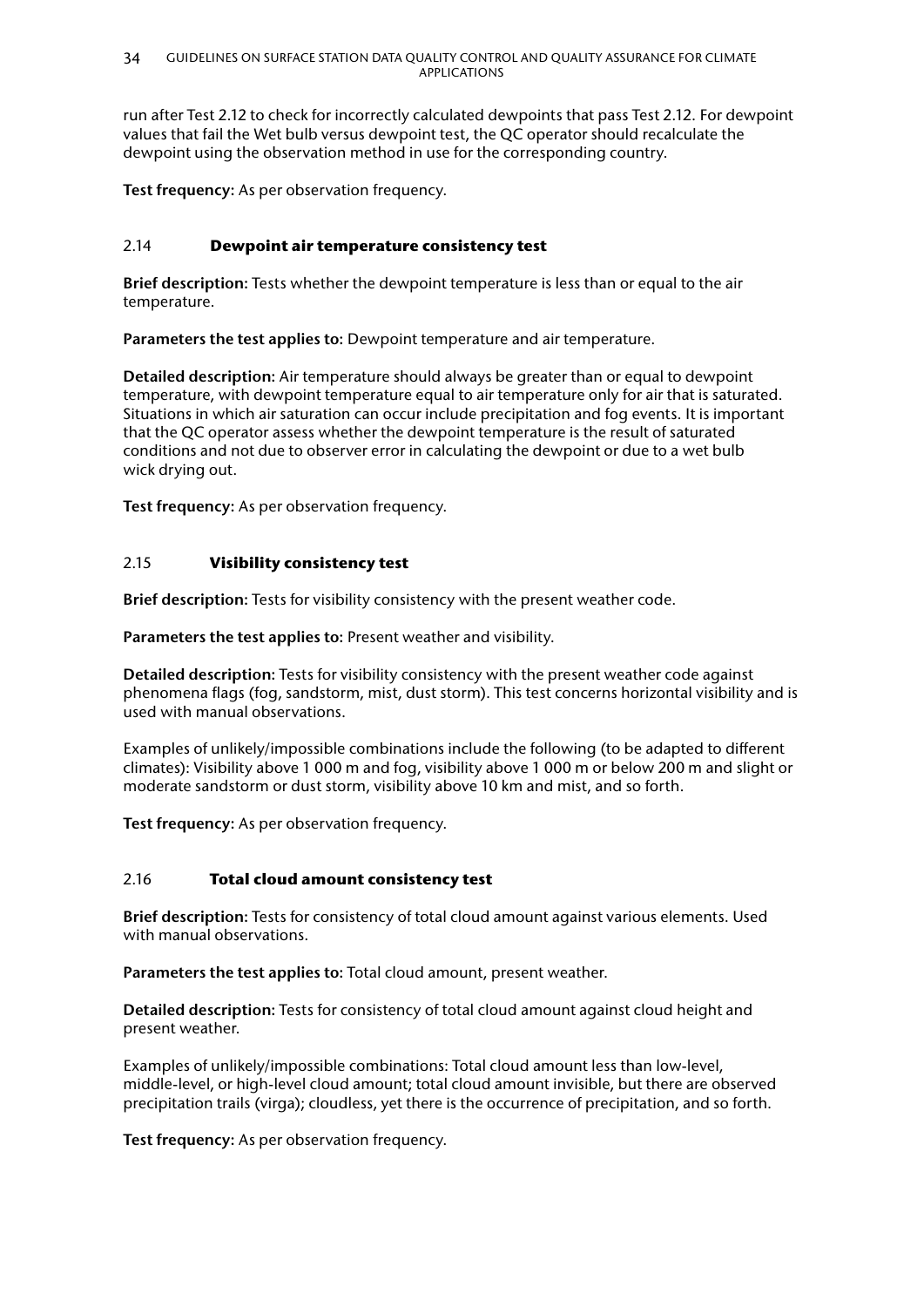## 2.17 **Daily phenomena flag test**

**Brief description:** Checks the consistency of the daily phenomena flags with sub-daily observations.

**Parameters the test applies to:** Phenomena including hail, snow, thunderstorms, dust storms, strong wind, gales, frost, mist, haze, fog, and so forth.

**Detailed description:** The Daily phenomena flag test checks the consistency of the daily phenomena flags (days with hail, thunder, fog, and so forth) with codes in the sub-daily tables and various other daily elements. It detects instances where a phenomenon has been reported in a present weather synoptic code but has not been flagged in the midnight – midnight<sup>1</sup> phenomena categories and vice versa. It may also detect inconsistencies between phenomena and other variables, such as temperature, dewpoint, and so forth.

Examples of suspect combinations include the following (note: these may need to be adapted to different climate conditions): snow flag and minimum air temperature above 9 °C; no thunderstorm flag but thunderstorm observed during the day, no dust/haze/fog flag but visibility below related thresholds during the day; frost flag but minimum air temperature above 4 °C, and so forth.

**Test frequency:** Daily.

## 2.18 **Present weather consistency test**

**Brief description:** This test checks the consistency of the present weather codes in the sub-daily tables and various other daily elements.

**Parameters the test applies to:** Present weather and temperature and so forth.

**Detailed description:** The Present weather consistency test flags unlikely combinations of present weather and temperature, such as freezing precipitation or fog depositing rime and warm air temperatures. Other combinations can be included at the discretion of the NMHS.

One example of this test is a comparison of the air temperature with observations of rime deposits and freezing precipitation.

**Test frequency:** Daily and sub-daily.

## 2.19 **Soil temperature test**

**Brief description:** Checks the consistency of soil temperatures at various depths.

**Parameters the test applies to:** Soil temperature readings at depths of 5 cm, 10 cm, 20 cm, 50 cm, 1 m.

<sup>&</sup>lt;sup>1</sup> Or another 24-hour period, depending on the NMHS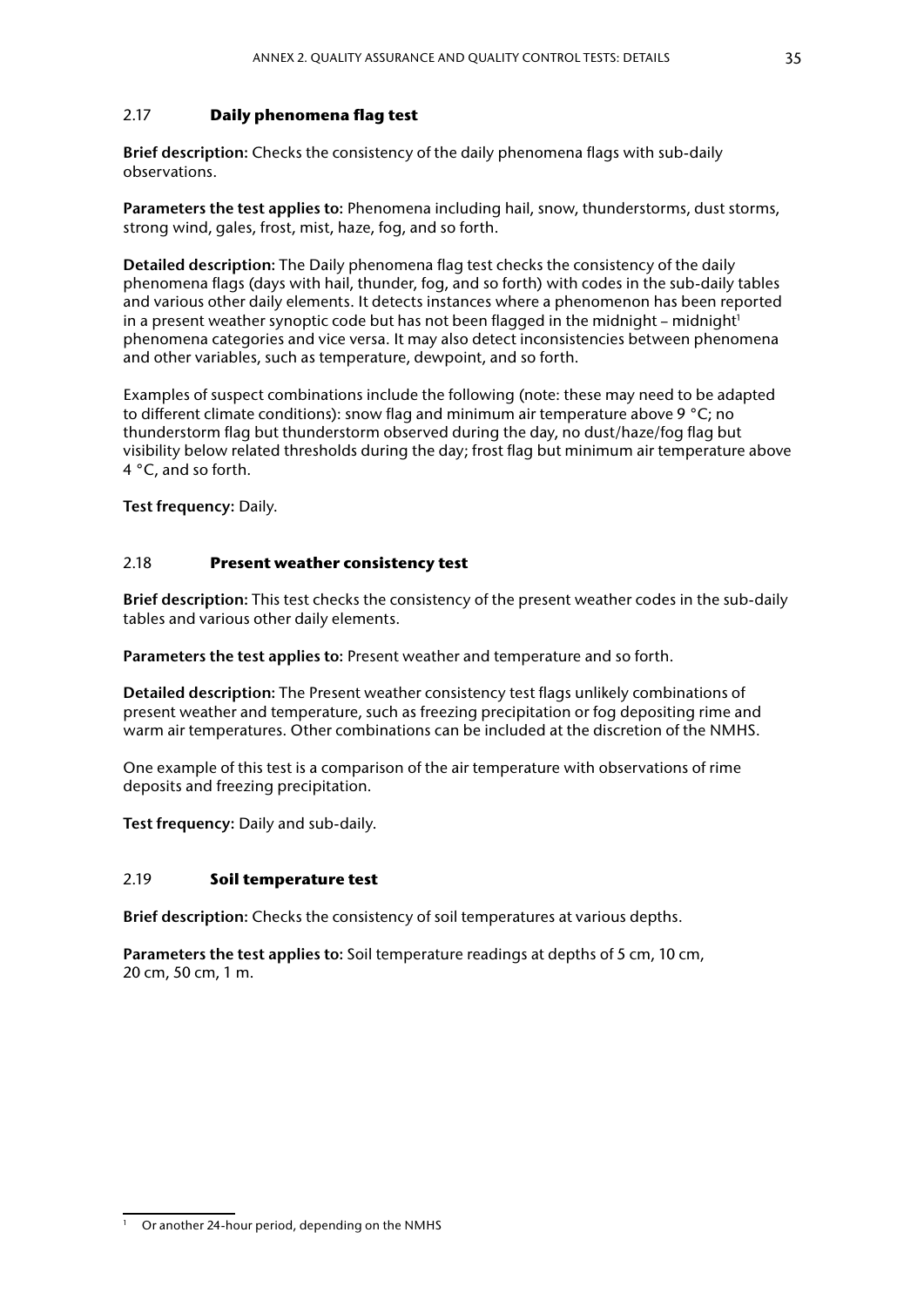**Detailed description:** The Soil temperature test looks at various combinations of soil temperatures at different depths (these temperatures may need to be adapted according to different climates):

| Target element                                      | Test expression (suspect if true)                                                                                                 |
|-----------------------------------------------------|-----------------------------------------------------------------------------------------------------------------------------------|
| Soil temperature at a depth of 5 cm (SOIL 5 temp)   | SOIL 5 temp = SOIL 10 temp AND<br>SOIL 5 temp = SOIL 20 temp AND<br>SOIL 5 temp = SOIL 50 temp AND<br>SOIL 5 temp = SOIL 100 temp |
|                                                     | SOIL 5 temp $-$ SOIL 10 temp $>$ 16 OR<br>SOIL 10 temp - SOIL 5 temp > 6                                                          |
| Soil temperature at a depth of 10 cm (SOIL 10 temp) | SOIL 10 temp - SOIL 20 temp > 10 OR<br>SOIL 20 temp - SOIL 10 temp > 6                                                            |
| Soil temperature at a depth of 20 cm (SOIL 20 temp) | SOIL 50 temp $-$ SOIL 20 temp $> 6$ OR<br>SOIL 20 temp - SOIL 50 temp > 7                                                         |
| Soil temperature at a depth of 50 cm (SOIL 50 temp) | SOIL 50 temp $-$ SOIL 100 temp $>$ 7 OR<br>SOIL 100 temp - SOIL 50 temp > 4                                                       |
| Note: Soil temperatures are in degrees Celsius.     |                                                                                                                                   |

**Test frequency:** As per observation frequency.

## 2.20 **Message consistency test**

**Brief description:** Checks whether the messages all contain the same value for a given parameter where multiple messages are received for the same observation.

**Parameters the test applies to:** All parameters stored in the database.

**Detailed description:** The Message consistency test picks up instances where multiple messages are received for the same observation. The test checks to ensure that the messages contain the same value for a given parameter. If there are multiple messages with a different value, the test will fail.

**Test frequency:** As generated.

### 2.21 **One‑minute data (OMD) maximum minimum test**

**Brief description:** Compares the reported maximum or minimum temperature against the corresponding one-minute value at the time of maximum or minimum temperature to ensure that the values match.

**Parameters the test applies to:** Maximum air temperature and minimum air temperature.

**Detailed description:** The OMD maximum minimum test compares the reported maximum or minimum temperature to the corresponding one-minute value at the time of maximum or minimum temperature to ensure that the values match. This test is designed to identify AWS clock drift and missing one-minute data. If the one-minute air temperature does not match the daily maximum air temperature or daily minimum air temperature, or if the one-minute data are missing at the time of the reported maximum or minimum temperature, the test will fail. This test also includes a coarse spike test that compares the one-minute value for both the minute before and the minute after the daily extreme to ensure that the difference is not greater than 0.5 °C for the minimum temperature and 1.0 °C for the maximum temperature.

**Test frequency:** Daily.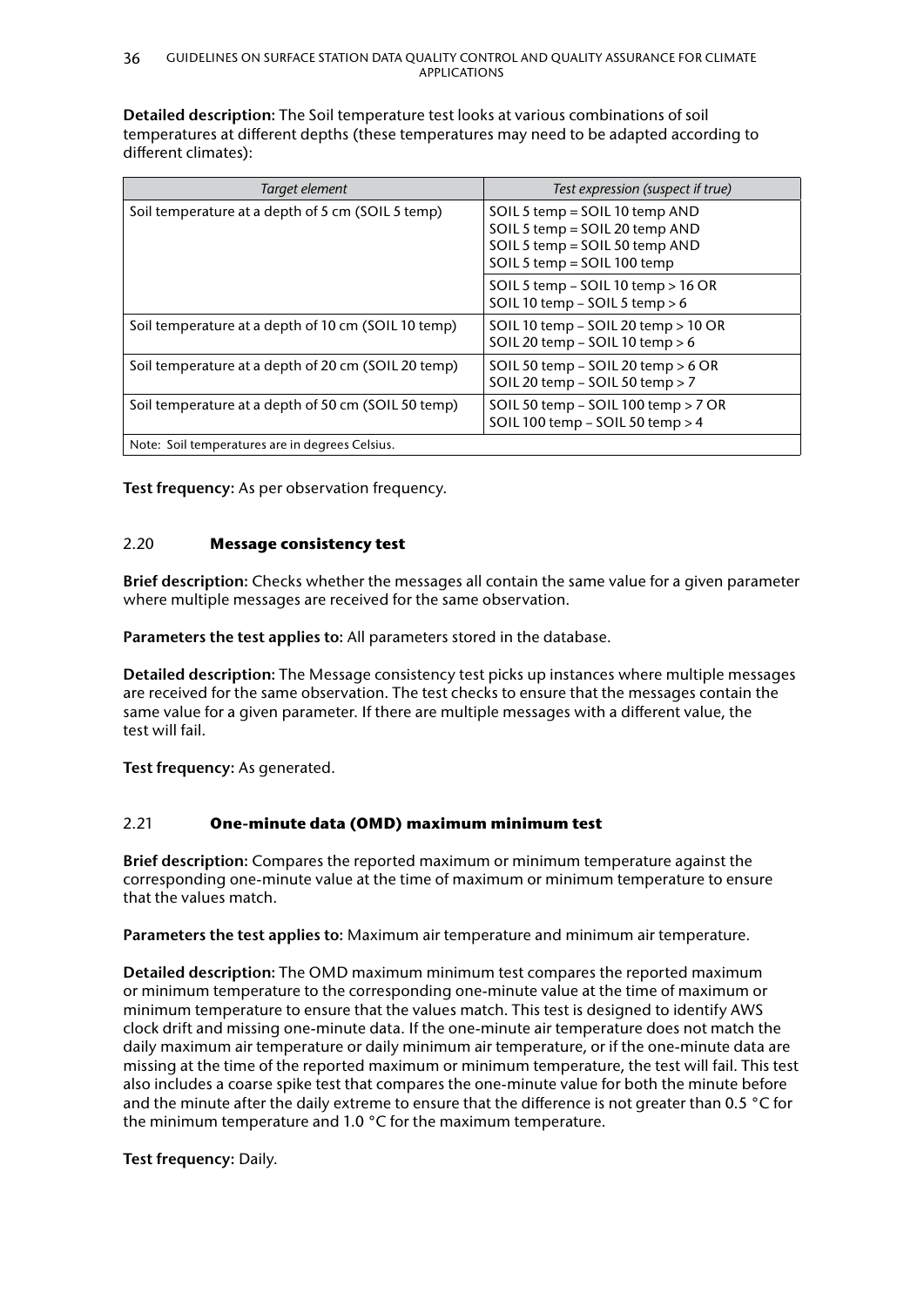#### 3. **HEURISTIC TESTS**

Tests (usually multivariate) that rely on experience and knowledge of observation processes, techniques and instrumentation to detect inconsistent, unlikely or impossible records and flag them as suspect. A manual investigation may then asses the validity of the suspect values.

#### 3.1 **Relative humidity dry wet bulb test**

**Brief description:** Test to determine whether the wet bulb wick has dried out or is contaminated.

**Parameters the test applies to:** Wet bulb temperature, dry bulb temperature.

**Detailed description:** This test looks for a wet bulb wick that has dried out by examining the 3 p.m. observations where the relative humidity is > 90%. To reduce the false error rate, cases where there is precipitation and/or fog in addition to a relative humidity of > 90% are eliminated by examining past and present weather codes.

The test will be performed only if:

- The observation time is 3 p.m. (or the equivalent time when the maximum thermometer is read in the afternoon);
- The elevation is < 1 100 m (it is not possible to distinguish the effects of orographic clouds from the effects of drying wet bulbs using this test).

**Test frequency:** Daily at 3 p.m. (or the equivalent time when the maximum thermometer is read in the afternoon).

### 4 **DATA PROVISION TESTS**

Tests to ensure that observations that do not match the expected schedule of observations are either rejected or flagged as suspect.

#### 4.1 **Observation received from the future test**

**Brief description:** Usually presented as a report of instances where the observer has sent the observation ahead of time.

**Parameters the test applies to:** Compares the local clock time of the observation to the time the observation was received.

**Detailed description:** An NMHS or a local regional entity will set a limit constituting the allowable 'earliness' of the observation. For instance, a 30-minute limit will accept data from observations reported up to 30 minutes earlier than the official observation time. It is recommended that a log identifying consistently early observations received from a station be maintained to highlight deficiencies in observational practice; these logs can be used to prioritize training requirements.

**Test frequency:** As generated.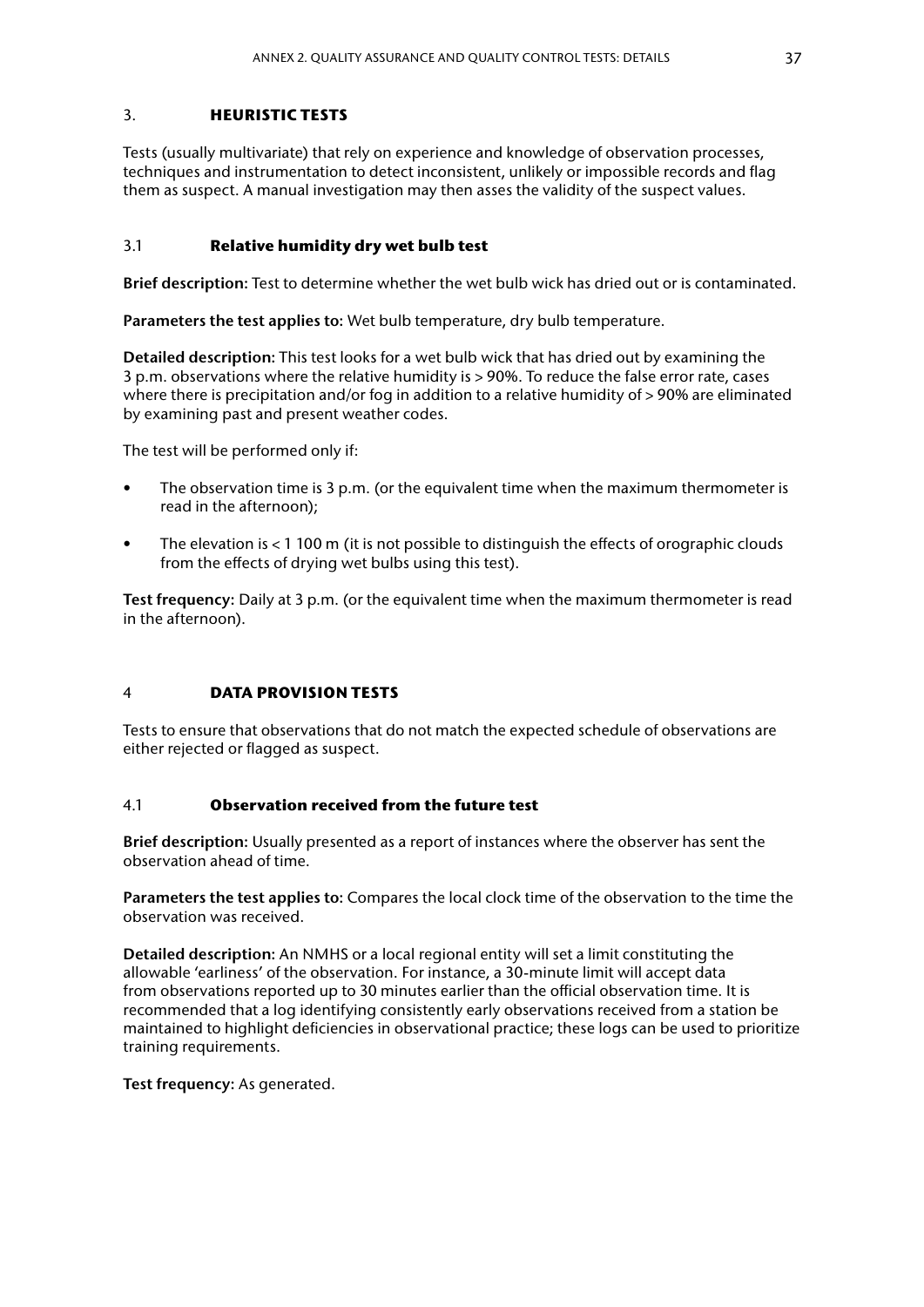## 4.2 **Period gap test**

**Brief description:** Determines whether the period (day accumulation) matches the records that are present.

**Parameters the test applies to:** Daily parameters.

**Detailed description:** The period gap test applies to daily observations and simply tests to see whether the periods (day accumulations) match the records that are present. For instance, a synoptic message is received for Monday morning for a station that has not recorded data on the weekend. The maximum and minimum temperature values in the database for that Monday will need to be checked as they may be multi-day values even though they are archived as a single day value. See also the earlier discussion regarding Test 2.5 (Zero precipitation spatial test).

**Test frequency:** Daily.

## 4.3 **Large period test**

**Brief description:** Determines whether periods (day accumulations) are excessively large (a period of several days) for parameters where a large gap between daily readings may affect the integrity of the data. For instance, if rainfall is not read for five days in a hot climate, the rainfall total is likely to be reduced through evaporation.

**Parameters the test applies to:** Daily rainfall and evaporation readings.

**Detailed description:** The Large period test picks up unreasonably large periods that may affect the validity of the reading. For rainfall and evaporation, a smaller period gap may be acceptable depending on the climate and user requirements of the NMHS. This test can be used by the NMHS to help set limits on the number of days beyond which rainfall and evaporation totals may be considered suspect.

**Test frequency:** Daily.

### 4.4 **Future period overlap test**

**Brief description:** Test carried out to identify when an observation is sent late, and after receipt of a subsequent day's observation, to ensure consistency in the reported observation period.

**Parameters the test applies to:** Daily parameters.

**Detailed description:** The Future period overlap test is carried out to identify when an observation is sent late, and after receipt of a subsequent day's observation, to ensure consistency in the reported observation period. If the period reported in the subsequent day's message does not match the expected period, the test will fail. An example of a situation which would lead to the failure of the Future period overlap test would be the following:

- The daily observation on the 8th is not sent on time.
- The daily observation on the 9th is sent with a period of two.
- After receipt of the daily observation for the 9th, the daily observation for the 8th is sent, which leads to an inconsistency in the period reported on the 9th.

**Test frequency:** Daily.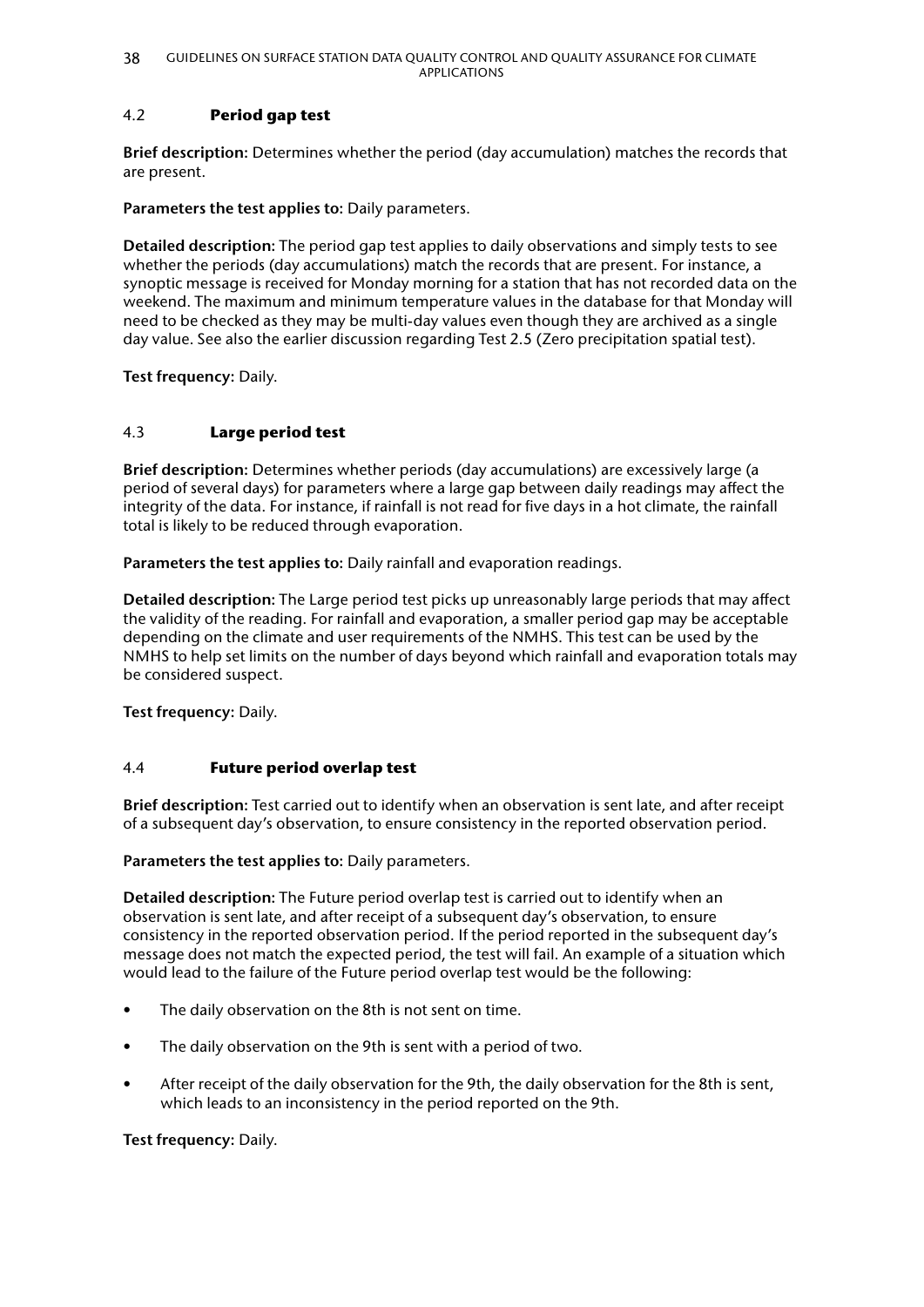#### 4.5 **Rerun test**

**Brief description:** Checks whether the observation value, period or quality flag has changed since the last update. If there have been any changes since the last update, the test will fail.

**Parameters the test applies to:** All parameters stored in database.

**Detailed description:** The rerun test checks whether the observation value, period or quality flag has changed since the last update. If there have been any changes since the last update, the test will fail. The test will not fail if the value, period or quality flag has been changed by a QC operator who is listed on the accepted users list. QC actions, therefore, will not trigger a test failure.

**Test frequency:** As generated.

### 5 **STATISTICAL TESTS**

Tests that statistically analyse historical data to detect inconsistent, unlikely or impossible records and flag them as suspect. A manual investigation may then asses the validity of the suspect values.

#### 5.1 **Climate‑based range test**

**Brief description:** Compares the meteorological value with the climatological upper and lower values. Different thresholds can be applied to take into account seasonal variations in the local climate. Values falling outside these bounds will be flagged as suspect, or at minimum, subject to further investigation.

**Parameters the test applies to:** Generally, daily observations. However, this test can also be used for sub-daily elements if a suitable QMP has been determined.

**Detailed description:** Compares the meteorological value with the climatological upper and lower values. The efficacy of this test is reliant on the temporal record being sufficiently long (at least 30 years is recommended) to ensure that the QMP represents full climate variability. Hence, this test will be unreliable for new sites and sites with incomplete temporal records; for these types of sites, the QMP of a nearby station with a similar climate but a longer temporal record may be used.

In place of a fixed QMP, the QMP may be based on a statistical test (for example, more than three or four standard deviations from the mean). However, care should be taken in setting such QMPs as some meteorological variables have frequency distributions which differ substantially from the normal (Gaussian) distribution.

**Test frequency:** Daily and sub-daily.

#### 5.2 **Flat line test**

**Brief description:** Checks whether a run of meteorological values remains the same over a suspiciously long period, that is, checks to determine whether the parameter is unchanged over time.

**Parameters the test applies to:** Daily and sub-daily parameters.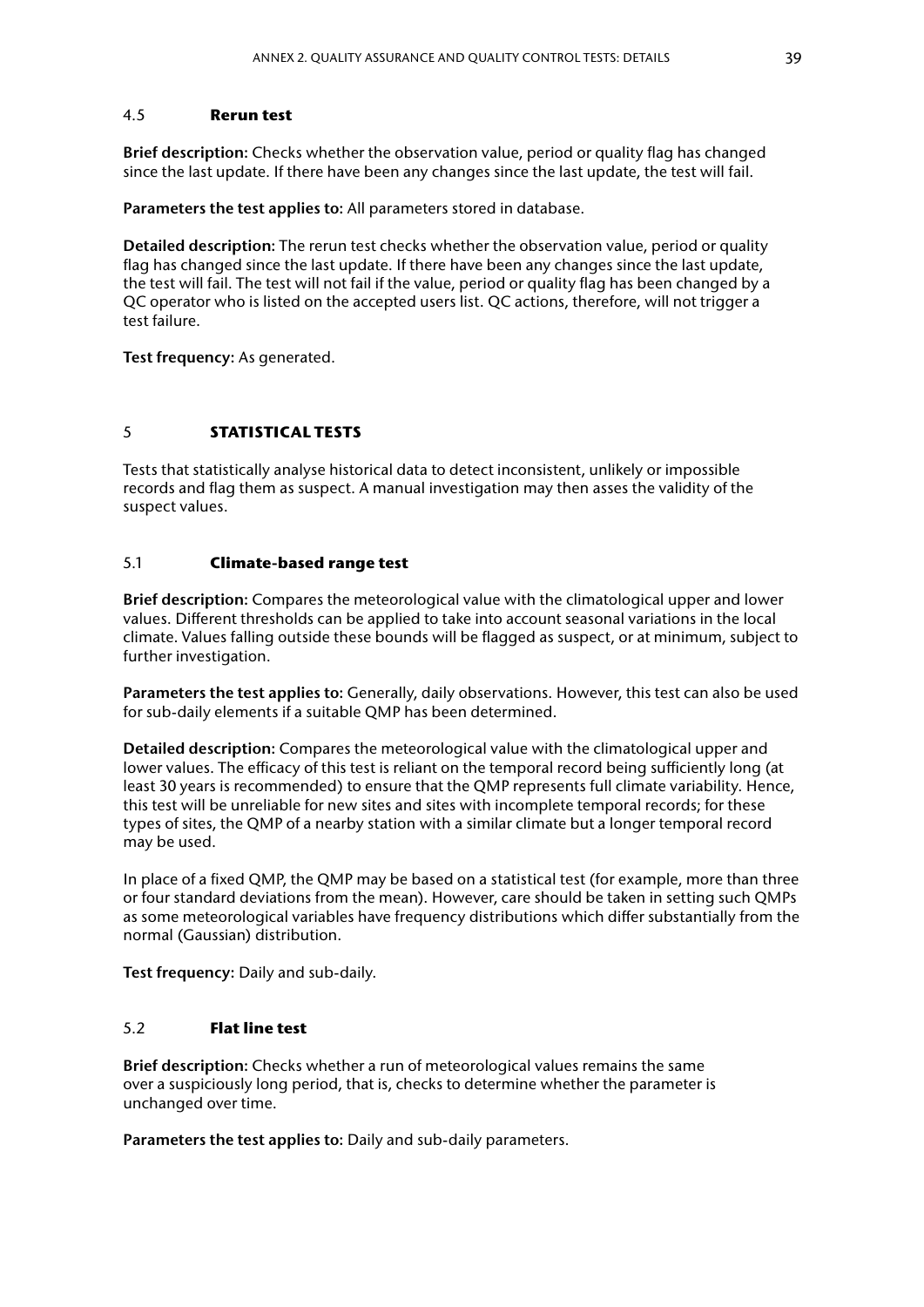**Detailed description:** Flat lines may occur due to faulty equipment or when manually entered data are incorrectly entered. It is important to note that this test is of limited value for some parameters that have small variability, such as soil temperatures taken well below the surface level.

**Test frequency:** As per observation.

## 5.3 **Rapid change test**

**Brief description:** Checks the difference between the currently observed value and the previous value for significance.

**Parameters the test applies to:** Sub-daily parameters with an observation frequency of three hours or less.

**Detailed description:** The Rapid change test detects problems in the data where there has been a rapid rise or fall in the data with time due to non-meteorological factors. Because this test assumes that the rapid change is not due to meteorological variability, it loses sensitivity for longer observation time intervals.

The parameter variability may not be constant for every station/month, and it may not be constant for every hour. This temporal and spatial variation can justify the calculation of discrete QMPs at the station, month and hour level.

When the time period between the observed value and the next or previous value is greater than three hours, this test is generally not performed.

**Test frequency:** As per observation.

### 5.4 **Spike test**

**Brief description:** Compares a given meteorological observation with the preceding and following values.

**Parameters the test applies to:** Sub-daily data. This test is particularly suited to high frequency AWS data.

**Detailed description:** The Spike test is similar to the Rapid change test; however, the Spike test looks for sudden jumps followed by sudden drops in a variable, or vice versa. Such variations may reflect, for instance, a voltage spike at an AWS. The QMP limits on the Spike test are smaller than those on the Rapid change test. When the time period between the observed value and the next or previous value is greater than three hours, this test is not performed. The Spike test performs best on high frequency data for observation periods shorter than 20 minutes.

**Test frequency:** As per observation.

### 5.5 **Frequency (rounding) test**

**Brief description:** Checks for instances of excessive rounding of a value. This test is applicable for manual observations where an operator rounds to the graduation marks on the instrument rather than estimating the value between the instrument graduations.

**Parameters the test applies to:** This test is usually used when thermometers and rain gauges are read manually.

**Detailed description:** The frequency of occurrence of the last digit (for example, the first decimal place for elements such as temperature) is examined over a number of days and stored as a QMP.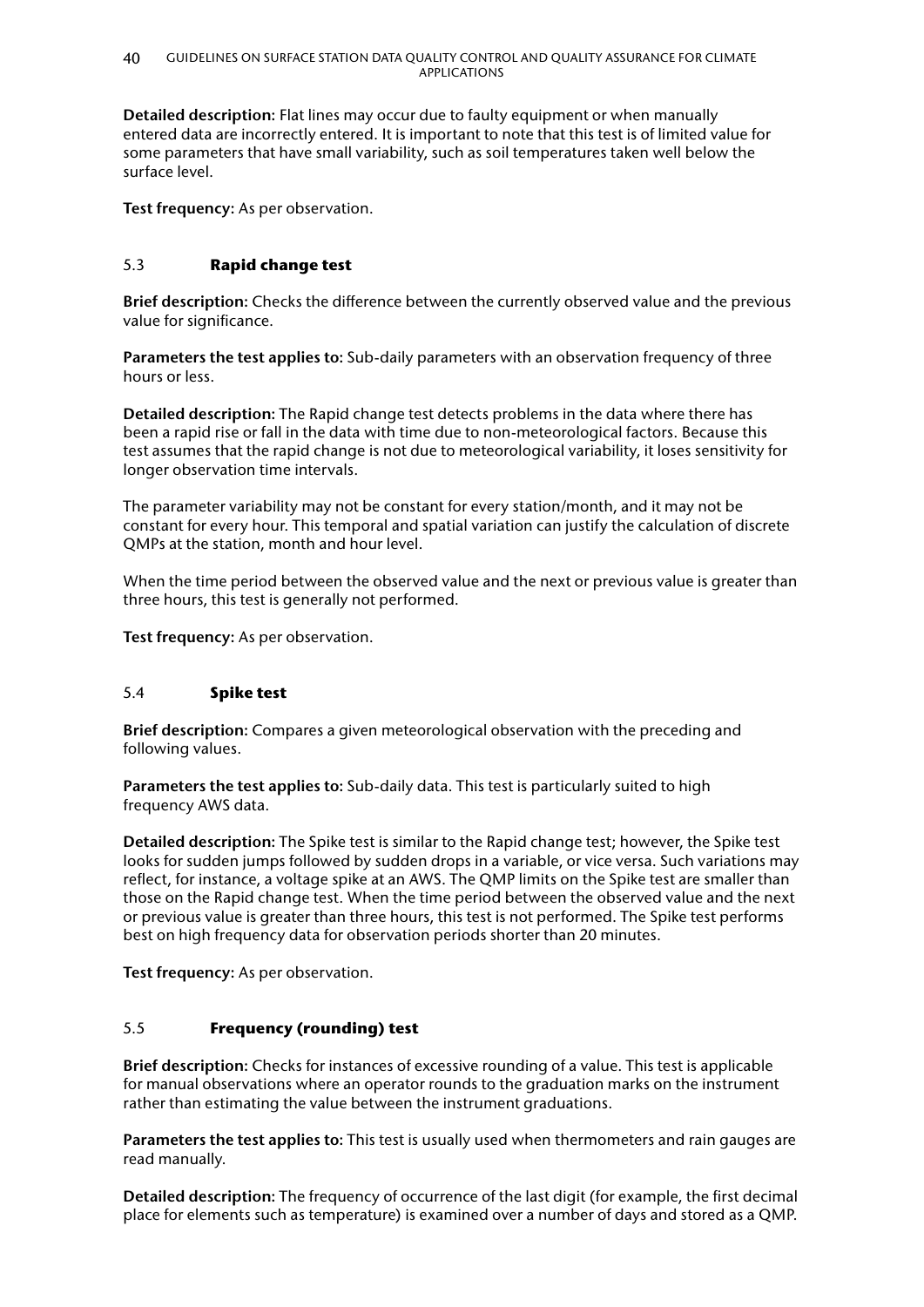If the frequency of one of the values is 'high', for example, if there is a suspiciously large number of values ending in zero, the test is regarded as failed. The frequency is expressed in terms of a percentage of the values analysed. Note that rounded values are not assessed as suspect; they are given a flag to indicate a lower level of confidence. This test is important for identifying training issues.

The Frequency (rounding) test is performed for an entire month and assigned to a nominated element and date.

This test is not performed unless at least 75% of the values exist (and are non-zero) over the period in question.

**Test frequency:** Monthly.

#### 5.6 **Spatial variability test**

**Brief description:** Differences between the station of interest and nearby stations are compared.

**Parameters the test applies to:** Daily and sub-daily parameters.

**Detailed description:** The difference between a station and its neighbours is calculated and compared against a reasonable threshold, for instance, the standard deviation of such differences derived from the historical record.

**Test frequency:** As per observation frequency.

### 5.7 **Mapping‑based spatial test**

**Brief description:** Compares the value of the meteorological element with the surrounding data values. A mapping-based technique such as the Barnes analysis is used to weight nearby stations.2

**Parameters the test applies to:** Daily and sub-daily parameters.

**Detailed description:** The aim of the mapping analysis is to estimate a value at a target station based on the actual values at points in the general region of the station using an objective weighting function (nearby points should have more influence and should therefore be allocated a greater weighting).

The basic principle of the scheme is that a value of the variable under consideration is evaluated through mapping-based interpolation from a number of network points<sup>3</sup> – those network points corresponding to station locations. At each station location, there is the actually observed value and the interpolated value based on data from all other nearby observations (with an observation's influence on a point being determined by a weighting function). At the point P under analysis, the observed value is compared to the interpolated value estimated by the mapping.

#### Constraints:

1. This test loses sensitivity for comparison stations greater than a set distance from the target station. NMHSs will need to determine the maximum range for the test. In Australia, data-sparse regions are relatively flat, with a homogenous climate, thus the range (R) is set to 200 km, and stations beyond this distance are excluded from the analysis.

<sup>2</sup> Other types of spatially based mapping analyses include, for instance, analyses which incorporate elevation as a

third dimension for variables such as temperature and precipitation that are topographically sensitive.<br>In this description of the algorithm, the network is simply the location of the stations, so the interpolation is done directly to the station locations. Alternatively, if a gridded analysis of the field is available, the interpolation to station locations can be done from the grid. This alternative might be suited to, for instance, NWP-related tests.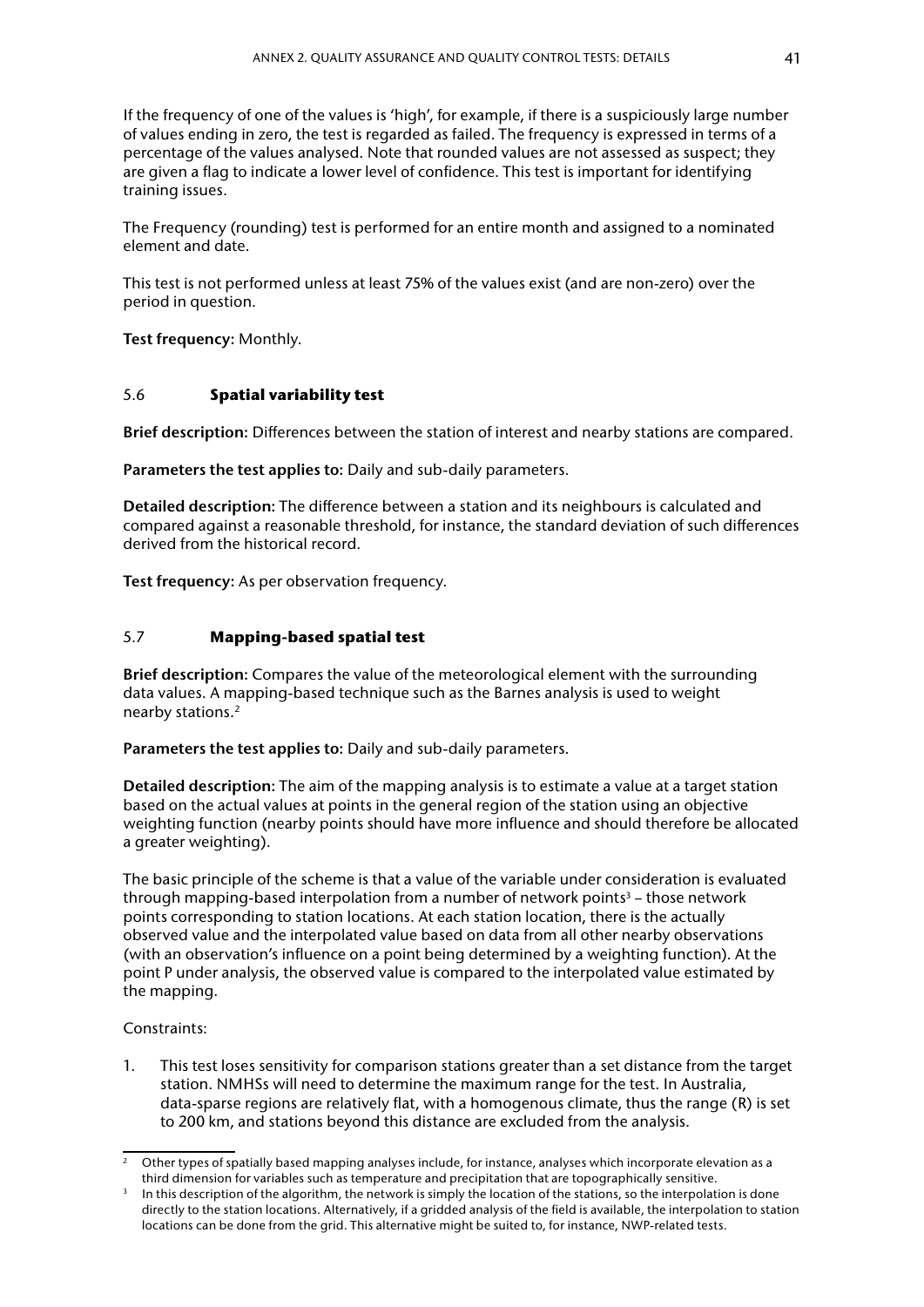#### 42 GUIDELINES ON SURFACE STATION DATA QUALITY CONTROL AND QUALITY ASSURANCE FOR CLIMATE APPLICATIONS

2. The results of this test should be interpreted according to the local characteristics of the site. In particular, large gradients can occur in some meteorological variables in complex topography or near coastlines. A detailed interpretation of the results of this test may require some knowledge of the sites involved. For example, a site on a hilltop or slope may consistently record higher minimum temperatures than other sites in the region which are in valley or plain locations.

Note: Apart from statistical interpolation, the reasonableness or otherwise of values may be assessed via a visual inspection of the values at the suspect station against the values at the surrounding stations. In the case of a visual inspection, the same constraints apply as those stated above.

**Test frequency:** Daily and sub-daily but can be applied to other time periods such as monthly.

## 5.8 **Linear regression spatial test**

**Brief description:** Compares the meteorological value with the surrounding data values using linear regression.

**Parameters the test applies to:** Daily precipitation but can be adapted for other parameters.

**Detailed description:** Linear regression spatial analysis<sup>4</sup> produces an estimate for an element at a target station and time based on how well the neighbouring stations have correlated with that target station over time. The correlation is calculated by means of linear regression, and stations which better correlate with the target station are given a higher statistical weighting than those stations which do not correlate as closely.

**Test frequency:** Daily but can be adapted to other observation frequencies.

## 5.9 **Linear regression spatial variability test**

**Brief description:** Uses the variability of the neighbouring stations rather than standard error estimates to calculate test limits. This test is a variation on the Linear regression spatial test.

**Parameters the test applies to:** Daily rainfall but can be adapted to other parameters.

**Detailed description:** This test uses the variability of observations at neighbouring stations (at the same observation time), rather than standard error estimates, to calculate test limits. It is designed to assess the reliability of neighbouring stations in analysing variations. This test is well suited to precipitation when there are changes in the variability of a set of observations in a given region.

Constraints:

- 1. This test loses sensitivity for comparison stations that are too far away or too different in elevation from the target station. NMHSs will need to determine the maximum range for the test. In Australia, the elevation range for a "homogenous" climate is set to a maximum of 300 m.
- 2. The type of rainfall situation should also be taken into account as in situations where isolated thunderstorms occur; even stations which can be considered close to each other can differ significantly in their daily totals.

**Test frequency:** Daily but can be adapted to other observation frequencies.

Adapted from a method described in Hubbard, K. G.; Goddard, S.; Sorensen, W. D.; Wells, N.; Osugi, T. T. Performance of Quality Assurance Procedures for an Applied Climate Information System. *Journal of Atmospheric and Oceanic Technology* **2005**, *22* (1), 105–112. [https://doi.org/10.1175/JTECH-1657.1.](https://doi.org/10.1175/JTECH-1657.1)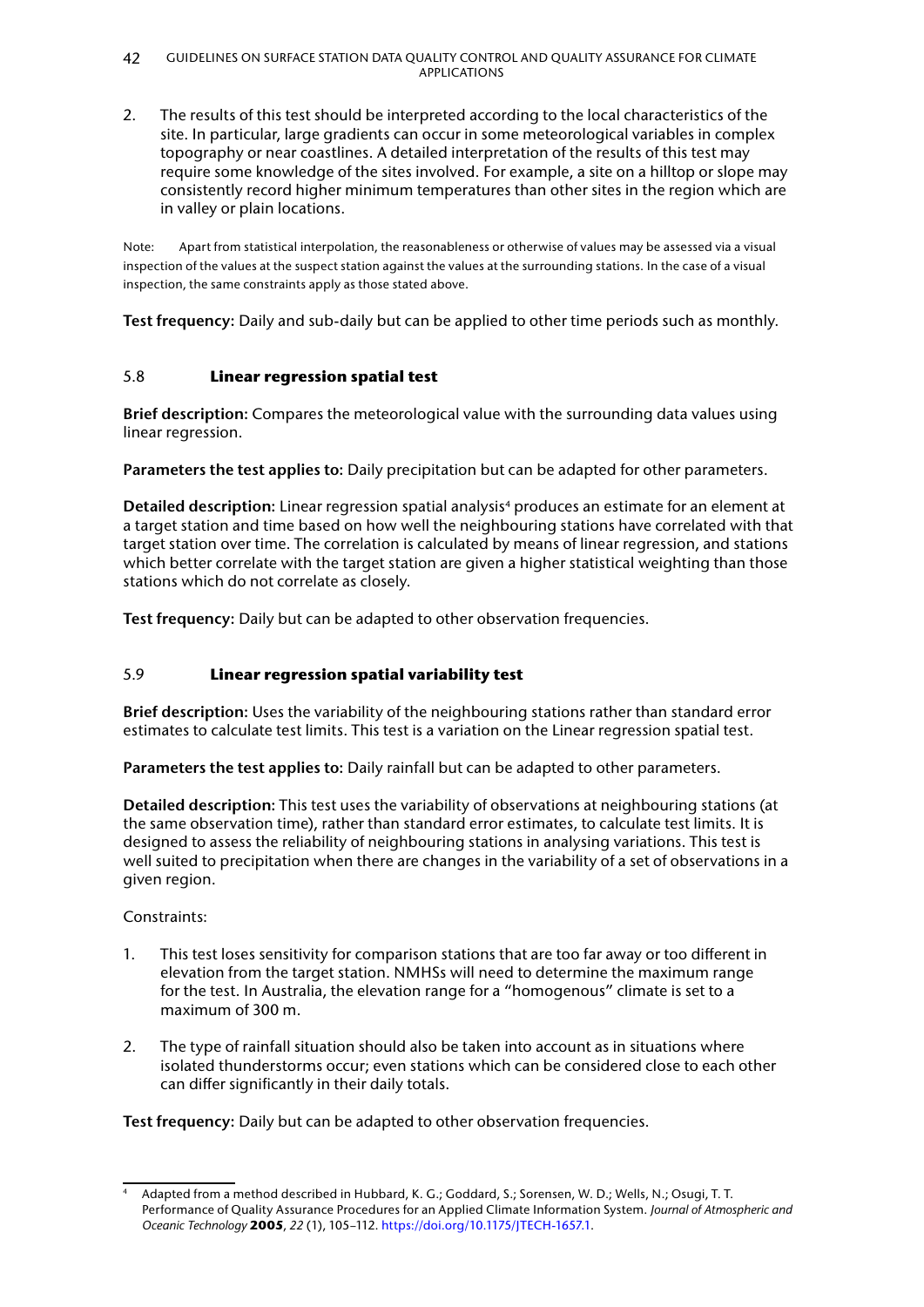#### 5.10 **Linear regression multi‑day test**

**Brief description:** Compares the climatology of the differences between the station of interest and nearby stations over a multi-day period. This test is similar to the Linear regression spatial test but applies to multiple days. This test is sensitive for detecting potentially suspect rainfall stations where the observer regularly fails to read the rain gauge.

**Parameters the test applies to:** Daily rainfall but can be adapted to other parameters.

**Detailed description:** Although this test is similar to the Linear regression spatial test, the values it uses need to be defined differently. For accumulations, precipitation is the sum of the neighbours' daily readings, maximum temperature is the highest of the neighbours' daily readings, and minimum temperature is the lowest of the neighbours' daily readings.

**Test frequency:** Daily; however, can be adapted to other observation frequencies.

#### 5.11 **Maximum/minimum test**

**Brief description:** Checks to verify that the difference between the maximum and minimum temperatures is realistic (that is, greater than/equal to zero and less than an upper bound). Bounds are derived from climatology using a minimum of 5 years (preferably 30 years) of data. This test is sensitive for detecting manually read misreads, which tend to be inaccurate by 5 or 10 °C.

**Parameters the test applies to:** Daily maximum and minimum air temperature values.

**Detailed description:** The difference between the maximum and minimum temperature is calculated. The test fails if the difference is less than zero (the maximum is less than the minimum) or exceeds an upper bound.

If the difference is less than zero, the test results in an error, but if it exceeds the upper bound, it results in a suspect value.

**Test frequency:** Daily.